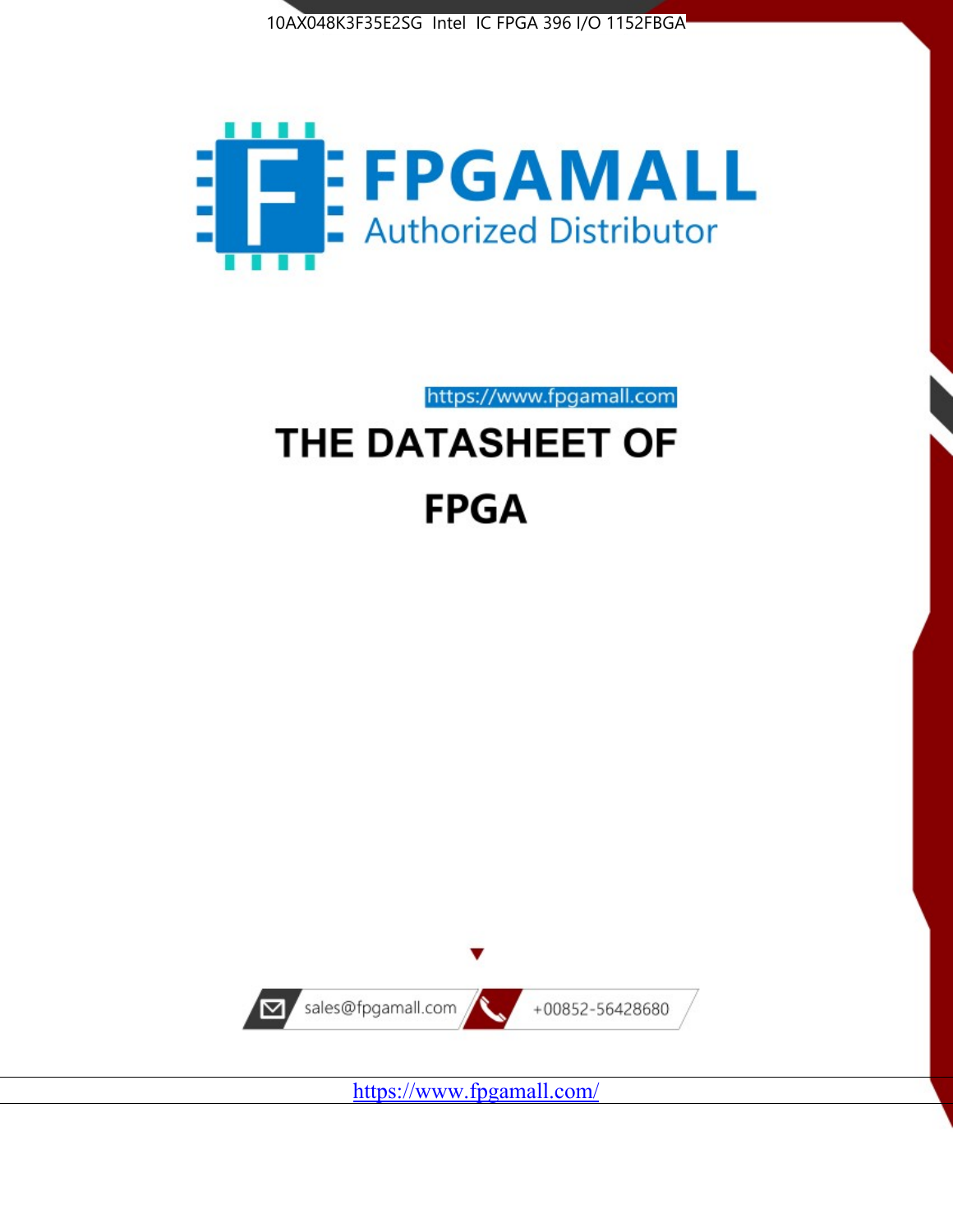10AX048K3F35E2SG Intel IC FPGA 396 I/O 1152FBGA



# **Intel® Arria® 10 Device Overview**



**A10-OVERVIEW | 2018.12.06** Latest document on the web: **[PDF](https://www.intel.com/content/dam/www/programmable/us/en/pdfs/literature/hb/arria-10/a10_overview.pdf)** | **[HTML](https://www.intel.com/content/www/us/en/programmable/documentation/sam1403480274650.html)**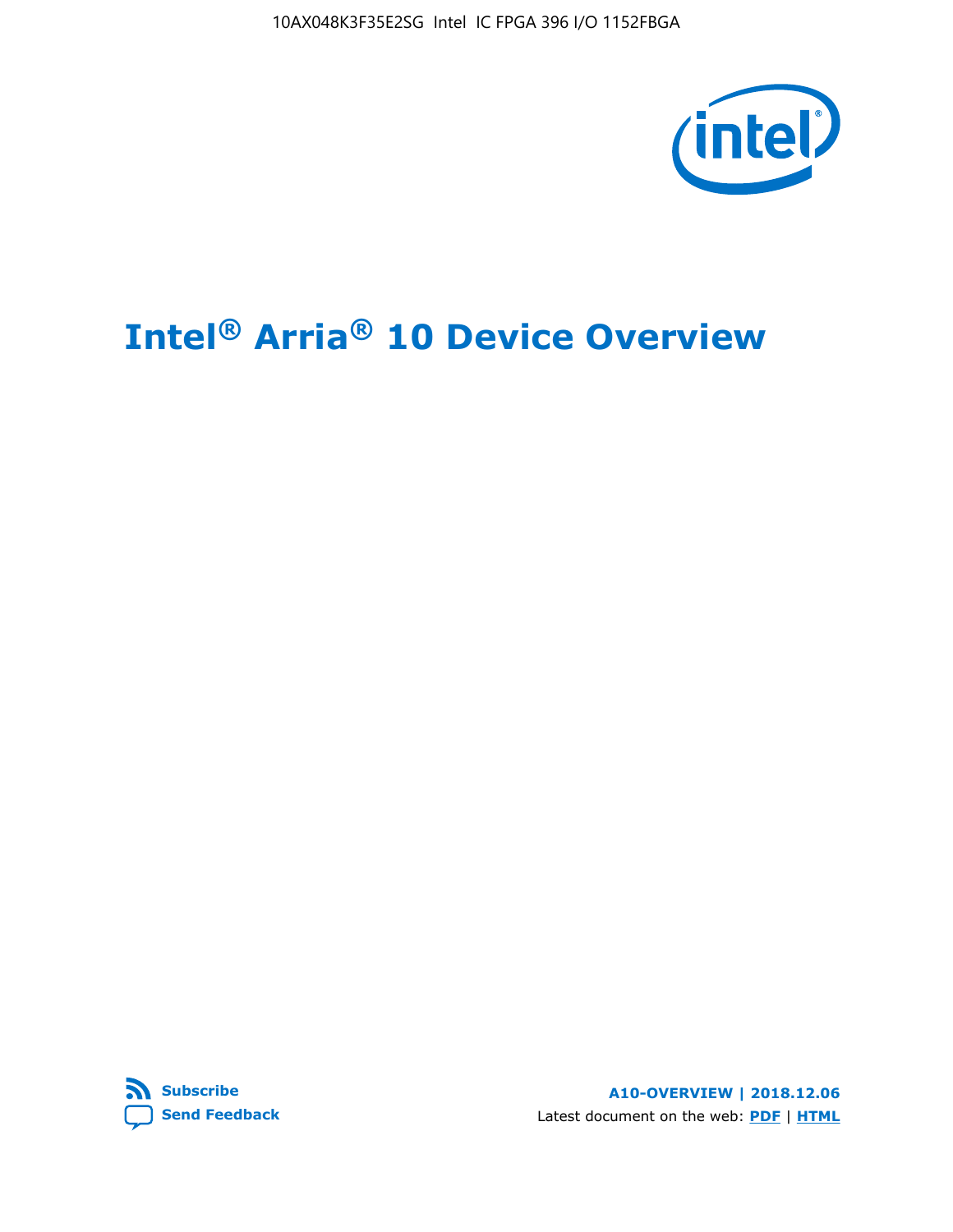

**Contents** 

# **Contents**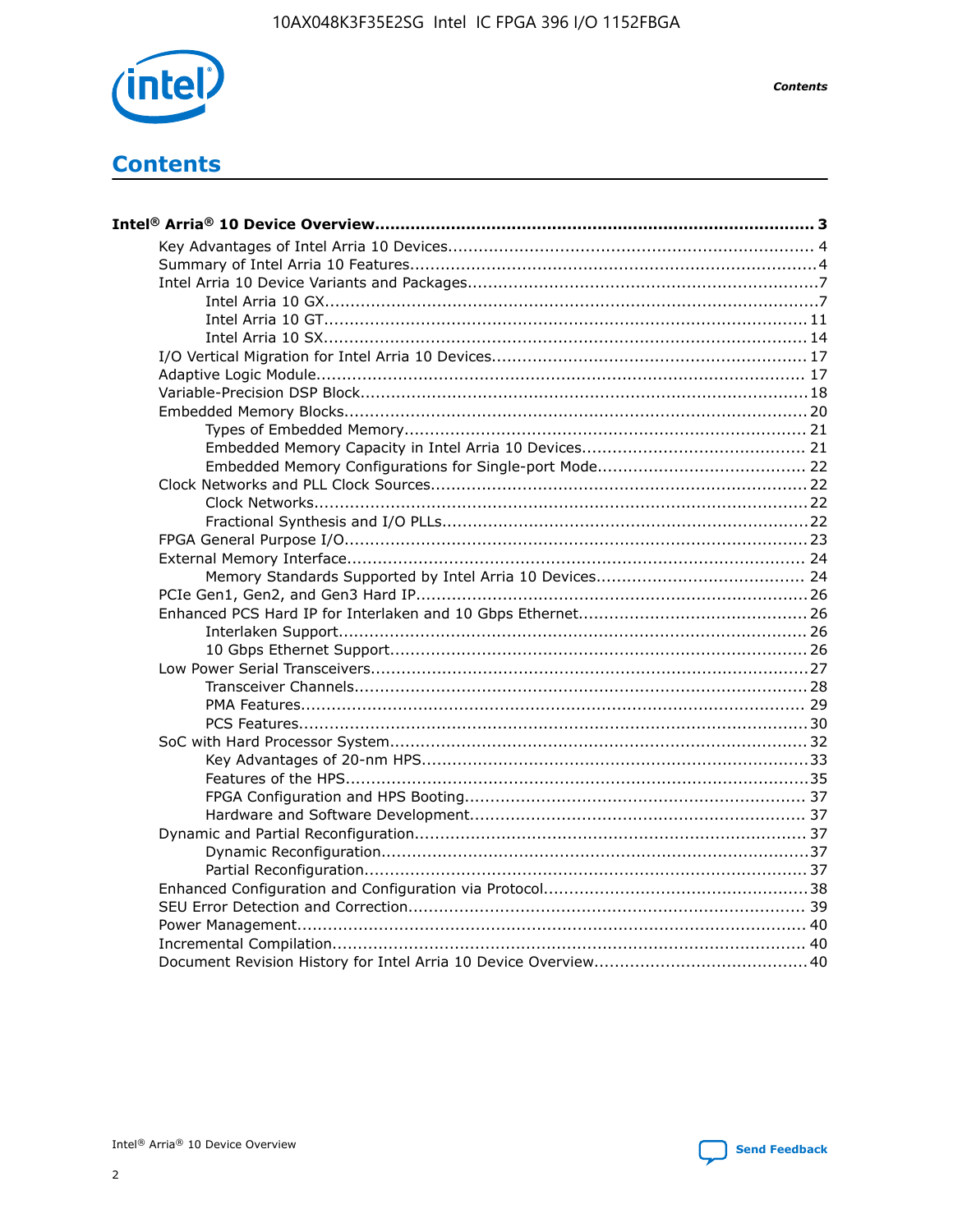**A10-OVERVIEW | 2018.12.06**

**[Send Feedback](mailto:FPGAtechdocfeedback@intel.com?subject=Feedback%20on%20Intel%20Arria%2010%20Device%20Overview%20(A10-OVERVIEW%202018.12.06)&body=We%20appreciate%20your%20feedback.%20In%20your%20comments,%20also%20specify%20the%20page%20number%20or%20paragraph.%20Thank%20you.)**



# **Intel® Arria® 10 Device Overview**

The Intel<sup>®</sup> Arria<sup>®</sup> 10 device family consists of high-performance and power-efficient 20 nm mid-range FPGAs and SoCs.

Intel Arria 10 device family delivers:

- Higher performance than the previous generation of mid-range and high-end FPGAs.
- Power efficiency attained through a comprehensive set of power-saving technologies.

The Intel Arria 10 devices are ideal for high performance, power-sensitive, midrange applications in diverse markets.

| <b>Market</b>         | <b>Applications</b>                                                                                               |
|-----------------------|-------------------------------------------------------------------------------------------------------------------|
| Wireless              | Channel and switch cards in remote radio heads<br>٠<br>Mobile backhaul<br>٠                                       |
| Wireline              | 40G/100G muxponders and transponders<br>٠<br>100G line cards<br>٠<br>Bridging<br>٠<br>Aggregation<br>٠            |
| <b>Broadcast</b>      | Studio switches<br>٠<br>Servers and transport<br>٠<br>Videoconferencing<br>٠<br>Professional audio and video<br>٠ |
| Computing and Storage | Flash cache<br>٠<br>Cloud computing servers<br>٠<br>Server acceleration<br>$\bullet$                              |
| Medical               | Diagnostic scanners<br>٠<br>Diagnostic imaging<br>٠                                                               |
| Military              | Missile guidance and control<br>٠<br>Radar<br>٠<br>Electronic warfare<br>٠<br>Secure communications<br>٠          |

#### **Table 1. Sample Markets and Ideal Applications for Intel Arria 10 Devices**

#### **Related Information**

- [Intel Arria 10 Device Handbook: Known Issues](http://www.altera.com/support/kdb/solutions/rd07302013_646.html) Lists the planned updates to the *Intel Arria 10 Device Handbook* chapters.
- [Intel Arria 10 GX/GT Device Errata and Design Recommendations](https://www.intel.com/content/www/us/en/programmable/documentation/agz1493851706374.html#yqz1494433888646)
- [Intel Arria 10 SX Device Errata and Design Recommendations](https://www.intel.com/content/www/us/en/programmable/documentation/cru1462832385668.html#cru1462832558642)

Intel Corporation. All rights reserved. Intel, the Intel logo, Altera, Arria, Cyclone, Enpirion, MAX, Nios, Quartus and Stratix words and logos are trademarks of Intel Corporation or its subsidiaries in the U.S. and/or other countries. Intel warrants performance of its FPGA and semiconductor products to current specifications in accordance with Intel's standard warranty, but reserves the right to make changes to any products and services at any time without notice. Intel assumes no responsibility or liability arising out of the application or use of any information, product, or service described herein except as expressly agreed to in writing by Intel. Intel customers are advised to obtain the latest version of device specifications before relying on any published information and before placing orders for products or services. \*Other names and brands may be claimed as the property of others.

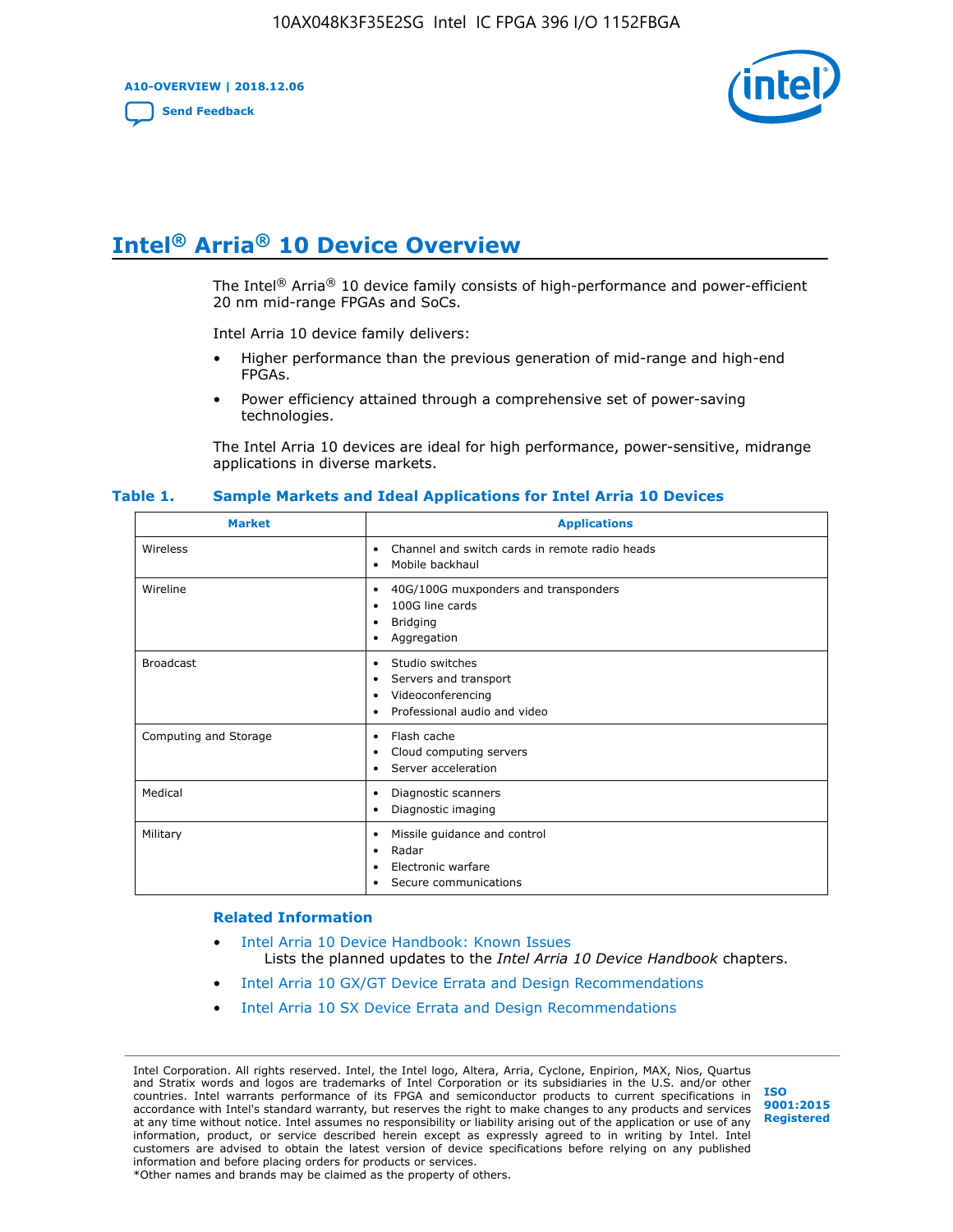

## **Key Advantages of Intel Arria 10 Devices**

## **Table 2. Key Advantages of the Intel Arria 10 Device Family**

| <b>Advantage</b>                                                                                          | <b>Supporting Feature</b>                                                                                                                                                                                                                                                                                                     |
|-----------------------------------------------------------------------------------------------------------|-------------------------------------------------------------------------------------------------------------------------------------------------------------------------------------------------------------------------------------------------------------------------------------------------------------------------------|
| Enhanced core architecture                                                                                | Built on TSMC's 20 nm process technology<br>٠<br>60% higher performance than the previous generation of mid-range FPGAs<br>٠<br>15% higher performance than the fastest previous-generation FPGA<br>٠                                                                                                                         |
| High-bandwidth integrated<br>transceivers                                                                 | Short-reach rates up to 25.8 Gigabits per second (Gbps)<br>٠<br>Backplane capability up to 12.5 Gbps<br>٠<br>Integrated 10GBASE-KR and 40GBASE-KR4 Forward Error Correction (FEC)<br>٠                                                                                                                                        |
| Improved logic integration and<br>hard IP blocks                                                          | 8-input adaptive logic module (ALM)<br>٠<br>Up to 65.6 megabits (Mb) of embedded memory<br>٠<br>Variable-precision digital signal processing (DSP) blocks<br>Fractional synthesis phase-locked loops (PLLs)<br>٠<br>Hard PCI Express Gen3 IP blocks<br>Hard memory controllers and PHY up to 2,400 Megabits per second (Mbps) |
| Second generation hard<br>processor system (HPS) with<br>integrated ARM* Cortex*-A9*<br>MPCore* processor | Tight integration of a dual-core ARM Cortex-A9 MPCore processor, hard IP, and an<br>٠<br>FPGA in a single Intel Arria 10 system-on-a-chip (SoC)<br>Supports over 128 Gbps peak bandwidth with integrated data coherency between<br>$\bullet$<br>the processor and the FPGA fabric                                             |
| Advanced power savings                                                                                    | Comprehensive set of advanced power saving features<br>٠<br>Power-optimized MultiTrack routing and core architecture<br>٠<br>Up to 40% lower power compared to previous generation of mid-range FPGAs<br>٠<br>Up to 60% lower power compared to previous generation of high-end FPGAs                                         |

## **Summary of Intel Arria 10 Features**

#### **Table 3. Summary of Features for Intel Arria 10 Devices**

| <b>Feature</b>                  | <b>Description</b>                                                                                                                                                                                                                                                                                                                                                                                       |
|---------------------------------|----------------------------------------------------------------------------------------------------------------------------------------------------------------------------------------------------------------------------------------------------------------------------------------------------------------------------------------------------------------------------------------------------------|
| Technology                      | TSMC's 20-nm SoC process technology<br>٠<br>Allows operation at a lower $V_{\text{CC}}$ level of 0.82 V instead of the 0.9 V standard $V_{\text{CC}}$ core voltage                                                                                                                                                                                                                                       |
| Packaging                       | 1.0 mm ball-pitch Fineline BGA packaging<br>0.8 mm ball-pitch Ultra Fineline BGA packaging<br>Multiple devices with identical package footprints for seamless migration between different<br><b>FPGA</b> densities<br>Devices with compatible package footprints allow migration to next generation high-end<br>Stratix $\mathcal{R}$ 10 devices<br>RoHS, leaded $(1)$ , and lead-free (Pb-free) options |
| High-performance<br>FPGA fabric | Enhanced 8-input ALM with four registers<br>٠<br>Improved multi-track routing architecture to reduce congestion and improve compilation time<br>Hierarchical core clocking architecture<br>Fine-grained partial reconfiguration                                                                                                                                                                          |
| Internal memory<br>blocks       | M20K-20-Kb memory blocks with hard error correction code (ECC)<br>Memory logic array block (MLAB)-640-bit memory                                                                                                                                                                                                                                                                                         |
|                                 | continued                                                                                                                                                                                                                                                                                                                                                                                                |



<sup>(1)</sup> Contact Intel for availability.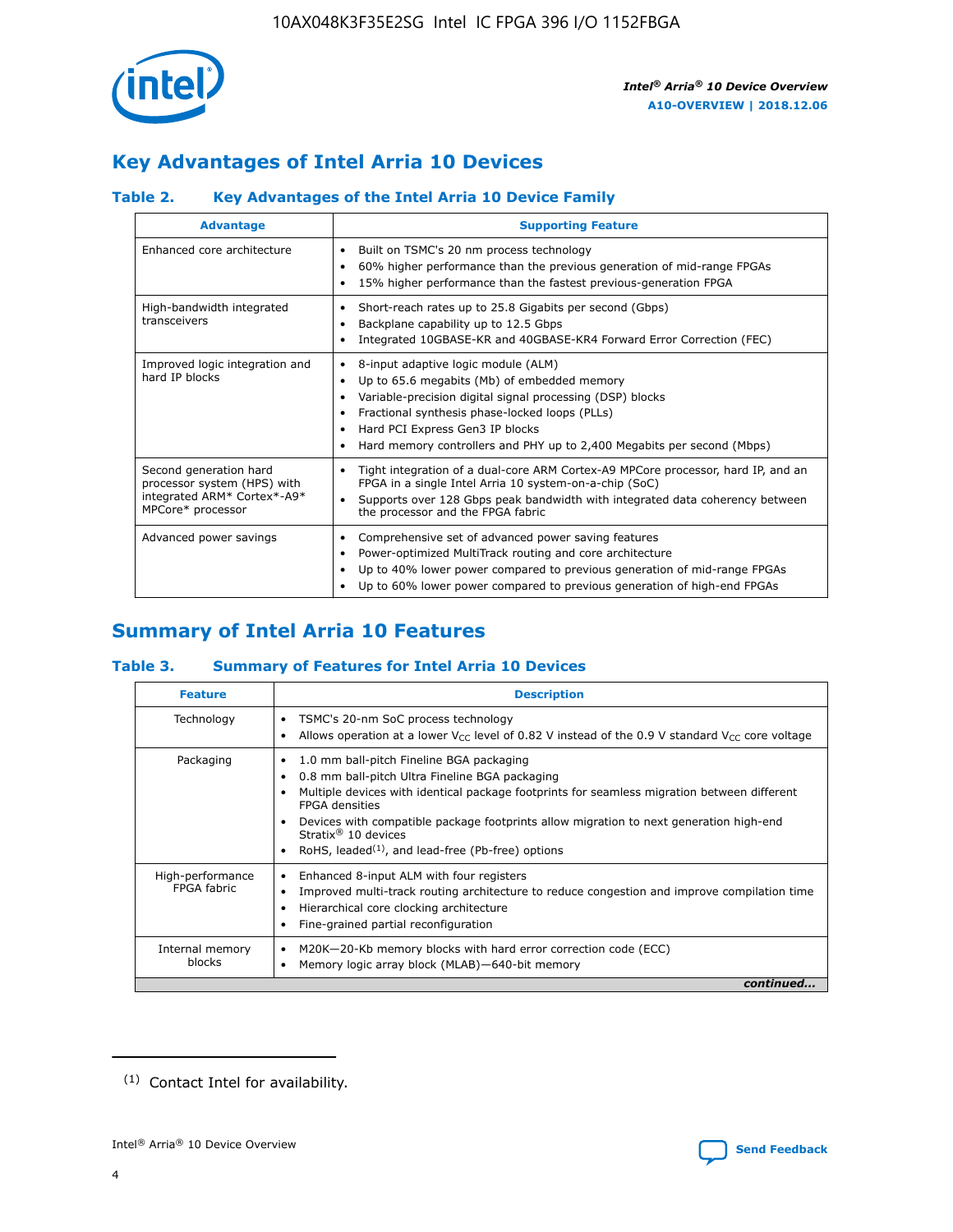$\mathsf{r}$ 



| <b>Feature</b>                         |                                                                                                                                                            | <b>Description</b>                                                                                                                                                                                                                                                                                                                                                                                                                                                                                                                                                                                                                                                                                                                                                                                                                                               |  |  |  |  |  |
|----------------------------------------|------------------------------------------------------------------------------------------------------------------------------------------------------------|------------------------------------------------------------------------------------------------------------------------------------------------------------------------------------------------------------------------------------------------------------------------------------------------------------------------------------------------------------------------------------------------------------------------------------------------------------------------------------------------------------------------------------------------------------------------------------------------------------------------------------------------------------------------------------------------------------------------------------------------------------------------------------------------------------------------------------------------------------------|--|--|--|--|--|
| Embedded Hard IP<br>blocks             | Variable-precision DSP                                                                                                                                     | Native support for signal processing precision levels from $18 \times 19$ to<br>$\bullet$<br>54 x 54<br>Native support for 27 x 27 multiplier mode<br>$\bullet$<br>64-bit accumulator and cascade for systolic finite impulse responses<br>(FIRs)<br>Internal coefficient memory banks<br>$\bullet$<br>Preadder/subtractor for improved efficiency<br>Additional pipeline register to increase performance and reduce<br>power<br>Supports floating point arithmetic:<br>- Perform multiplication, addition, subtraction, multiply-add,<br>multiply-subtract, and complex multiplication.<br>- Supports multiplication with accumulation capability, cascade<br>summation, and cascade subtraction capability.<br>- Dynamic accumulator reset control.<br>- Support direct vector dot and complex multiplication chaining<br>multiply floating point DSP blocks. |  |  |  |  |  |
|                                        | Memory controller                                                                                                                                          | DDR4, DDR3, and DDR3L                                                                                                                                                                                                                                                                                                                                                                                                                                                                                                                                                                                                                                                                                                                                                                                                                                            |  |  |  |  |  |
|                                        | PCI Express*                                                                                                                                               | PCI Express (PCIe*) Gen3 (x1, x2, x4, or x8), Gen2 (x1, x2, x4, or x8)<br>and Gen1 (x1, x2, x4, or x8) hard IP with complete protocol stack,<br>endpoint, and root port                                                                                                                                                                                                                                                                                                                                                                                                                                                                                                                                                                                                                                                                                          |  |  |  |  |  |
|                                        | Transceiver I/O                                                                                                                                            | 10GBASE-KR/40GBASE-KR4 Forward Error Correction (FEC)<br>PCS hard IPs that support:<br>- 10-Gbps Ethernet (10GbE)<br>- PCIe PIPE interface<br>- Interlaken<br>- Gbps Ethernet (GbE)<br>- Common Public Radio Interface (CPRI) with deterministic latency<br>support<br>- Gigabit-capable passive optical network (GPON) with fast lock-<br>time support<br>13.5G JESD204b<br>$\bullet$<br>8B/10B, 64B/66B, 64B/67B encoders and decoders<br>Custom mode support for proprietary protocols                                                                                                                                                                                                                                                                                                                                                                        |  |  |  |  |  |
| Core clock networks                    | $\bullet$<br>$\bullet$                                                                                                                                     | Up to 800 MHz fabric clocking, depending on the application:<br>- 667 MHz external memory interface clocking with 2,400 Mbps DDR4 interface<br>- 800 MHz LVDS interface clocking with 1,600 Mbps LVDS interface<br>Global, regional, and peripheral clock networks<br>Clock networks that are not used can be gated to reduce dynamic power                                                                                                                                                                                                                                                                                                                                                                                                                                                                                                                      |  |  |  |  |  |
| Phase-locked loops<br>(PLLs)           | High-resolution fractional synthesis PLLs:<br>Integer PLLs:<br>- Adjacent to general purpose I/Os                                                          | - Precision clock synthesis, clock delay compensation, and zero delay buffering (ZDB)<br>- Support integer mode and fractional mode<br>- Fractional mode support with third-order delta-sigma modulation<br>- Support external memory and LVDS interfaces                                                                                                                                                                                                                                                                                                                                                                                                                                                                                                                                                                                                        |  |  |  |  |  |
| FPGA General-purpose<br>$I/Os$ (GPIOs) | 1.6 Gbps LVDS—every pair can be configured as receiver or transmitter<br>On-chip termination (OCT)<br>1.2 V to 3.0 V single-ended LVTTL/LVCMOS interfacing |                                                                                                                                                                                                                                                                                                                                                                                                                                                                                                                                                                                                                                                                                                                                                                                                                                                                  |  |  |  |  |  |
| <b>External Memory</b><br>Interface    |                                                                                                                                                            | Hard memory controller- DDR4, DDR3, and DDR3L support<br>$-$ DDR4-speeds up to 1,200 MHz/2,400 Mbps<br>$-$ DDR3-speeds up to 1,067 MHz/2,133 Mbps<br>Soft memory controller—provides support for RLDRAM $3^{(2)}$ , QDR IV $(2^2)$ , and QDR II+<br>continued                                                                                                                                                                                                                                                                                                                                                                                                                                                                                                                                                                                                    |  |  |  |  |  |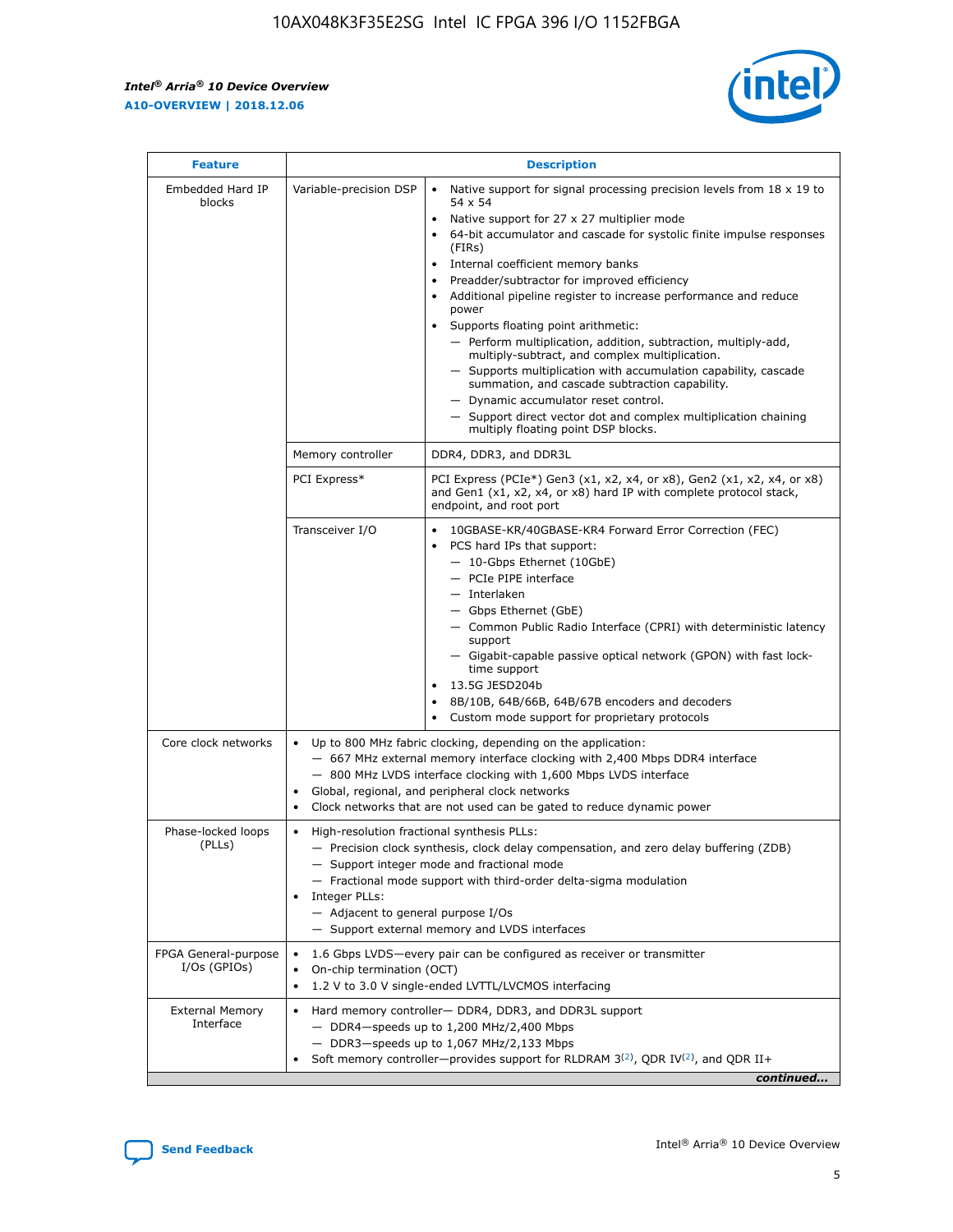

| <b>Feature</b>                                    | <b>Description</b>                                                                                                                                                                                                                                                                                                                                                                                                                                                                                                                                                                                                                                  |
|---------------------------------------------------|-----------------------------------------------------------------------------------------------------------------------------------------------------------------------------------------------------------------------------------------------------------------------------------------------------------------------------------------------------------------------------------------------------------------------------------------------------------------------------------------------------------------------------------------------------------------------------------------------------------------------------------------------------|
| Low-power serial<br>transceivers                  | • Continuous operating range:<br>- Intel Arria 10 GX-1 Gbps to 17.4 Gbps<br>- Intel Arria 10 GT-1 Gbps to 25.8 Gbps<br>Backplane support:<br>- Intel Arria 10 GX-up to 12.5<br>- Intel Arria 10 GT-up to 12.5<br>Extended range down to 125 Mbps with oversampling<br>ATX transmit PLLs with user-configurable fractional synthesis capability<br>Electronic Dispersion Compensation (EDC) support for XFP, SFP+, QSFP, and CFP optical<br>module<br>Adaptive linear and decision feedback equalization<br>$\bullet$<br>Transmitter pre-emphasis and de-emphasis<br>$\bullet$<br>Dynamic partial reconfiguration of individual transceiver channels |
| <b>HPS</b><br>(Intel Arria 10 SX<br>devices only) | Dual-core ARM Cortex-A9 MPCore processor-1.2 GHz CPU with<br>Processor and system<br>$\bullet$<br>1.5 GHz overdrive capability<br>256 KB on-chip RAM and 64 KB on-chip ROM<br>System peripherals—general-purpose timers, watchdog timers, direct<br>memory access (DMA) controller, FPGA configuration manager, and<br>clock and reset managers<br>Security features-anti-tamper, secure boot, Advanced Encryption<br>Standard (AES) and authentication (SHA)<br>ARM CoreSight* JTAG debug access port, trace port, and on-chip<br>trace storage                                                                                                    |
|                                                   | <b>External interfaces</b><br>Hard memory interface-Hard memory controller (2,400 Mbps DDR4,<br>$\bullet$<br>and 2,133 Mbps DDR3), Quad serial peripheral interface (QSPI) flash<br>controller, NAND flash controller, direct memory access (DMA)<br>controller, Secure Digital/MultiMediaCard (SD/MMC) controller<br>Communication interface-10/100/1000 Ethernet media access<br>control (MAC), USB On-The-GO (OTG) controllers, I <sup>2</sup> C controllers,<br>UART 16550, serial peripheral interface (SPI), and up to 62<br>HPS GPIO interfaces (48 direct-share I/Os)                                                                       |
|                                                   | High-performance ARM AMBA* AXI bus bridges that support<br>Interconnects to core<br>$\bullet$<br>simultaneous read and write<br>HPS-FPGA bridges-include the FPGA-to-HPS, HPS-to-FPGA, and<br>$\bullet$<br>lightweight HPS-to-FPGA bridges that allow the FPGA fabric to issue<br>transactions to slaves in the HPS, and vice versa<br>Configuration bridge that allows HPS configuration manager to<br>configure the core logic via dedicated 32-bit configuration port<br>FPGA-to-HPS SDRAM controller bridge-provides configuration<br>interfaces for the multiport front end (MPFE) of the HPS SDRAM<br>controller                              |
| Configuration                                     | Tamper protection—comprehensive design protection to protect your valuable IP investments<br>Enhanced 256-bit advanced encryption standard (AES) design security with authentication<br>٠<br>Configuration via protocol (CvP) using PCIe Gen1, Gen2, or Gen3<br>continued                                                                                                                                                                                                                                                                                                                                                                           |

<sup>(2)</sup> Intel Arria 10 devices support this external memory interface using hard PHY with soft memory controller.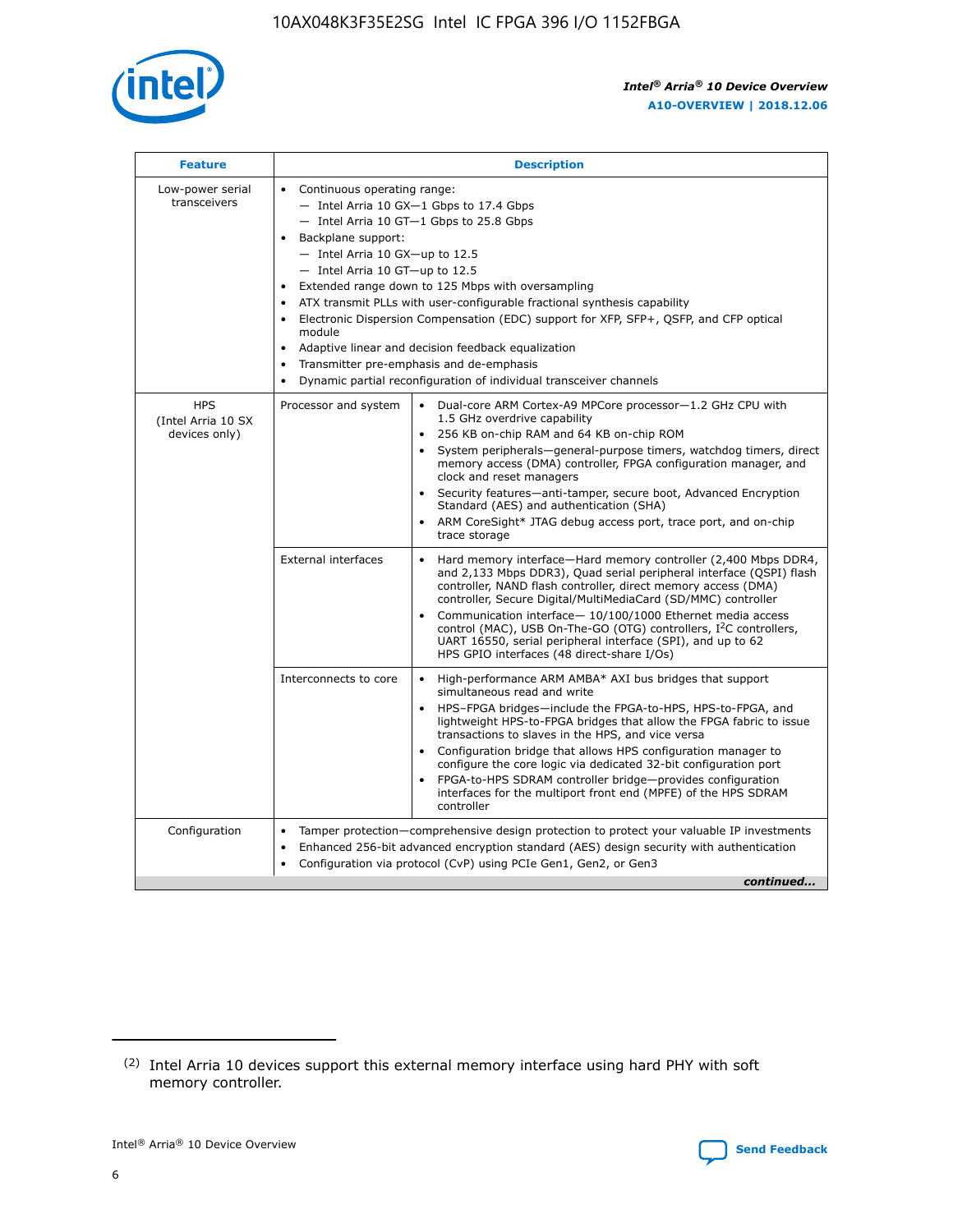

| <b>Feature</b>     | <b>Description</b>                                                                                                                                                                                               |
|--------------------|------------------------------------------------------------------------------------------------------------------------------------------------------------------------------------------------------------------|
|                    | Dynamic reconfiguration of the transceivers and PLLs<br>Fine-grained partial reconfiguration of the core fabric<br>Active Serial x4 Interface<br>$\bullet$                                                       |
| Power management   | SmartVID<br>Low static power device options<br>Programmable Power Technology<br>Intel Quartus <sup>®</sup> Prime integrated power analysis                                                                       |
| Software and tools | Intel Quartus Prime design suite<br>Transceiver toolkit<br>Platform Designer system integration tool<br>DSP Builder for Intel FPGAs<br>OpenCL <sup>™</sup> support<br>Intel SoC FPGA Embedded Design Suite (EDS) |

#### **Related Information**

[Intel Arria 10 Transceiver PHY Overview](https://www.intel.com/content/www/us/en/programmable/documentation/nik1398707230472.html#nik1398706768037) Provides details on Intel Arria 10 transceivers.

## **Intel Arria 10 Device Variants and Packages**

#### **Table 4. Device Variants for the Intel Arria 10 Device Family**

| <b>Variant</b>    | <b>Description</b>                                                                                                                                                                                                     |
|-------------------|------------------------------------------------------------------------------------------------------------------------------------------------------------------------------------------------------------------------|
| Intel Arria 10 GX | FPGA featuring 17.4 Gbps transceivers for short reach applications with 12.5 backplane driving<br>capability.                                                                                                          |
| Intel Arria 10 GT | FPGA featuring:<br>17.4 Gbps transceivers for short reach applications with 12.5 backplane driving capability.<br>25.8 Gbps transceivers for supporting CAUI-4 and CEI-25G applications with CFP2 and CFP4<br>modules. |
| Intel Arria 10 SX | SoC integrating ARM-based HPS and FPGA featuring 17.4 Gbps transceivers for short reach<br>applications with 12.5 backplane driving capability.                                                                        |

## **Intel Arria 10 GX**

This section provides the available options, maximum resource counts, and package plan for the Intel Arria 10 GX devices.

The information in this section is correct at the time of publication. For the latest information and to get more details, refer to the Intel FPGA Product Selector.

#### **Related Information**

#### [Intel FPGA Product Selector](http://www.altera.com/products/selector/psg-selector.html) Provides the latest information on Intel products.

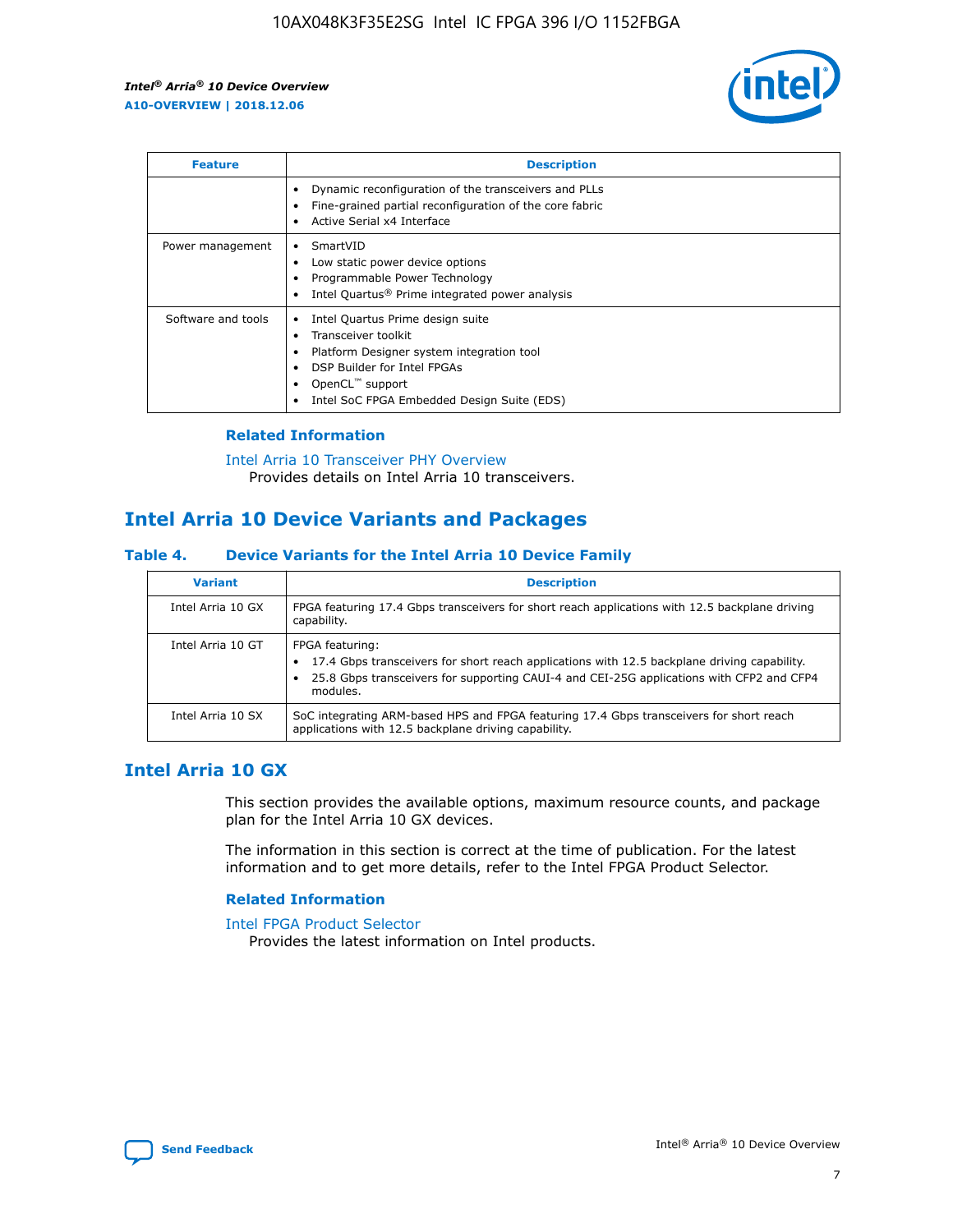

## **Available Options**





#### **Related Information**

[Transceiver Performance for Intel Arria 10 GX/SX Devices](https://www.intel.com/content/www/us/en/programmable/documentation/mcn1413182292568.html#mcn1413213965502) Provides more information about the transceiver speed grade.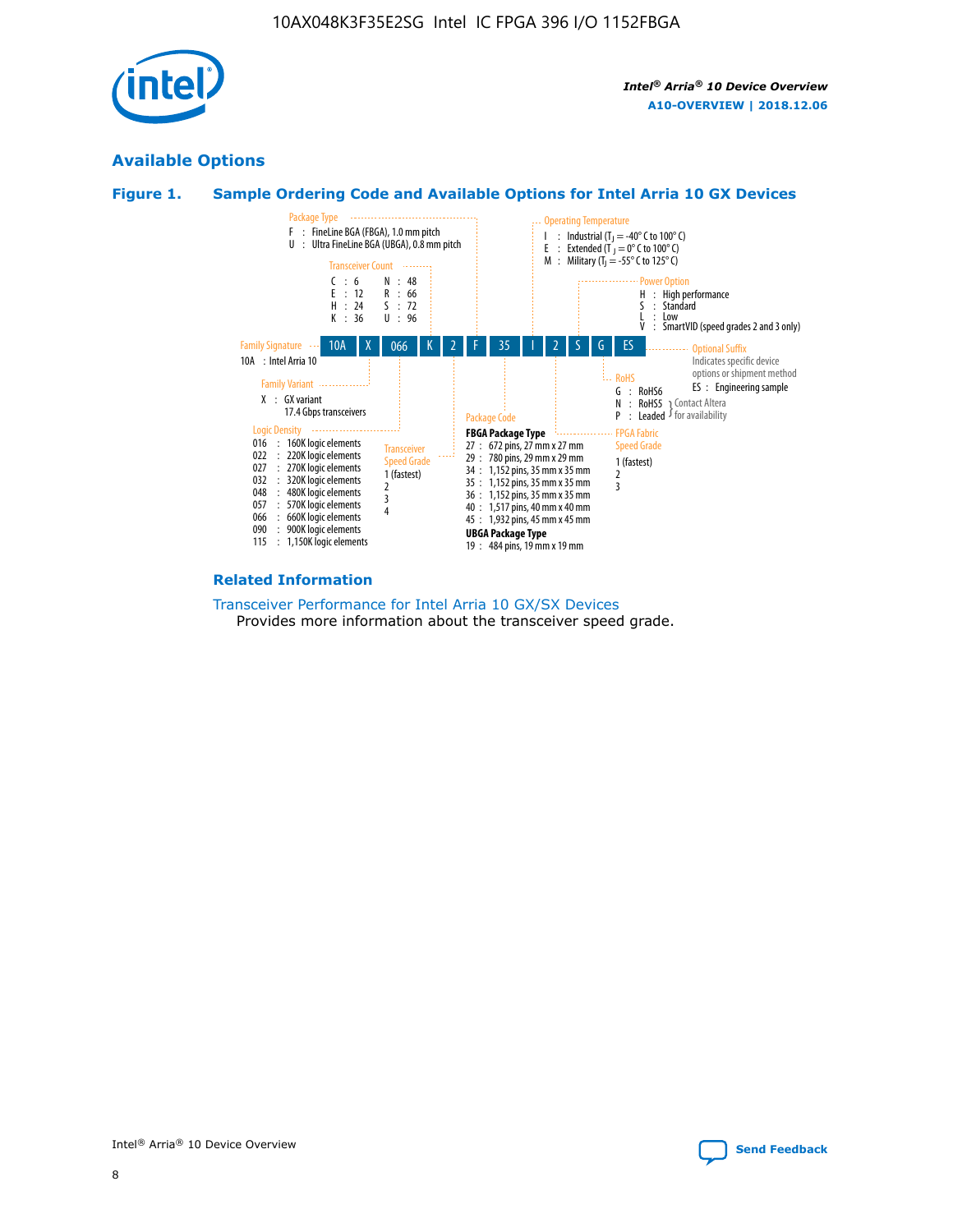

#### **Maximum Resources**

#### **Table 5. Maximum Resource Counts for Intel Arria 10 GX Devices (GX 160, GX 220, GX 270, GX 320, and GX 480)**

| <b>Resource</b>              |                         | <b>Product Line</b> |                    |                |                |                |  |  |
|------------------------------|-------------------------|---------------------|--------------------|----------------|----------------|----------------|--|--|
|                              |                         | <b>GX 160</b>       | <b>GX 220</b>      | <b>GX 270</b>  | <b>GX 320</b>  | <b>GX 480</b>  |  |  |
| Logic Elements (LE) (K)      |                         | 160                 | 220                | 270            | 320            | 480            |  |  |
| <b>ALM</b>                   |                         | 61,510              | 80,330             | 101,620        | 119,900        | 183,590        |  |  |
| Register                     |                         | 246,040             | 406,480<br>321,320 |                | 479,600        | 734,360        |  |  |
| Memory (Kb)                  | M <sub>20</sub> K       | 8,800               | 11,740             | 15,000         | 17,820         | 28,620         |  |  |
|                              | <b>MLAB</b>             | 1,050               | 1,690              | 2,452          | 2,727          | 4,164          |  |  |
| Variable-precision DSP Block |                         | 156                 | 192                | 830            | 985            |                |  |  |
| 18 x 19 Multiplier           |                         | 312                 | 384                | 1,970<br>1,660 |                | 2,736          |  |  |
| PLL                          | Fractional<br>Synthesis | 6                   | 6                  | 8              | 8              | 12             |  |  |
|                              | I/O                     | 6                   | 6                  | 8              | 8              | 12             |  |  |
| 17.4 Gbps Transceiver        |                         | 12                  | 12                 | 24             | 24             | 36             |  |  |
| GPIO <sup>(3)</sup>          |                         | 288                 | 288                | 384<br>384     |                | 492            |  |  |
| LVDS Pair $(4)$              |                         | 120                 | 120                | 168            | 168            | 222            |  |  |
| PCIe Hard IP Block           |                         | 1                   | 1                  | 2              | $\overline{2}$ | $\overline{2}$ |  |  |
| Hard Memory Controller       |                         | 6                   | 6                  | 8              | 8              | 12             |  |  |

<sup>(4)</sup> Each LVDS I/O pair can be used as differential input or output.



<sup>(3)</sup> The number of GPIOs does not include transceiver I/Os. In the Intel Quartus Prime software, the number of user I/Os includes transceiver I/Os.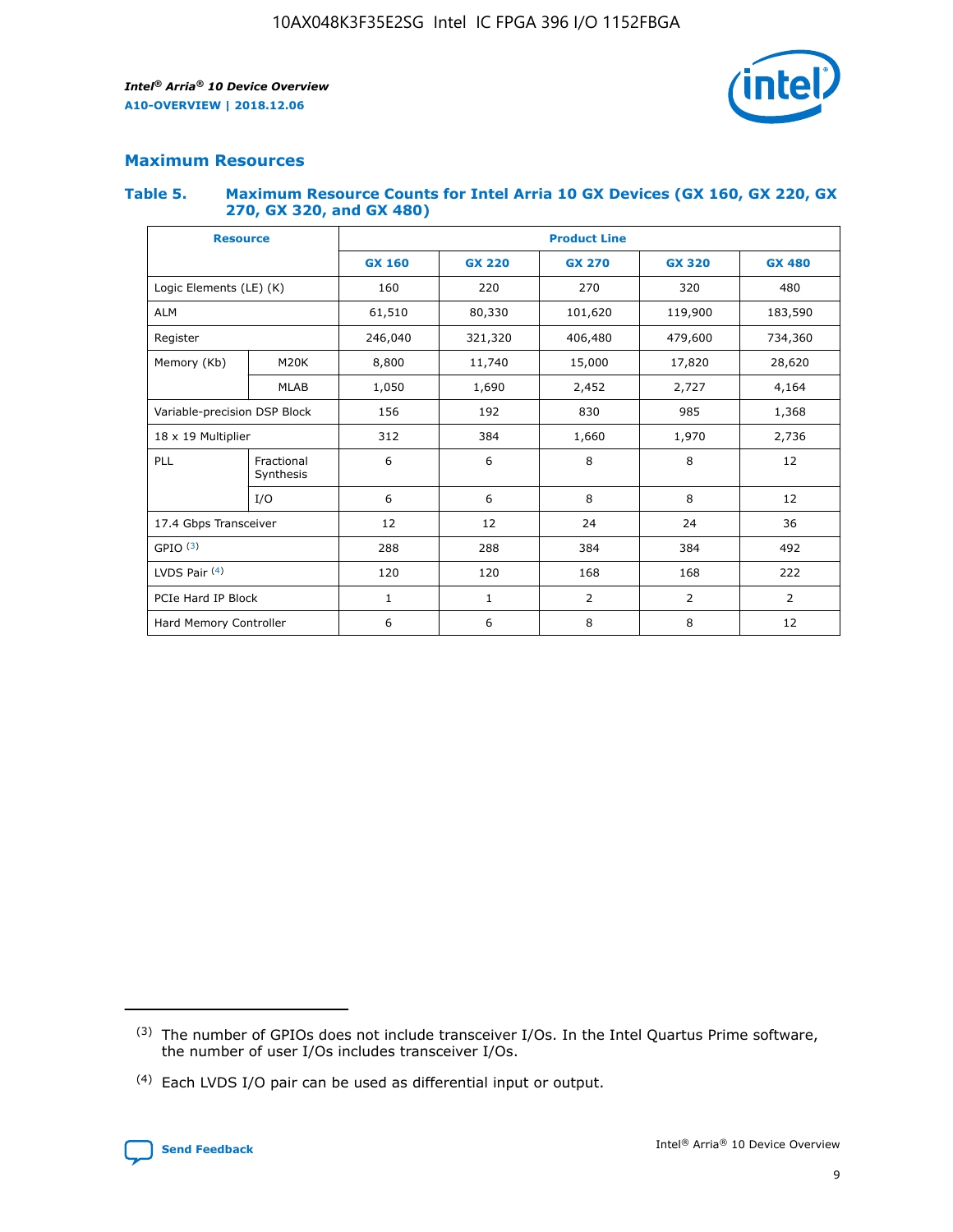

#### **Table 6. Maximum Resource Counts for Intel Arria 10 GX Devices (GX 570, GX 660, GX 900, and GX 1150)**

|                              | <b>Resource</b>         | <b>Product Line</b> |                        |                |                |  |  |  |
|------------------------------|-------------------------|---------------------|------------------------|----------------|----------------|--|--|--|
|                              |                         | <b>GX 570</b>       | <b>GX 660</b>          | <b>GX 900</b>  | <b>GX 1150</b> |  |  |  |
| Logic Elements (LE) (K)      |                         | 570                 | 660                    | 900            | 1,150          |  |  |  |
| <b>ALM</b>                   |                         | 217,080             | 251,680                | 339,620        | 427,200        |  |  |  |
| Register                     |                         | 868,320             | 1,006,720<br>1,358,480 |                | 1,708,800      |  |  |  |
| Memory (Kb)                  | <b>M20K</b>             | 36,000              | 42,620                 | 48,460         | 54,260         |  |  |  |
|                              | <b>MLAB</b>             | 5,096               | 5,788                  | 9,386          | 12,984         |  |  |  |
| Variable-precision DSP Block |                         | 1,523               | 1,687                  | 1,518          | 1,518          |  |  |  |
| $18 \times 19$ Multiplier    |                         | 3,046               | 3,374                  | 3,036          | 3,036          |  |  |  |
| PLL                          | Fractional<br>Synthesis | 16                  | 16                     | 32             | 32             |  |  |  |
|                              | I/O                     | 16                  | 16                     | 16             | 16             |  |  |  |
| 17.4 Gbps Transceiver        |                         | 48                  | 48<br>96               |                | 96             |  |  |  |
| GPIO <sup>(3)</sup>          |                         | 696                 | 696                    | 768            | 768            |  |  |  |
| LVDS Pair $(4)$              |                         | 324                 | 324                    | 384            | 384            |  |  |  |
| PCIe Hard IP Block           |                         | 2                   | $\overline{2}$         | $\overline{4}$ | 4              |  |  |  |
| Hard Memory Controller       |                         | 16                  | 16                     | 16             | 16             |  |  |  |

## **Package Plan**

#### **Table 7. Package Plan for Intel Arria 10 GX Devices (U19, F27, and F29)**

Refer to I/O and High Speed I/O in Intel Arria 10 Devices chapter for the number of 3 V I/O, LVDS I/O, and LVDS channels in each device package.

| <b>Product Line</b> | U <sub>19</sub><br>$(19 \text{ mm} \times 19 \text{ mm})$<br>484-pin UBGA) |          |             | <b>F27</b><br>(27 mm × 27 mm,<br>672-pin FBGA) |                 |             | <b>F29</b><br>(29 mm × 29 mm,<br>780-pin FBGA) |          |             |  |
|---------------------|----------------------------------------------------------------------------|----------|-------------|------------------------------------------------|-----------------|-------------|------------------------------------------------|----------|-------------|--|
|                     | 3 V I/O                                                                    | LVDS I/O | <b>XCVR</b> | 3 V I/O                                        | <b>LVDS I/O</b> | <b>XCVR</b> | 3 V I/O                                        | LVDS I/O | <b>XCVR</b> |  |
| GX 160              | 48                                                                         | 192      | 6           | 48                                             | 192             | 12          | 48                                             | 240      | 12          |  |
| GX 220              | 48                                                                         | 192      | 6           | 48                                             | 192             | 12          | 48                                             | 240      | 12          |  |
| GX 270              |                                                                            |          |             | 48                                             | 192             | 12          | 48                                             | 312      | 12          |  |
| GX 320              |                                                                            |          |             | 48                                             | 192             | 12          | 48                                             | 312      | 12          |  |
| GX 480              |                                                                            |          |             |                                                |                 |             | 48                                             | 312      | 12          |  |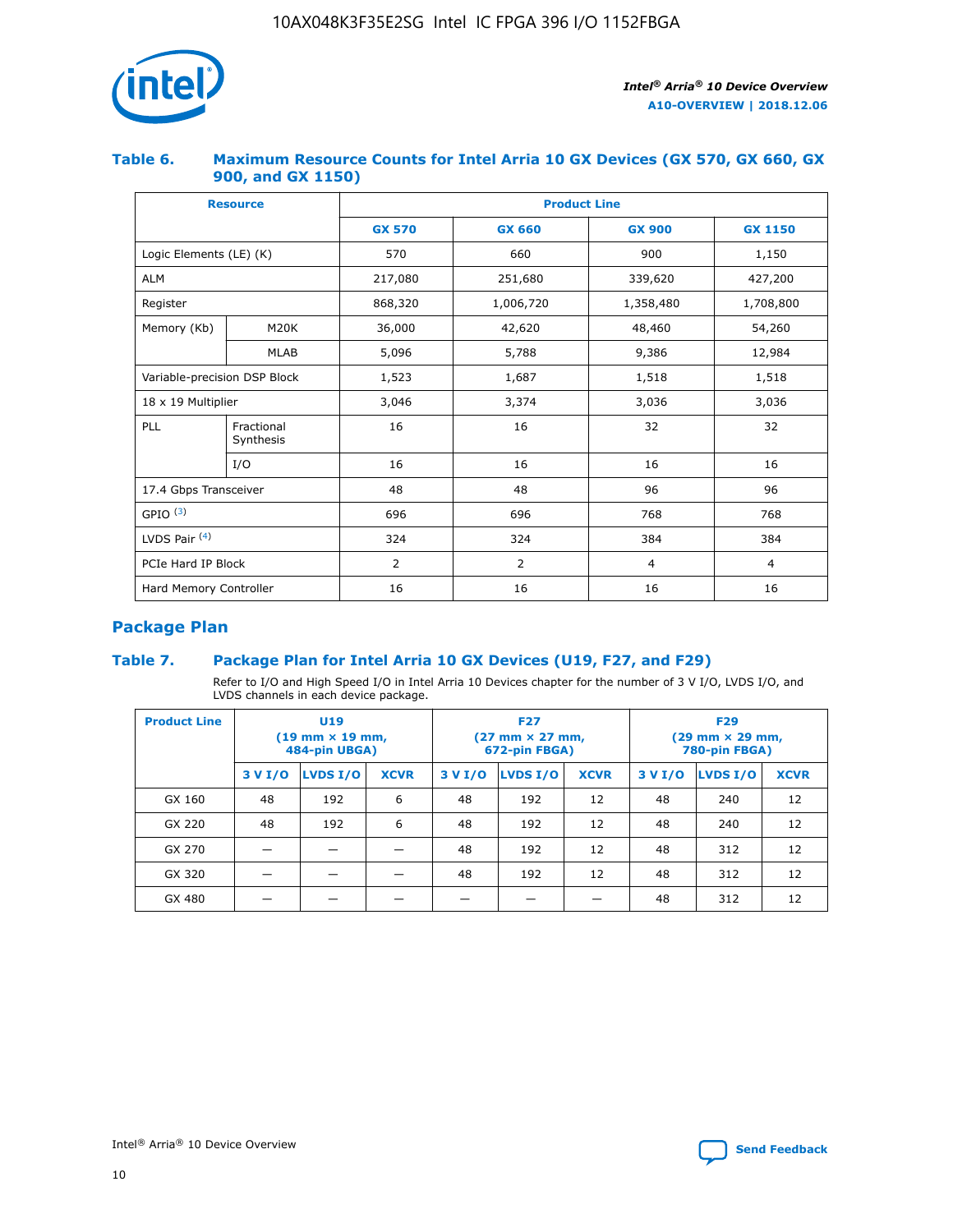

#### **Table 8. Package Plan for Intel Arria 10 GX Devices (F34, F35, NF40, and KF40)**

Refer to I/O and High Speed I/O in Intel Arria 10 Devices chapter for the number of 3 V I/O, LVDS I/O, and LVDS channels in each device package.

| <b>Product Line</b> | <b>F34</b><br>$(35 \text{ mm} \times 35 \text{ mm})$<br>1152-pin FBGA) |                    | <b>F35</b><br>$(35$ mm $\times$ 35 mm,<br><b>1152-pin FBGA)</b> |           | <b>KF40</b><br>$(40 \text{ mm} \times 40 \text{ mm})$<br>1517-pin FBGA) |             |           | <b>NF40</b><br>$(40 \text{ mm} \times 40 \text{ mm})$<br><b>1517-pin FBGA)</b> |             |            |                    |             |
|---------------------|------------------------------------------------------------------------|--------------------|-----------------------------------------------------------------|-----------|-------------------------------------------------------------------------|-------------|-----------|--------------------------------------------------------------------------------|-------------|------------|--------------------|-------------|
|                     | 3V<br>I/O                                                              | <b>LVDS</b><br>I/O | <b>XCVR</b>                                                     | 3V<br>I/O | <b>LVDS</b><br>I/O                                                      | <b>XCVR</b> | 3V<br>I/O | <b>LVDS</b><br>I/O                                                             | <b>XCVR</b> | 3 V<br>I/O | <b>LVDS</b><br>I/O | <b>XCVR</b> |
| GX 270              | 48                                                                     | 336                | 24                                                              | 48        | 336                                                                     | 24          |           |                                                                                |             |            |                    |             |
| GX 320              | 48                                                                     | 336                | 24                                                              | 48        | 336                                                                     | 24          |           |                                                                                |             |            |                    |             |
| GX 480              | 48                                                                     | 444                | 24                                                              | 48        | 348                                                                     | 36          |           |                                                                                |             |            |                    |             |
| GX 570              | 48                                                                     | 444                | 24                                                              | 48        | 348                                                                     | 36          | 96        | 600                                                                            | 36          | 48         | 540                | 48          |
| GX 660              | 48                                                                     | 444                | 24                                                              | 48        | 348                                                                     | 36          | 96        | 600                                                                            | 36          | 48         | 540                | 48          |
| GX 900              |                                                                        | 504                | 24                                                              |           |                                                                         |             |           |                                                                                |             |            | 600                | 48          |
| GX 1150             |                                                                        | 504                | 24                                                              |           |                                                                         |             |           |                                                                                |             |            | 600                | 48          |

#### **Table 9. Package Plan for Intel Arria 10 GX Devices (RF40, NF45, SF45, and UF45)**

Refer to I/O and High Speed I/O in Intel Arria 10 Devices chapter for the number of 3 V I/O, LVDS I/O, and LVDS channels in each device package.

| <b>Product Line</b> | <b>RF40</b><br>$(40$ mm $\times$ 40 mm,<br>1517-pin FBGA) |                    |             | <b>NF45</b><br>$(45 \text{ mm} \times 45 \text{ mm})$<br><b>1932-pin FBGA)</b> |                    |             | <b>SF45</b><br>$(45 \text{ mm} \times 45 \text{ mm})$<br><b>1932-pin FBGA)</b> |                    |             | <b>UF45</b><br>$(45 \text{ mm} \times 45 \text{ mm})$<br><b>1932-pin FBGA)</b> |                    |             |
|---------------------|-----------------------------------------------------------|--------------------|-------------|--------------------------------------------------------------------------------|--------------------|-------------|--------------------------------------------------------------------------------|--------------------|-------------|--------------------------------------------------------------------------------|--------------------|-------------|
|                     | 3V<br>I/O                                                 | <b>LVDS</b><br>I/O | <b>XCVR</b> | 3 V<br>I/O                                                                     | <b>LVDS</b><br>I/O | <b>XCVR</b> | 3 V<br>I/O                                                                     | <b>LVDS</b><br>I/O | <b>XCVR</b> | 3V<br>I/O                                                                      | <b>LVDS</b><br>I/O | <b>XCVR</b> |
| GX 900              |                                                           | 342                | 66          | _                                                                              | 768                | 48          |                                                                                | 624                | 72          |                                                                                | 480                | 96          |
| GX 1150             |                                                           | 342                | 66          | _                                                                              | 768                | 48          |                                                                                | 624                | 72          |                                                                                | 480                | 96          |

#### **Related Information**

[I/O and High-Speed Differential I/O Interfaces in Intel Arria 10 Devices chapter, Intel](https://www.intel.com/content/www/us/en/programmable/documentation/sam1403482614086.html#sam1403482030321) [Arria 10 Device Handbook](https://www.intel.com/content/www/us/en/programmable/documentation/sam1403482614086.html#sam1403482030321)

Provides the number of 3 V and LVDS I/Os, and LVDS channels for each Intel Arria 10 device package.

## **Intel Arria 10 GT**

This section provides the available options, maximum resource counts, and package plan for the Intel Arria 10 GT devices.

The information in this section is correct at the time of publication. For the latest information and to get more details, refer to the Intel FPGA Product Selector.

#### **Related Information**

#### [Intel FPGA Product Selector](http://www.altera.com/products/selector/psg-selector.html)

Provides the latest information on Intel products.

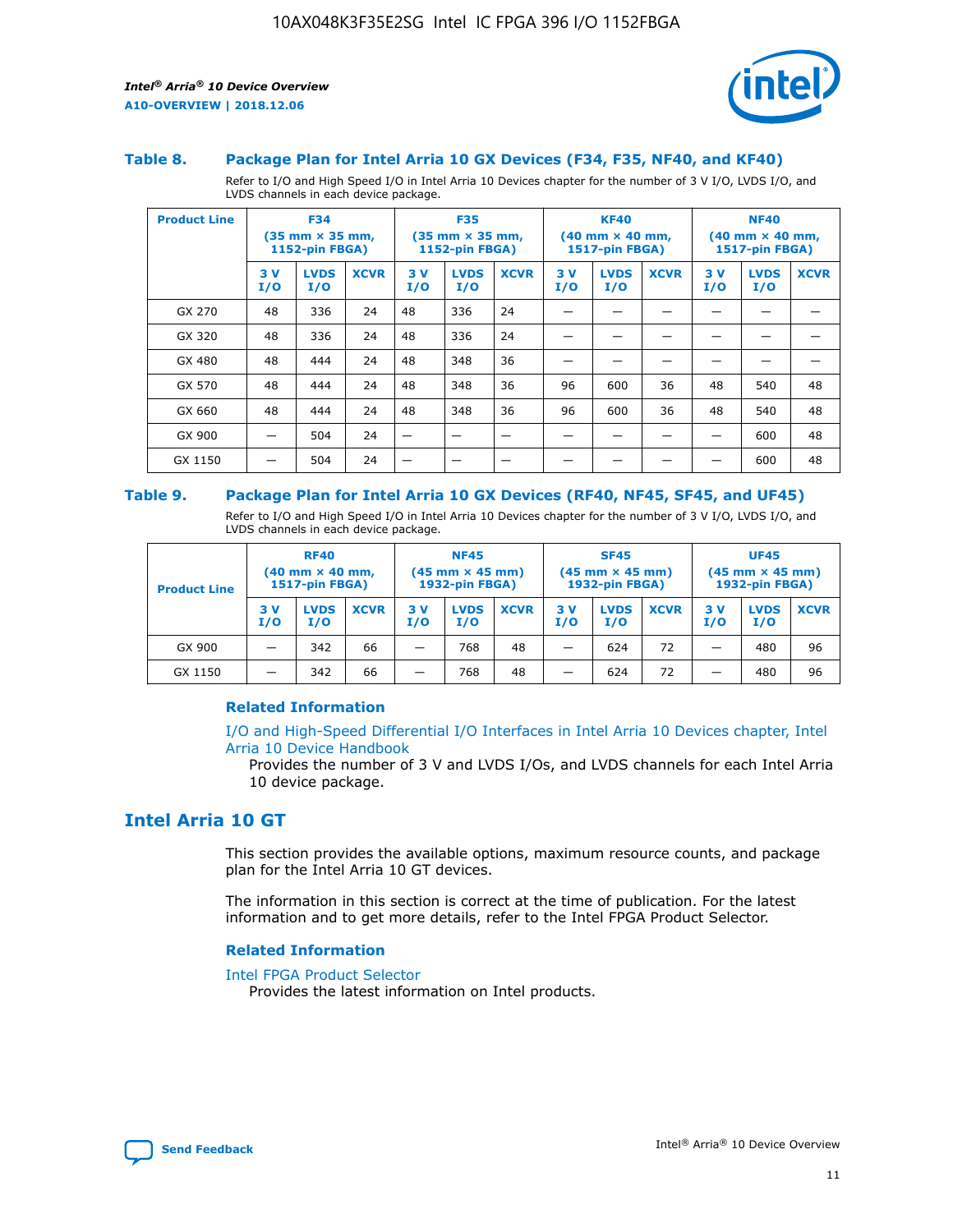

## **Available Options**

## **Figure 2. Sample Ordering Code and Available Options for Intel Arria 10 GT Devices**

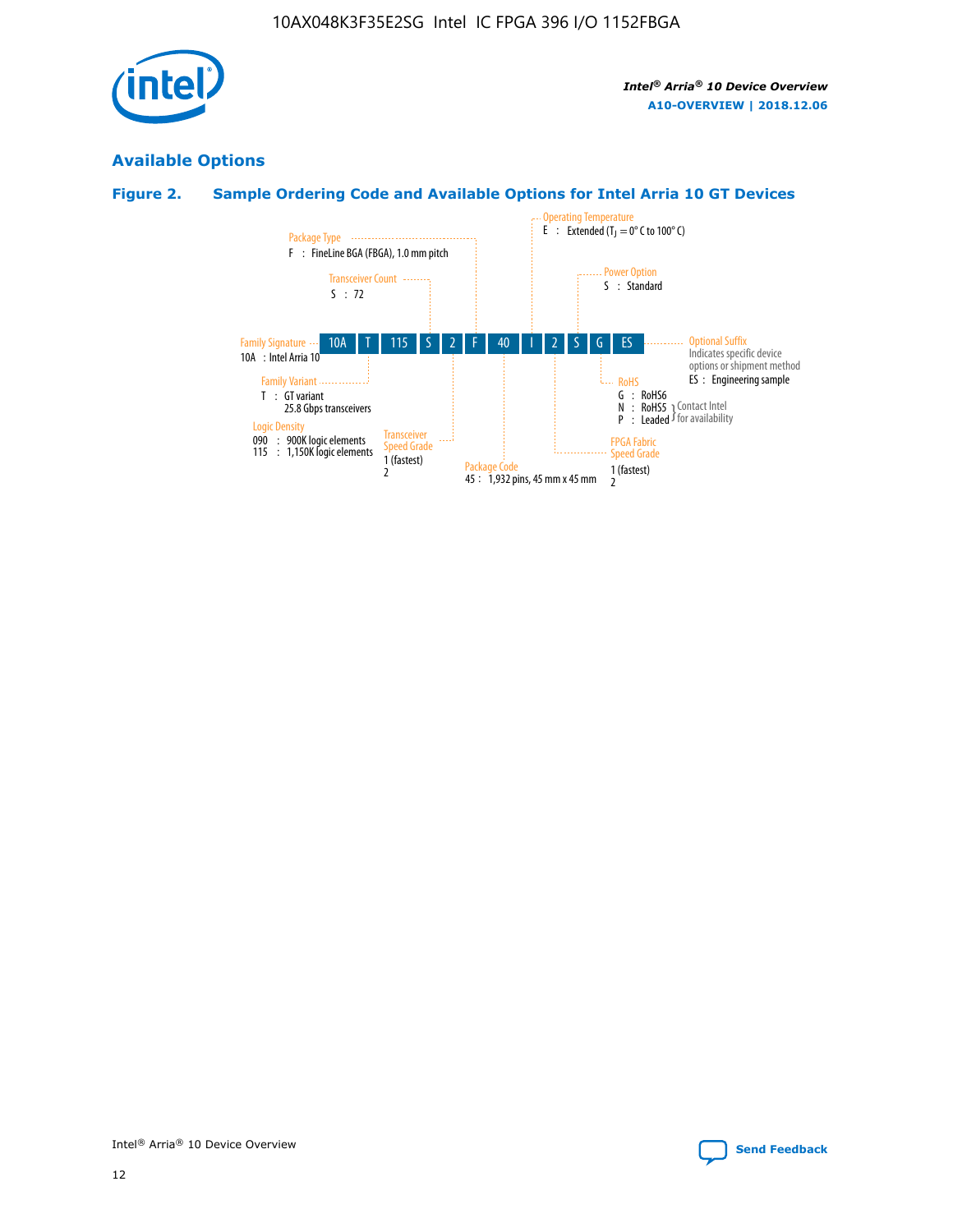

#### **Maximum Resources**

#### **Table 10. Maximum Resource Counts for Intel Arria 10 GT Devices**

| <b>Resource</b>              |                      | <b>Product Line</b> |                |  |
|------------------------------|----------------------|---------------------|----------------|--|
|                              |                      | <b>GT 900</b>       | <b>GT 1150</b> |  |
| Logic Elements (LE) (K)      |                      | 900                 | 1,150          |  |
| <b>ALM</b>                   |                      | 339,620             | 427,200        |  |
| Register                     |                      | 1,358,480           | 1,708,800      |  |
| Memory (Kb)                  | M20K                 | 48,460              | 54,260         |  |
|                              | <b>MLAB</b>          | 9,386               | 12,984         |  |
| Variable-precision DSP Block |                      | 1,518               | 1,518          |  |
| 18 x 19 Multiplier           |                      | 3,036               | 3,036          |  |
| PLL                          | Fractional Synthesis | 32                  | 32             |  |
|                              | I/O                  | 16                  | 16             |  |
| Transceiver                  | 17.4 Gbps            | 72(5)               | 72(5)          |  |
|                              | 25.8 Gbps            | 6                   | 6              |  |
| GPIO <sup>(6)</sup>          |                      | 624                 | 624            |  |
| LVDS Pair $(7)$              |                      | 312                 | 312            |  |
| PCIe Hard IP Block           |                      | $\overline{4}$      | $\overline{4}$ |  |
| Hard Memory Controller       |                      | 16                  | 16             |  |

#### **Related Information**

#### [Intel Arria 10 GT Channel Usage](https://www.intel.com/content/www/us/en/programmable/documentation/nik1398707230472.html#nik1398707008178)

Configuring GT/GX channels in Intel Arria 10 GT devices.

#### **Package Plan**

#### **Table 11. Package Plan for Intel Arria 10 GT Devices**

Refer to I/O and High Speed I/O in Intel Arria 10 Devices chapter for the number of 3 V I/O, LVDS I/O, and LVDS channels in each device package.

| <b>Product Line</b> | <b>SF45</b><br>(45 mm × 45 mm, 1932-pin FBGA) |                 |             |  |  |  |
|---------------------|-----------------------------------------------|-----------------|-------------|--|--|--|
|                     | 3 V I/O                                       | <b>LVDS I/O</b> | <b>XCVR</b> |  |  |  |
| GT 900              |                                               | 624             | 72          |  |  |  |
| GT 1150             |                                               | 624             | 72          |  |  |  |

<sup>(7)</sup> Each LVDS I/O pair can be used as differential input or output.



 $(5)$  If all 6 GT channels are in use, 12 of the GX channels are not usable.

<sup>(6)</sup> The number of GPIOs does not include transceiver I/Os. In the Intel Quartus Prime software, the number of user I/Os includes transceiver I/Os.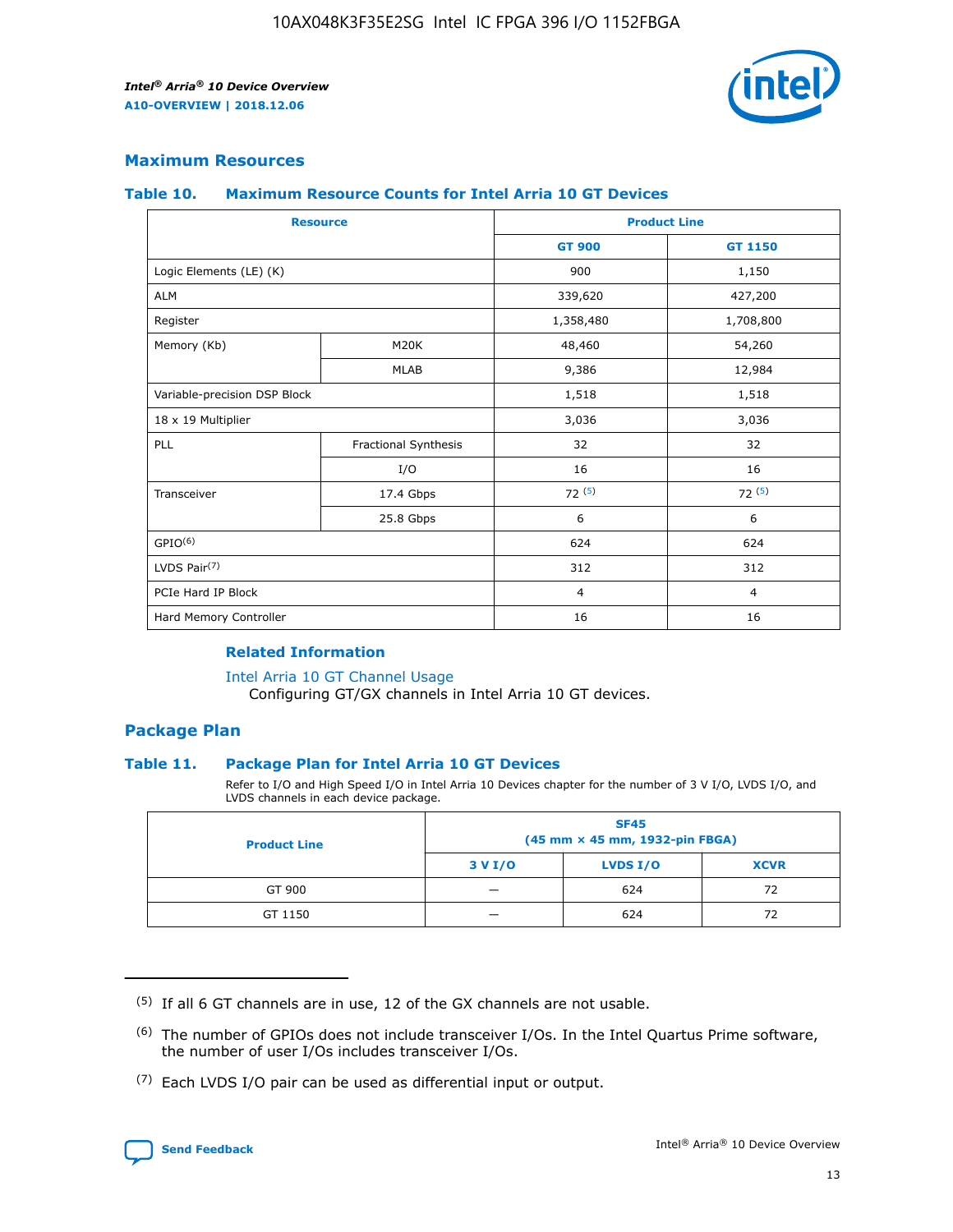

#### **Related Information**

[I/O and High-Speed Differential I/O Interfaces in Intel Arria 10 Devices chapter, Intel](https://www.intel.com/content/www/us/en/programmable/documentation/sam1403482614086.html#sam1403482030321) [Arria 10 Device Handbook](https://www.intel.com/content/www/us/en/programmable/documentation/sam1403482614086.html#sam1403482030321)

Provides the number of 3 V and LVDS I/Os, and LVDS channels for each Intel Arria 10 device package.

## **Intel Arria 10 SX**

This section provides the available options, maximum resource counts, and package plan for the Intel Arria 10 SX devices.

The information in this section is correct at the time of publication. For the latest information and to get more details, refer to the Intel FPGA Product Selector.

#### **Related Information**

[Intel FPGA Product Selector](http://www.altera.com/products/selector/psg-selector.html) Provides the latest information on Intel products.

#### **Available Options**

#### **Figure 3. Sample Ordering Code and Available Options for Intel Arria 10 SX Devices**



#### **Related Information**

[Transceiver Performance for Intel Arria 10 GX/SX Devices](https://www.intel.com/content/www/us/en/programmable/documentation/mcn1413182292568.html#mcn1413213965502) Provides more information about the transceiver speed grade.

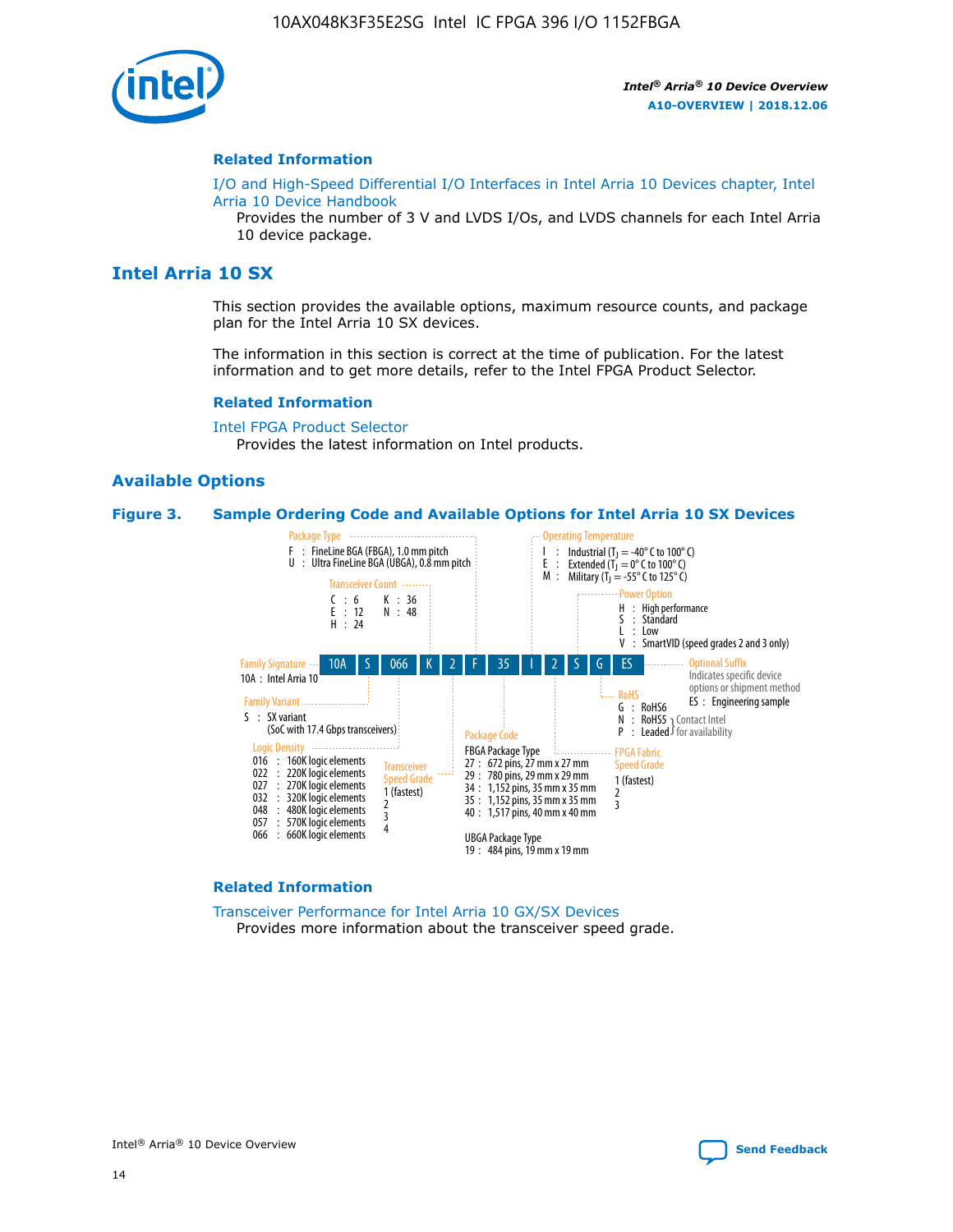

#### **Maximum Resources**

#### **Table 12. Maximum Resource Counts for Intel Arria 10 SX Devices**

|                                   | <b>Resource</b>         | <b>Product Line</b> |               |                |                |                |                |                |  |  |  |
|-----------------------------------|-------------------------|---------------------|---------------|----------------|----------------|----------------|----------------|----------------|--|--|--|
|                                   |                         | <b>SX 160</b>       | <b>SX 220</b> | <b>SX 270</b>  | <b>SX 320</b>  | <b>SX 480</b>  | <b>SX 570</b>  | <b>SX 660</b>  |  |  |  |
| Logic Elements (LE) (K)           |                         | 160                 | 220           | 270            | 320            | 480            | 570            | 660            |  |  |  |
| <b>ALM</b>                        |                         | 61,510              | 80,330        | 101,620        | 119,900        | 183,590        | 217,080        | 251,680        |  |  |  |
| Register                          |                         | 246,040             | 321,320       | 406,480        | 479,600        | 734,360        | 868,320        | 1,006,720      |  |  |  |
| Memory (Kb)                       | M <sub>20</sub> K       | 8,800               | 11,740        | 15,000         | 17,820         | 28,620         | 36,000         | 42,620         |  |  |  |
|                                   | <b>MLAB</b>             | 1,050               | 1,690         | 2,452          | 2,727          | 4,164          | 5,096          | 5,788          |  |  |  |
| Variable-precision DSP Block      |                         | 156                 | 192           | 830            | 985            | 1,368          | 1,523          | 1,687          |  |  |  |
| 18 x 19 Multiplier                |                         | 312                 | 384           | 1,660          | 1,970          | 2,736          | 3,046          | 3,374          |  |  |  |
| <b>PLL</b>                        | Fractional<br>Synthesis | 6                   | 6             | 8              | 8              | 12             | 16             | 16             |  |  |  |
|                                   | I/O                     | 6                   | 6             | 8              | 8              | 12             | 16             | 16             |  |  |  |
| 17.4 Gbps Transceiver             |                         | 12                  | 12            | 24             | 24             | 36             | 48             | 48             |  |  |  |
| GPIO <sup>(8)</sup>               |                         | 288                 | 288           | 384            | 384            | 492            | 696            | 696            |  |  |  |
| LVDS Pair $(9)$                   |                         | 120                 | 120           | 168            | 168            | 174            | 324            | 324            |  |  |  |
| PCIe Hard IP Block                |                         | $\mathbf{1}$        | $\mathbf{1}$  | $\overline{2}$ | $\overline{2}$ | $\overline{2}$ | $\overline{2}$ | $\overline{2}$ |  |  |  |
| Hard Memory Controller            |                         | 6                   | 6             | 8              | 8              | 12             | 16             | 16             |  |  |  |
| ARM Cortex-A9 MPCore<br>Processor |                         | Yes                 | Yes           | Yes            | Yes            | Yes            | Yes            | Yes            |  |  |  |

#### **Package Plan**

#### **Table 13. Package Plan for Intel Arria 10 SX Devices (U19, F27, F29, and F34)**

Refer to I/O and High Speed I/O in Intel Arria 10 Devices chapter for the number of 3 V I/O, LVDS I/O, and LVDS channels in each device package.

| <b>Product Line</b> | <b>U19</b><br>$(19 \text{ mm} \times 19 \text{ mm})$<br>484-pin UBGA) |                    |             | <b>F27</b><br>$(27 \text{ mm} \times 27 \text{ mm})$<br>672-pin FBGA) |                    | <b>F29</b><br>$(29 \text{ mm} \times 29 \text{ mm})$<br>780-pin FBGA) |           |                    | <b>F34</b><br>$(35 \text{ mm} \times 35 \text{ mm})$<br><b>1152-pin FBGA)</b> |           |                    |             |
|---------------------|-----------------------------------------------------------------------|--------------------|-------------|-----------------------------------------------------------------------|--------------------|-----------------------------------------------------------------------|-----------|--------------------|-------------------------------------------------------------------------------|-----------|--------------------|-------------|
|                     | 3V<br>I/O                                                             | <b>LVDS</b><br>I/O | <b>XCVR</b> | 3V<br>I/O                                                             | <b>LVDS</b><br>I/O | <b>XCVR</b>                                                           | 3V<br>I/O | <b>LVDS</b><br>I/O | <b>XCVR</b>                                                                   | 3V<br>I/O | <b>LVDS</b><br>I/O | <b>XCVR</b> |
| SX 160              | 48                                                                    | 144                | 6           | 48                                                                    | 192                | 12                                                                    | 48        | 240                | 12                                                                            | -         |                    |             |
| SX 220              | 48                                                                    | 144                | 6           | 48                                                                    | 192                | 12                                                                    | 48        | 240                | 12                                                                            |           |                    |             |
| SX 270              |                                                                       |                    |             | 48                                                                    | 192                | 12                                                                    | 48        | 312                | 12                                                                            | 48        | 336                | 24          |
| SX 320              |                                                                       |                    |             | 48                                                                    | 192                | 12                                                                    | 48        | 312                | 12                                                                            | 48        | 336                | 24          |
|                     | continued                                                             |                    |             |                                                                       |                    |                                                                       |           |                    |                                                                               |           |                    |             |

 $(8)$  The number of GPIOs does not include transceiver I/Os. In the Intel Quartus Prime software, the number of user I/Os includes transceiver I/Os.

 $(9)$  Each LVDS I/O pair can be used as differential input or output.

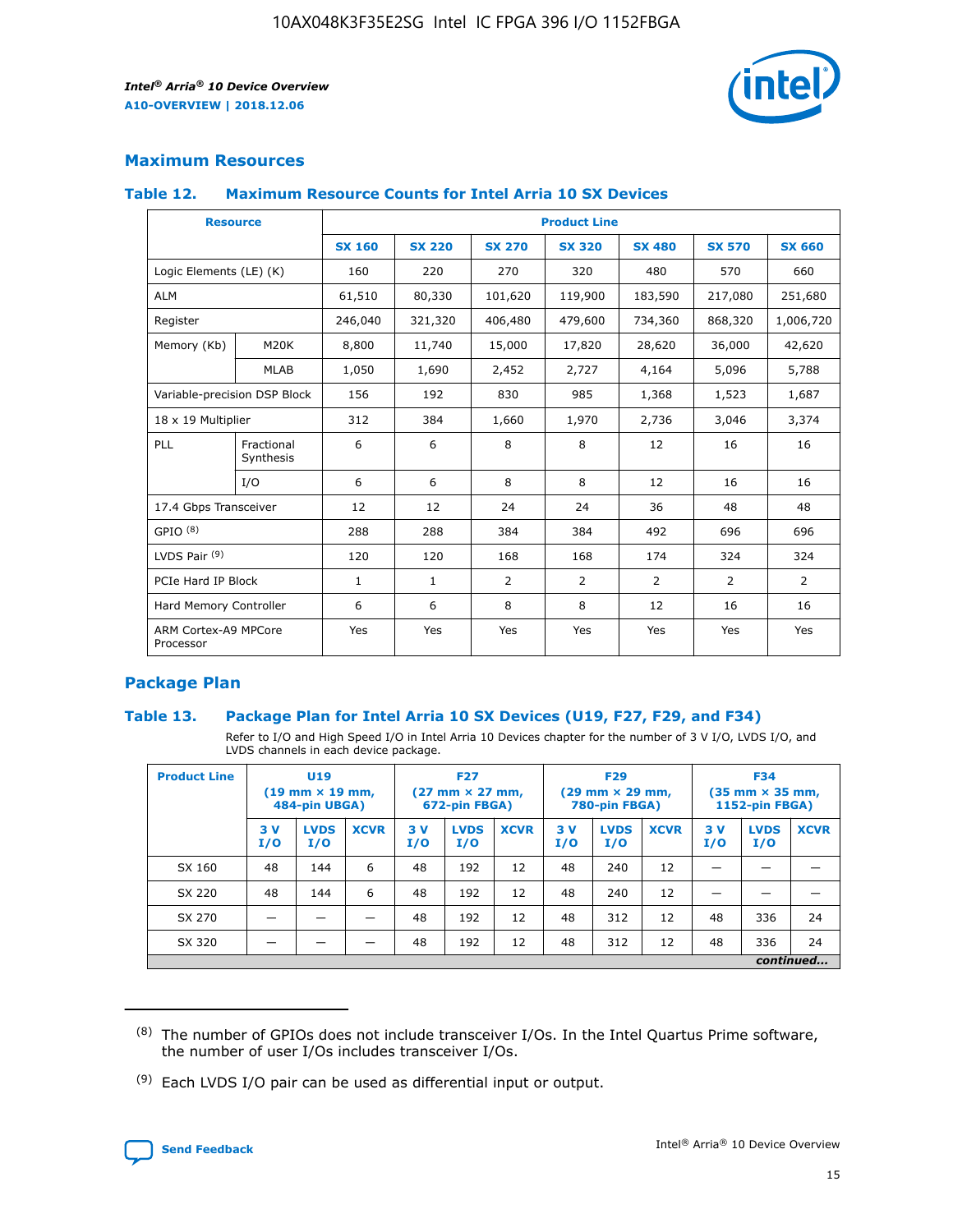

| <b>Product Line</b> | U <sub>19</sub><br>$(19 \text{ mm} \times 19 \text{ mm})$<br>484-pin UBGA) |                    | <b>F27</b><br>$(27 \text{ mm} \times 27 \text{ mm})$<br>672-pin FBGA) |           | <b>F29</b><br>$(29 \text{ mm} \times 29 \text{ mm})$<br>780-pin FBGA) |             |           | <b>F34</b><br>$(35$ mm $\times$ 35 mm,<br><b>1152-pin FBGA)</b> |             |           |                    |             |
|---------------------|----------------------------------------------------------------------------|--------------------|-----------------------------------------------------------------------|-----------|-----------------------------------------------------------------------|-------------|-----------|-----------------------------------------------------------------|-------------|-----------|--------------------|-------------|
|                     | 3V<br>I/O                                                                  | <b>LVDS</b><br>I/O | <b>XCVR</b>                                                           | 3V<br>I/O | <b>LVDS</b><br>I/O                                                    | <b>XCVR</b> | 3V<br>I/O | <b>LVDS</b><br>I/O                                              | <b>XCVR</b> | 3V<br>I/O | <b>LVDS</b><br>I/O | <b>XCVR</b> |
| SX 480              |                                                                            |                    |                                                                       |           |                                                                       |             | 48        | 312                                                             | 12          | 48        | 444                | 24          |
| SX 570              |                                                                            |                    |                                                                       |           |                                                                       |             |           |                                                                 |             | 48        | 444                | 24          |
| SX 660              |                                                                            |                    |                                                                       |           |                                                                       |             |           |                                                                 |             | 48        | 444                | 24          |

#### **Table 14. Package Plan for Intel Arria 10 SX Devices (F35, KF40, and NF40)**

Refer to I/O and High Speed I/O in Intel Arria 10 Devices chapter for the number of 3 V I/O, LVDS I/O, and LVDS channels in each device package.

| <b>Product Line</b> | <b>F35</b><br>$(35 \text{ mm} \times 35 \text{ mm})$<br><b>1152-pin FBGA)</b> |          |             |                                           | <b>KF40</b><br>(40 mm × 40 mm,<br>1517-pin FBGA) |    | <b>NF40</b><br>$(40 \text{ mm} \times 40 \text{ mm})$<br>1517-pin FBGA) |          |             |  |
|---------------------|-------------------------------------------------------------------------------|----------|-------------|-------------------------------------------|--------------------------------------------------|----|-------------------------------------------------------------------------|----------|-------------|--|
|                     | 3 V I/O                                                                       | LVDS I/O | <b>XCVR</b> | <b>LVDS I/O</b><br><b>XCVR</b><br>3 V I/O |                                                  |    | 3 V I/O                                                                 | LVDS I/O | <b>XCVR</b> |  |
| SX 270              | 48                                                                            | 336      | 24          |                                           |                                                  |    |                                                                         |          |             |  |
| SX 320              | 48                                                                            | 336      | 24          |                                           |                                                  |    |                                                                         |          |             |  |
| SX 480              | 48                                                                            | 348      | 36          |                                           |                                                  |    |                                                                         |          |             |  |
| SX 570              | 48                                                                            | 348      | 36          | 96                                        | 600                                              | 36 | 48                                                                      | 540      | 48          |  |
| SX 660              | 48                                                                            | 348      | 36          | 96                                        | 600                                              | 36 | 48                                                                      | 540      | 48          |  |

## **Related Information**

[I/O and High-Speed Differential I/O Interfaces in Intel Arria 10 Devices chapter, Intel](https://www.intel.com/content/www/us/en/programmable/documentation/sam1403482614086.html#sam1403482030321) [Arria 10 Device Handbook](https://www.intel.com/content/www/us/en/programmable/documentation/sam1403482614086.html#sam1403482030321)

Provides the number of 3 V and LVDS I/Os, and LVDS channels for each Intel Arria 10 device package.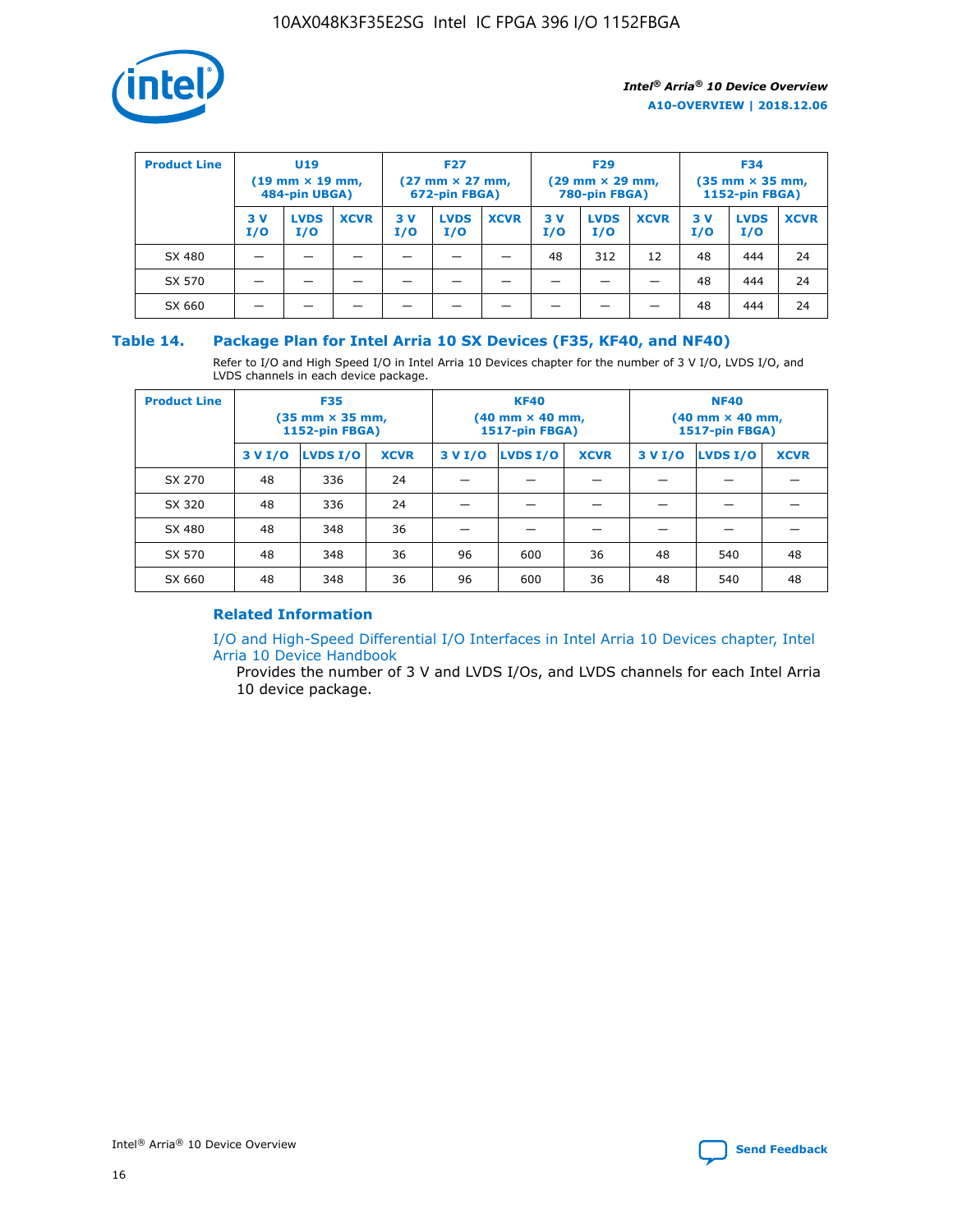

## **I/O Vertical Migration for Intel Arria 10 Devices**

#### **Figure 4. Migration Capability Across Intel Arria 10 Product Lines**

- The arrows indicate the migration paths. The devices included in each vertical migration path are shaded. Devices with fewer resources in the same path have lighter shades.
- To achieve the full I/O migration across product lines in the same migration path, restrict I/Os and transceivers usage to match the product line with the lowest I/O and transceiver counts.
- An LVDS I/O bank in the source device may be mapped to a 3 V I/O bank in the target device. To use memory interface clock frequency higher than 533 MHz, assign external memory interface pins only to banks that are LVDS I/O in both devices.
- There may be nominal 0.15 mm package height difference between some product lines in the same package type.
	- **Variant Product Line Package U19 F27 F29 F34 F35 KF40 NF40 RF40 NF45 SF45 UF45** Intel® Arria® 10 GX GX 160 GX 220 GX 270 GX 320 GX 480 GX 570 GX 660 GX 900 GX 1150 Intel Arria 10 GT GT 900 GT 1150 Intel Arria 10 SX SX 160 SX 220 SX 270 SX 320 SX 480 SX 570 SX 660
- Some migration paths are not shown in the Intel Quartus Prime software **Pin Migration View**.

*Note:* To verify the pin migration compatibility, use the **Pin Migration View** window in the Intel Quartus Prime software Pin Planner.

## **Adaptive Logic Module**

Intel Arria 10 devices use a 20 nm ALM as the basic building block of the logic fabric.

The ALM architecture is the same as the previous generation FPGAs, allowing for efficient implementation of logic functions and easy conversion of IP between the device generations.

The ALM, as shown in following figure, uses an 8-input fracturable look-up table (LUT) with four dedicated registers to help improve timing closure in register-rich designs and achieve an even higher design packing capability than the traditional two-register per LUT architecture.

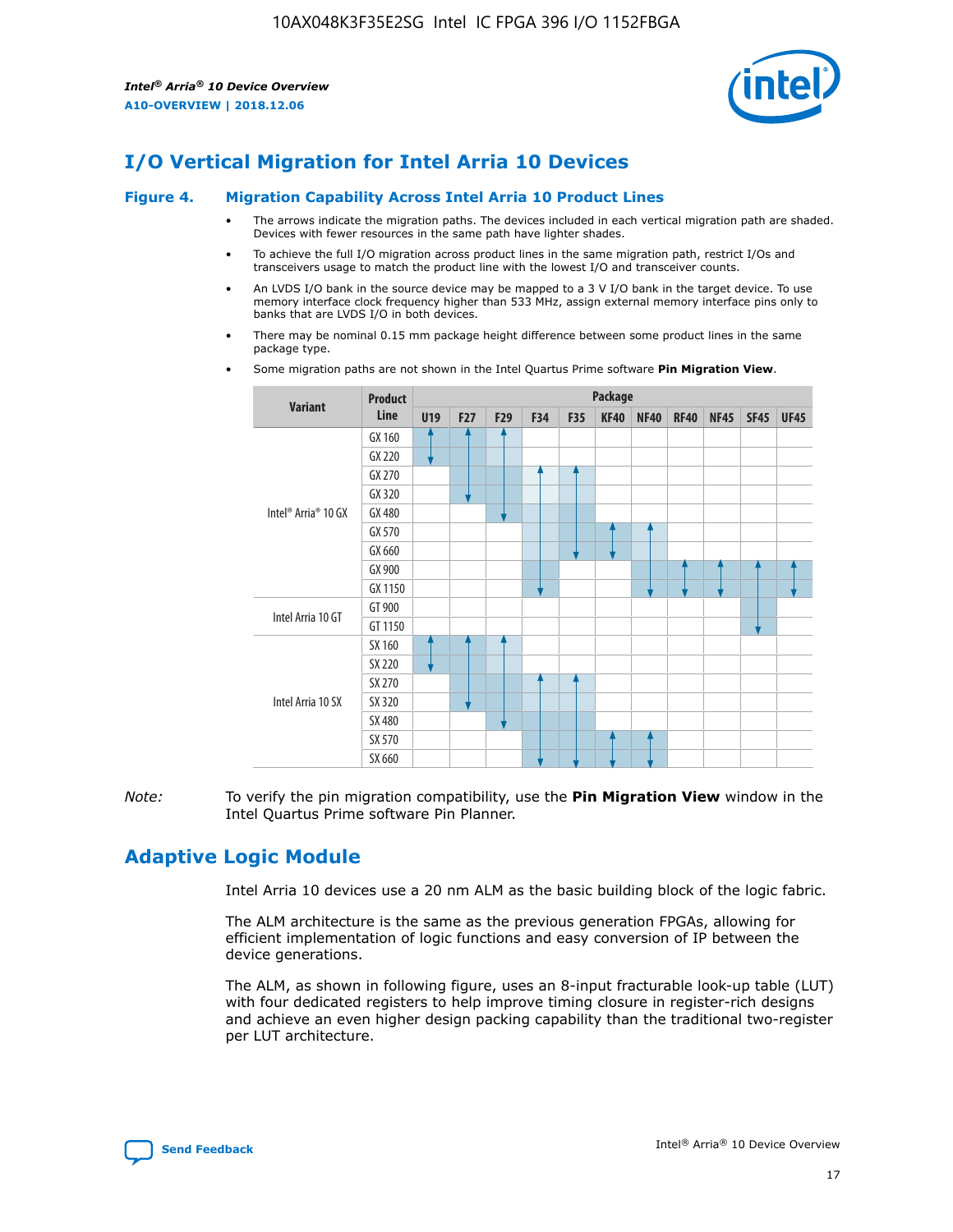

**Figure 5. ALM for Intel Arria 10 Devices**



The Intel Quartus Prime software optimizes your design according to the ALM logic structure and automatically maps legacy designs into the Intel Arria 10 ALM architecture.

## **Variable-Precision DSP Block**

The Intel Arria 10 variable precision DSP blocks support fixed-point arithmetic and floating-point arithmetic.

Features for fixed-point arithmetic:

- High-performance, power-optimized, and fully registered multiplication operations
- 18-bit and 27-bit word lengths
- Two 18 x 19 multipliers or one 27 x 27 multiplier per DSP block
- Built-in addition, subtraction, and 64-bit double accumulation register to combine multiplication results
- Cascading 19-bit or 27-bit when pre-adder is disabled and cascading 18-bit when pre-adder is used to form the tap-delay line for filtering applications
- Cascading 64-bit output bus to propagate output results from one block to the next block without external logic support
- Hard pre-adder supported in 19-bit and 27-bit modes for symmetric filters
- Internal coefficient register bank in both 18-bit and 27-bit modes for filter implementation
- 18-bit and 27-bit systolic finite impulse response (FIR) filters with distributed output adder
- Biased rounding support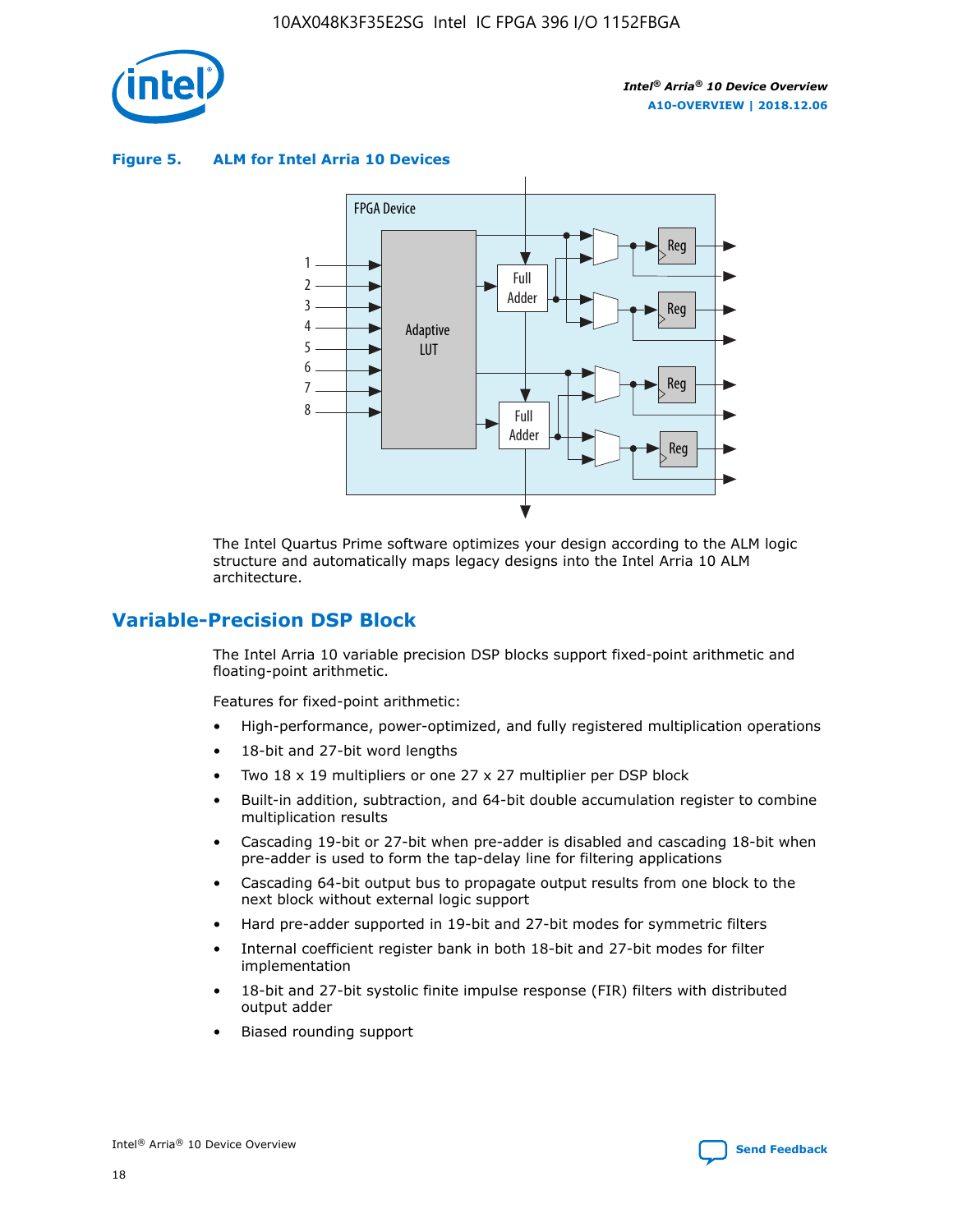

Features for floating-point arithmetic:

- A completely hardened architecture that supports multiplication, addition, subtraction, multiply-add, and multiply-subtract
- Multiplication with accumulation capability and a dynamic accumulator reset control
- Multiplication with cascade summation capability
- Multiplication with cascade subtraction capability
- Complex multiplication
- Direct vector dot product
- Systolic FIR filter

#### **Table 15. Variable-Precision DSP Block Configurations for Intel Arria 10 Devices**

| <b>Usage Example</b>                                       | <b>Multiplier Size (Bit)</b>    | <b>DSP Block Resources</b> |
|------------------------------------------------------------|---------------------------------|----------------------------|
| Medium precision fixed point                               | Two 18 x 19                     |                            |
| High precision fixed or Single precision<br>floating point | One 27 x 27                     |                            |
| Fixed point FFTs                                           | One 19 x 36 with external adder |                            |
| Very high precision fixed point                            | One 36 x 36 with external adder |                            |
| Double precision floating point                            | One 54 x 54 with external adder | 4                          |

#### **Table 16. Resources for Fixed-Point Arithmetic in Intel Arria 10 Devices**

The table lists the variable-precision DSP resources by bit precision for each Intel Arria 10 device.

| <b>Variant</b>  | <b>Product Line</b> | <b>Variable-</b><br>precision<br><b>DSP Block</b> | <b>Independent Input and Output</b><br><b>Multiplications Operator</b> |                                     | 18 x 19<br><b>Multiplier</b><br><b>Adder Sum</b> | $18 \times 18$<br><b>Multiplier</b><br><b>Adder</b> |
|-----------------|---------------------|---------------------------------------------------|------------------------------------------------------------------------|-------------------------------------|--------------------------------------------------|-----------------------------------------------------|
|                 |                     |                                                   | 18 x 19<br><b>Multiplier</b>                                           | $27 \times 27$<br><b>Multiplier</b> | <b>Mode</b>                                      | <b>Summed with</b><br>36 bit Input                  |
| AIntel Arria 10 | GX 160              | 156                                               | 312                                                                    | 156                                 | 156                                              | 156                                                 |
| GX              | GX 220              | 192                                               | 384                                                                    | 192                                 | 192                                              | 192                                                 |
|                 | GX 270              | 830                                               | 1,660                                                                  | 830                                 | 830                                              | 830                                                 |
|                 | GX 320              | 984                                               | 1,968                                                                  | 984                                 | 984                                              | 984                                                 |
|                 | GX 480              | 1,368                                             | 2,736                                                                  | 1,368                               | 1,368                                            | 1,368                                               |
|                 | GX 570              | 1,523                                             | 3,046                                                                  | 1,523                               | 1,523                                            | 1,523                                               |
|                 | GX 660              | 1,687                                             | 3,374                                                                  | 1,687                               | 1,687                                            | 1,687                                               |
|                 | GX 900              | 1,518                                             | 3,036                                                                  | 1,518                               | 1,518                                            | 1,518                                               |
|                 | GX 1150             | 1,518                                             | 3,036                                                                  | 1,518                               | 1,518                                            | 1,518                                               |
| Intel Arria 10  | GT 900              | 1,518                                             | 3,036                                                                  | 1,518                               | 1,518                                            | 1,518                                               |
| GT              | GT 1150             | 1,518                                             | 3,036                                                                  | 1,518                               | 1,518                                            | 1,518                                               |
| Intel Arria 10  | SX 160              | 156                                               | 312                                                                    | 156                                 | 156                                              | 156                                                 |
| <b>SX</b>       | SX 220<br>192       |                                                   | 384                                                                    | 192                                 | 192                                              | 192                                                 |
|                 | SX 270              | 830                                               | 1,660                                                                  | 830                                 | 830                                              | 830                                                 |
|                 |                     |                                                   |                                                                        |                                     |                                                  | continued                                           |

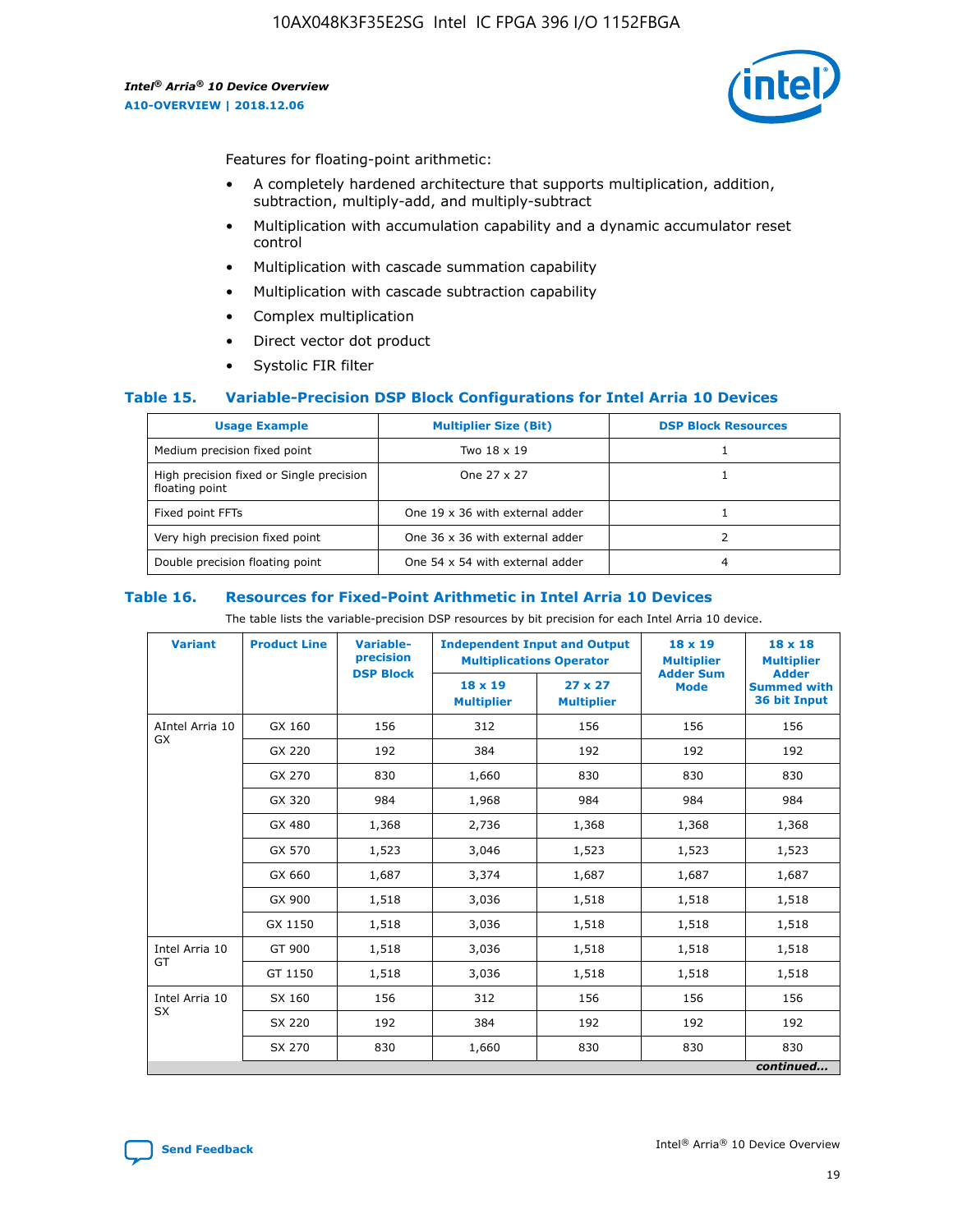

| <b>Variant</b> | <b>Product Line</b> | <b>Variable-</b><br>precision<br><b>DSP Block</b> | <b>Independent Input and Output</b><br><b>Multiplications Operator</b> |                                     | $18 \times 19$<br><b>Multiplier</b><br><b>Adder Sum</b> | $18 \times 18$<br><b>Multiplier</b><br><b>Adder</b> |  |
|----------------|---------------------|---------------------------------------------------|------------------------------------------------------------------------|-------------------------------------|---------------------------------------------------------|-----------------------------------------------------|--|
|                |                     |                                                   | $18 \times 19$<br><b>Multiplier</b>                                    | $27 \times 27$<br><b>Multiplier</b> | <b>Mode</b>                                             | <b>Summed with</b><br>36 bit Input                  |  |
|                | SX 320              | 984                                               | 1,968                                                                  | 984                                 | 984                                                     | 984                                                 |  |
|                | SX 480              | 1,368                                             | 2,736                                                                  | 1,368                               | 1,368                                                   | 1,368                                               |  |
|                | SX 570              | 1,523                                             | 3,046                                                                  | 1,523                               | 1,523                                                   | 1,523                                               |  |
|                | SX 660              | 1,687                                             | 3,374                                                                  | 1,687                               | 1,687                                                   | 1,687                                               |  |

## **Table 17. Resources for Floating-Point Arithmetic in Intel Arria 10 Devices**

The table lists the variable-precision DSP resources by bit precision for each Intel Arria 10 device.

| <b>Variant</b> | <b>Product Line</b> | <b>Variable-</b><br>precision<br><b>DSP Block</b> | <b>Single</b><br><b>Precision</b><br><b>Floating-Point</b><br><b>Multiplication</b><br><b>Mode</b> | <b>Single-Precision</b><br><b>Floating-Point</b><br><b>Adder Mode</b> | Single-<br><b>Precision</b><br><b>Floating-Point</b><br><b>Multiply</b><br><b>Accumulate</b><br><b>Mode</b> | <b>Peak</b><br><b>Giga Floating-</b><br><b>Point</b><br><b>Operations</b><br>per Second<br>(GFLOPs) |
|----------------|---------------------|---------------------------------------------------|----------------------------------------------------------------------------------------------------|-----------------------------------------------------------------------|-------------------------------------------------------------------------------------------------------------|-----------------------------------------------------------------------------------------------------|
| Intel Arria 10 | GX 160              | 156                                               | 156                                                                                                | 156                                                                   | 156                                                                                                         | 140                                                                                                 |
| GX             | GX 220              | 192                                               | 192                                                                                                | 192                                                                   | 192                                                                                                         | 173                                                                                                 |
|                | GX 270              | 830                                               | 830                                                                                                | 830                                                                   | 830                                                                                                         | 747                                                                                                 |
|                | GX 320              | 984                                               | 984                                                                                                | 984                                                                   | 984                                                                                                         | 886                                                                                                 |
|                | GX 480              | 1,369                                             | 1,368                                                                                              | 1,368                                                                 | 1,368                                                                                                       | 1,231                                                                                               |
|                | GX 570              | 1,523                                             | 1,523                                                                                              | 1,523                                                                 | 1,523                                                                                                       | 1,371                                                                                               |
|                | GX 660              | 1,687                                             | 1,687                                                                                              | 1,687                                                                 | 1,687                                                                                                       | 1,518                                                                                               |
|                | GX 900              | 1,518                                             | 1,518                                                                                              | 1,518                                                                 | 1,518                                                                                                       | 1,366                                                                                               |
|                | GX 1150             | 1,518                                             | 1,518                                                                                              | 1,518                                                                 | 1,518                                                                                                       | 1,366                                                                                               |
| Intel Arria 10 | GT 900              | 1,518                                             | 1,518                                                                                              | 1,518                                                                 | 1,518                                                                                                       | 1,366                                                                                               |
| GT             | GT 1150             | 1,518                                             | 1,518                                                                                              | 1,518                                                                 | 1,518                                                                                                       | 1,366                                                                                               |
| Intel Arria 10 | SX 160              | 156                                               | 156                                                                                                | 156                                                                   | 156                                                                                                         | 140                                                                                                 |
| SX             | SX 220              | 192                                               | 192                                                                                                | 192                                                                   | 192                                                                                                         | 173                                                                                                 |
|                | SX 270              | 830                                               | 830                                                                                                | 830                                                                   | 830                                                                                                         | 747                                                                                                 |
|                | SX 320              | 984                                               | 984                                                                                                | 984                                                                   | 984                                                                                                         | 886                                                                                                 |
|                | SX 480              | 1,369                                             | 1,368                                                                                              | 1,368                                                                 | 1,368                                                                                                       | 1,231                                                                                               |
|                | SX 570              | 1,523                                             | 1,523                                                                                              | 1,523                                                                 | 1,523                                                                                                       | 1,371                                                                                               |
|                | SX 660              | 1,687                                             | 1,687                                                                                              | 1,687                                                                 | 1,687                                                                                                       | 1,518                                                                                               |

# **Embedded Memory Blocks**

The embedded memory blocks in the devices are flexible and designed to provide an optimal amount of small- and large-sized memory arrays to fit your design requirements.

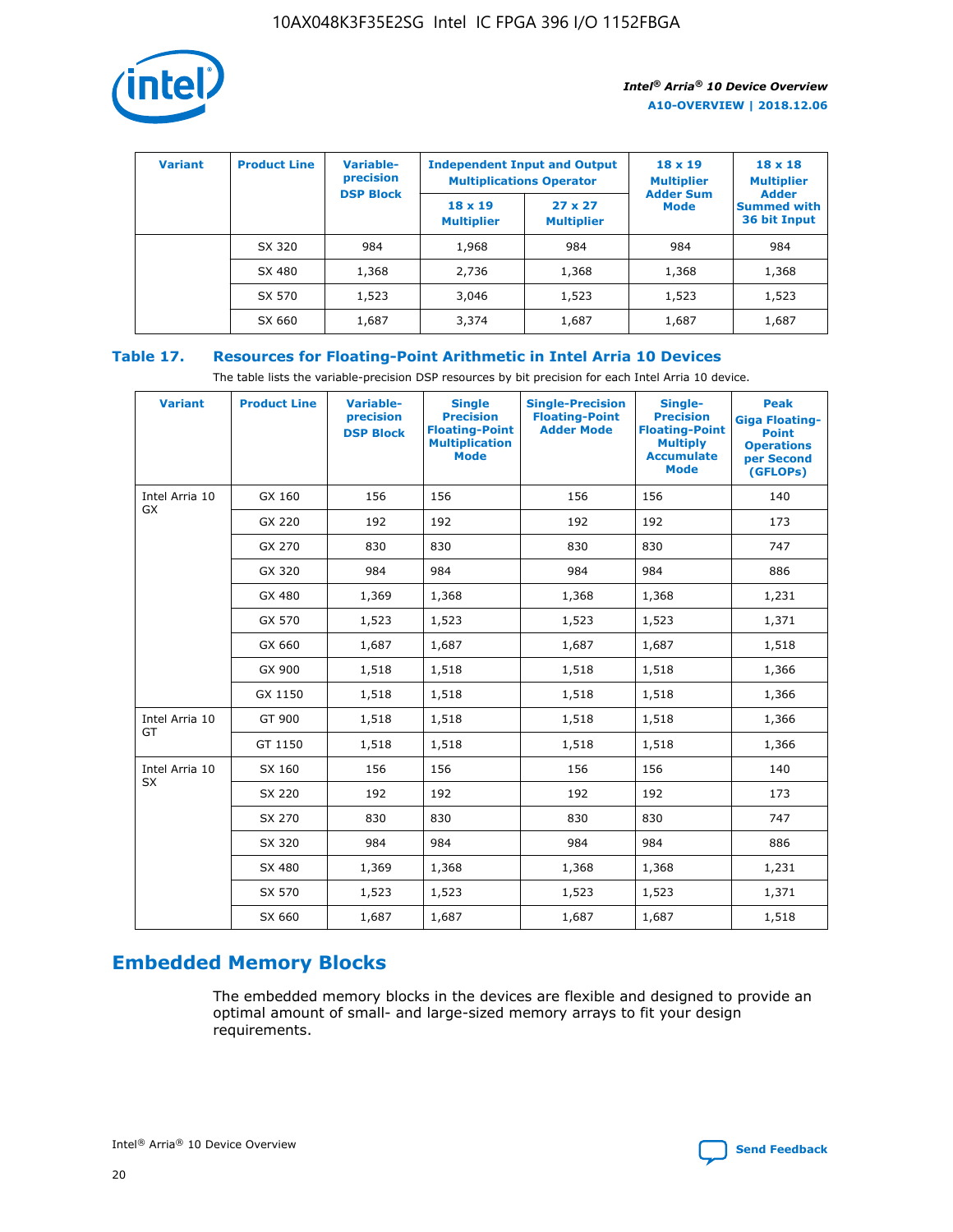

## **Types of Embedded Memory**

The Intel Arria 10 devices contain two types of memory blocks:

- 20 Kb M20K blocks—blocks of dedicated memory resources. The M20K blocks are ideal for larger memory arrays while still providing a large number of independent ports.
- 640 bit memory logic array blocks (MLABs)—enhanced memory blocks that are configured from dual-purpose logic array blocks (LABs). The MLABs are ideal for wide and shallow memory arrays. The MLABs are optimized for implementation of shift registers for digital signal processing (DSP) applications, wide and shallow FIFO buffers, and filter delay lines. Each MLAB is made up of ten adaptive logic modules (ALMs). In the Intel Arria 10 devices, you can configure these ALMs as ten 32 x 2 blocks, giving you one 32 x 20 simple dual-port SRAM block per MLAB.

## **Embedded Memory Capacity in Intel Arria 10 Devices**

|                   | <b>Product</b> | <b>M20K</b>  |                     | <b>MLAB</b>  |                     | <b>Total RAM Bit</b> |
|-------------------|----------------|--------------|---------------------|--------------|---------------------|----------------------|
| <b>Variant</b>    | <b>Line</b>    | <b>Block</b> | <b>RAM Bit (Kb)</b> | <b>Block</b> | <b>RAM Bit (Kb)</b> | (Kb)                 |
| Intel Arria 10 GX | GX 160         | 440          | 8,800               | 1,680        | 1,050               | 9,850                |
|                   | GX 220         | 587          | 11,740              | 2,703        | 1,690               | 13,430               |
|                   | GX 270         | 750          | 15,000              | 3,922        | 2,452               | 17,452               |
|                   | GX 320         | 891          | 17,820              | 4,363        | 2,727               | 20,547               |
|                   | GX 480         | 1,431        | 28,620              | 6,662        | 4,164               | 32,784               |
|                   | GX 570         | 1,800        | 36,000              | 8,153        | 5,096               | 41,096               |
|                   | GX 660         | 2,131        | 42,620              | 9,260        | 5,788               | 48,408               |
|                   | GX 900         | 2,423        | 48,460              | 15,017       | 9,386               | 57,846               |
|                   | GX 1150        | 2,713        | 54,260              | 20,774       | 12,984              | 67,244               |
| Intel Arria 10 GT | GT 900         | 2,423        | 48,460              | 15,017       | 9,386               | 57,846               |
|                   | GT 1150        | 2,713        | 54,260              | 20,774       | 12,984              | 67,244               |
| Intel Arria 10 SX | SX 160         | 440          | 8,800               | 1,680        | 1,050               | 9,850                |
|                   | SX 220         | 587          | 11,740              | 2,703        | 1,690               | 13,430               |
|                   | SX 270         | 750          | 15,000              | 3,922        | 2,452               | 17,452               |
|                   | SX 320         | 891          | 17,820              | 4,363        | 2,727               | 20,547               |
|                   | SX 480         | 1,431        | 28,620              | 6,662        | 4,164               | 32,784               |
|                   | SX 570         | 1,800        | 36,000              | 8,153        | 5,096               | 41,096               |
|                   | SX 660         | 2,131        | 42,620              | 9,260        | 5,788               | 48,408               |

#### **Table 18. Embedded Memory Capacity and Distribution in Intel Arria 10 Devices**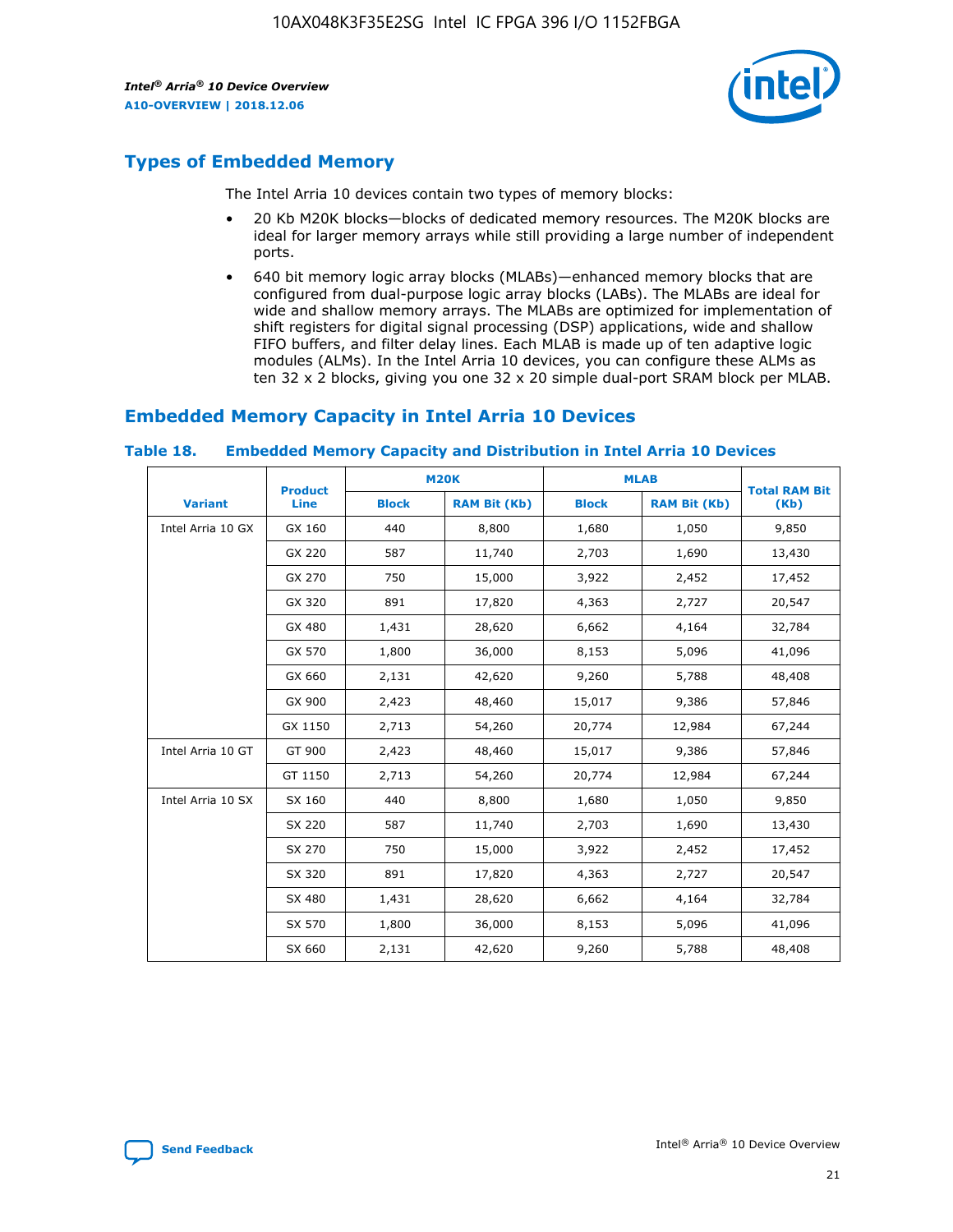

## **Embedded Memory Configurations for Single-port Mode**

#### **Table 19. Single-port Embedded Memory Configurations for Intel Arria 10 Devices**

This table lists the maximum configurations supported for single-port RAM and ROM modes.

| <b>Memory Block</b> | Depth (bits) | <b>Programmable Width</b> |
|---------------------|--------------|---------------------------|
| MLAB                | 32           | x16, x18, or x20          |
|                     | 64(10)       | x8, x9, x10               |
| M20K                | 512          | x40, x32                  |
|                     | 1K           | x20, x16                  |
|                     | 2K           | x10, x8                   |
|                     | 4K           | x5, x4                    |
|                     | 8K           | x2                        |
|                     | 16K          | x1                        |

## **Clock Networks and PLL Clock Sources**

The clock network architecture is based on Intel's global, regional, and peripheral clock structure. This clock structure is supported by dedicated clock input pins, fractional clock synthesis PLLs, and integer I/O PLLs.

#### **Clock Networks**

The Intel Arria 10 core clock networks are capable of up to 800 MHz fabric operation across the full industrial temperature range. For the external memory interface, the clock network supports the hard memory controller with speeds up to 2,400 Mbps in a quarter-rate transfer.

To reduce power consumption, the Intel Quartus Prime software identifies all unused sections of the clock network and powers them down.

## **Fractional Synthesis and I/O PLLs**

Intel Arria 10 devices contain up to 32 fractional synthesis PLLs and up to 16 I/O PLLs that are available for both specific and general purpose uses in the core:

- Fractional synthesis PLLs—located in the column adjacent to the transceiver blocks
- I/O PLLs—located in each bank of the 48 I/Os

#### **Fractional Synthesis PLLs**

You can use the fractional synthesis PLLs to:

- Reduce the number of oscillators that are required on your board
- Reduce the number of clock pins that are used in the device by synthesizing multiple clock frequencies from a single reference clock source

<sup>(10)</sup> Supported through software emulation and consumes additional MLAB blocks.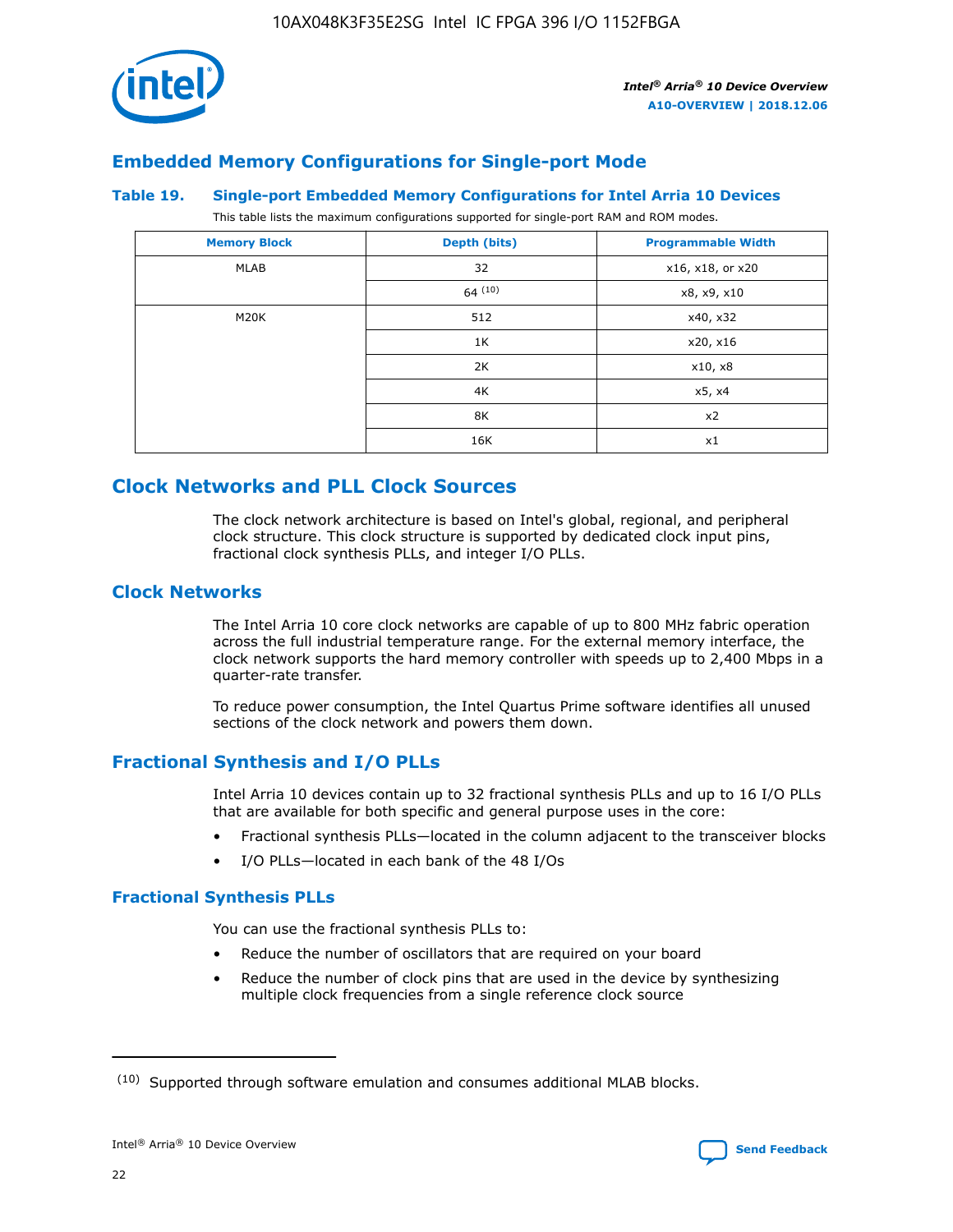

The fractional synthesis PLLs support the following features:

- Reference clock frequency synthesis for transceiver CMU and Advanced Transmit (ATX) PLLs
- Clock network delay compensation
- Zero-delay buffering
- Direct transmit clocking for transceivers
- Independently configurable into two modes:
	- Conventional integer mode equivalent to the general purpose PLL
	- Enhanced fractional mode with third order delta-sigma modulation
- PLL cascading

#### **I/O PLLs**

The integer mode I/O PLLs are located in each bank of 48 I/Os. You can use the I/O PLLs to simplify the design of external memory and high-speed LVDS interfaces.

In each I/O bank, the I/O PLLs are adjacent to the hard memory controllers and LVDS SERDES. Because these PLLs are tightly coupled with the I/Os that need to use them, it makes it easier to close timing.

You can use the I/O PLLs for general purpose applications in the core such as clock network delay compensation and zero-delay buffering.

Intel Arria 10 devices support PLL-to-PLL cascading.

## **FPGA General Purpose I/O**

Intel Arria 10 devices offer highly configurable GPIOs. Each I/O bank contains 48 general purpose I/Os and a high-efficiency hard memory controller.

The following list describes the features of the GPIOs:

- Consist of 3 V I/Os for high-voltage application and LVDS I/Os for differential signaling
	- Up to two 3 V I/O banks, available in some devices, that support up to 3 V I/O standards
	- LVDS I/O banks that support up to 1.8 V I/O standards
- Support a wide range of single-ended and differential I/O interfaces
- LVDS speeds up to 1.6 Gbps
- Each LVDS pair of pins has differential input and output buffers, allowing you to configure the LVDS direction for each pair.
- Programmable bus hold and weak pull-up
- Programmable differential output voltage  $(V_{OD})$  and programmable pre-emphasis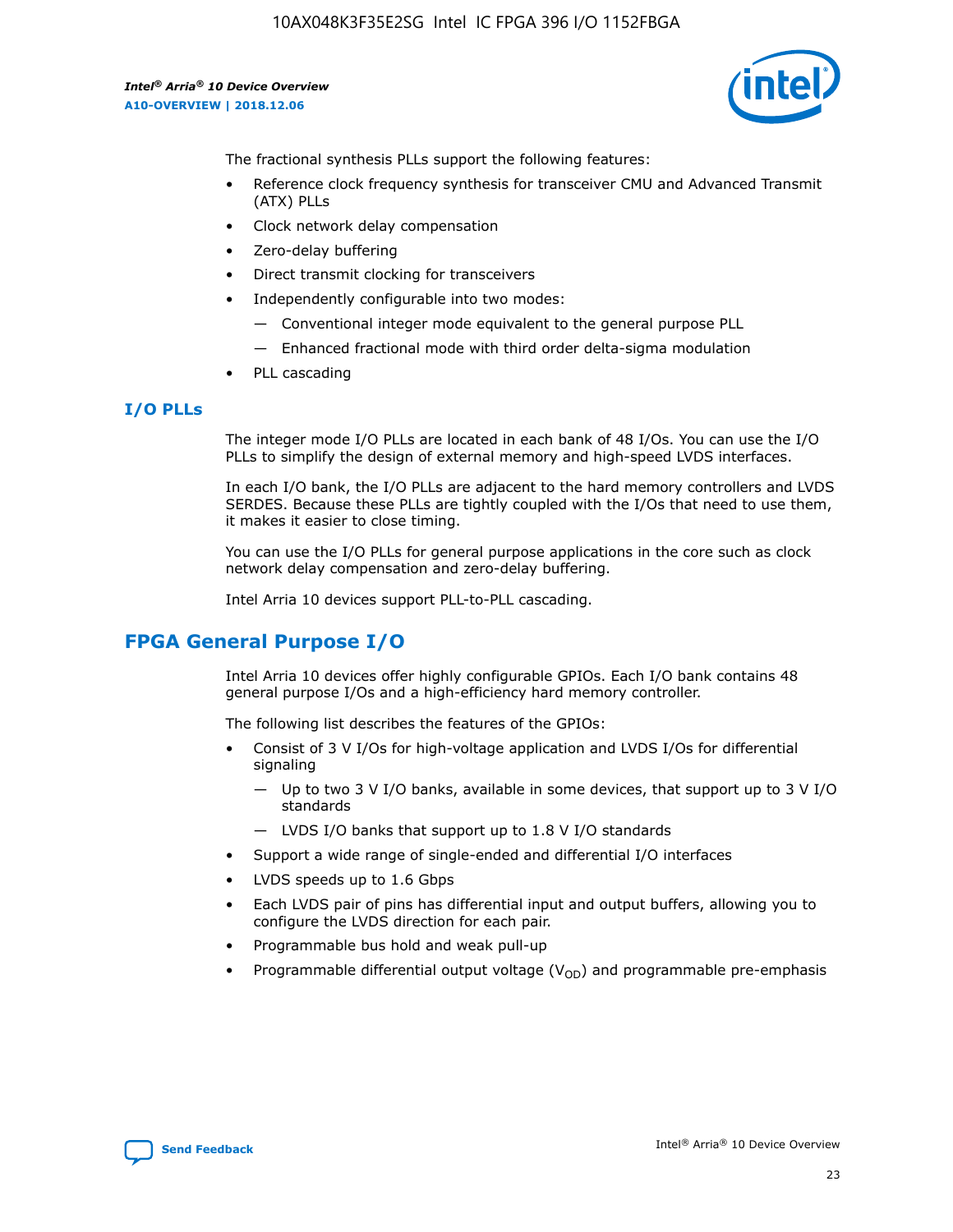

- Series (R<sub>S</sub>) and parallel (R<sub>T</sub>) on-chip termination (OCT) for all I/O banks with OCT calibration to limit the termination impedance variation
- On-chip dynamic termination that has the ability to swap between series and parallel termination, depending on whether there is read or write on a common bus for signal integrity
- Easy timing closure support using the hard read FIFO in the input register path, and delay-locked loop (DLL) delay chain with fine and coarse architecture

## **External Memory Interface**

Intel Arria 10 devices offer massive external memory bandwidth, with up to seven 32 bit DDR4 memory interfaces running at up to 2,400 Mbps. This bandwidth provides additional ease of design, lower power, and resource efficiencies of hardened highperformance memory controllers.

The memory interface within Intel Arria 10 FPGAs and SoCs delivers the highest performance and ease of use. You can configure up to a maximum width of 144 bits when using the hard or soft memory controllers. If required, you can bypass the hard memory controller and use a soft controller implemented in the user logic.

Each I/O contains a hardened DDR read/write path (PHY) capable of performing key memory interface functionality such as read/write leveling, FIFO buffering to lower latency and improve margin, timing calibration, and on-chip termination.

The timing calibration is aided by the inclusion of hard microcontrollers based on Intel's Nios® II technology, specifically tailored to control the calibration of multiple memory interfaces. This calibration allows the Intel Arria 10 device to compensate for any changes in process, voltage, or temperature either within the Intel Arria 10 device itself, or within the external memory device. The advanced calibration algorithms ensure maximum bandwidth and robust timing margin across all operating conditions.

In addition to parallel memory interfaces, Intel Arria 10 devices support serial memory technologies such as the Hybrid Memory Cube (HMC). The HMC is supported by the Intel Arria 10 high-speed serial transceivers which connect up to four HMC links, with each link running at data rates up to 15 Gbps.

#### **Related Information**

#### [External Memory Interface Spec Estimator](http://www.altera.com/technology/memory/estimator/mem-emif-index.html)

Provides a parametric tool that allows you to find and compare the performance of the supported external memory interfaces in IntelFPGAs.

## **Memory Standards Supported by Intel Arria 10 Devices**

The I/Os are designed to provide high performance support for existing and emerging external memory standards.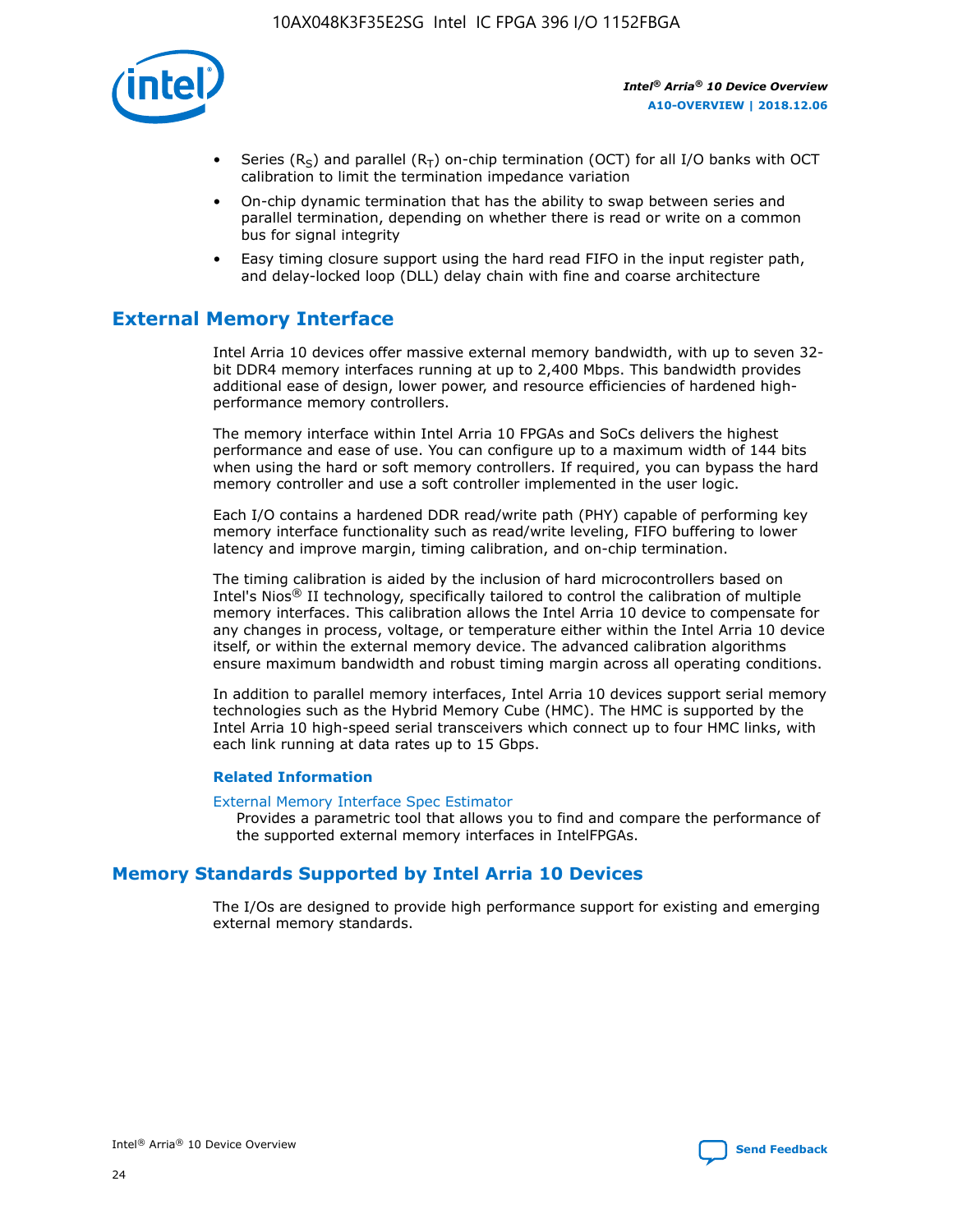

#### **Table 20. Memory Standards Supported by the Hard Memory Controller**

This table lists the overall capability of the hard memory controller. For specific details, refer to the External Memory Interface Spec Estimator and Intel Arria 10 Device Datasheet.

| <b>Memory Standard</b> | <b>Rate Support</b> | <b>Ping Pong PHY Support</b> | <b>Maximum Frequency</b><br>(MHz) |
|------------------------|---------------------|------------------------------|-----------------------------------|
| <b>DDR4 SDRAM</b>      | Quarter rate        | Yes                          | 1,067                             |
|                        |                     |                              | 1,200                             |
| DDR3 SDRAM             | Half rate           | Yes                          | 533                               |
|                        |                     |                              | 667                               |
|                        | Quarter rate        | Yes                          | 1,067                             |
|                        |                     |                              | 1,067                             |
| <b>DDR3L SDRAM</b>     | Half rate           | Yes                          | 533                               |
|                        |                     |                              | 667                               |
|                        | Quarter rate        | Yes                          | 933                               |
|                        |                     |                              | 933                               |
| LPDDR3 SDRAM           | Half rate           |                              | 533                               |
|                        | Quarter rate        |                              | 800                               |

#### **Table 21. Memory Standards Supported by the Soft Memory Controller**

| <b>Memory Standard</b>      | <b>Rate Support</b> | <b>Maximum Frequency</b><br>(MHz) |
|-----------------------------|---------------------|-----------------------------------|
| <b>RLDRAM 3 (11)</b>        | Quarter rate        | 1,200                             |
| ODR IV SRAM <sup>(11)</sup> | Quarter rate        | 1,067                             |
| <b>ODR II SRAM</b>          | Full rate           | 333                               |
|                             | Half rate           | 633                               |
| <b>ODR II+ SRAM</b>         | Full rate           | 333                               |
|                             | Half rate           | 633                               |
| <b>ODR II+ Xtreme SRAM</b>  | Full rate           | 333                               |
|                             | Half rate           | 633                               |

#### **Table 22. Memory Standards Supported by the HPS Hard Memory Controller**

The hard processor system (HPS) is available in Intel Arria 10 SoC devices only.

| <b>Memory Standard</b> | <b>Rate Support</b> | <b>Maximum Frequency</b><br>(MHz) |
|------------------------|---------------------|-----------------------------------|
| <b>DDR4 SDRAM</b>      | Half rate           | 1,200                             |
| <b>DDR3 SDRAM</b>      | Half rate           | 1,067                             |
| <b>DDR3L SDRAM</b>     | Half rate           | 933                               |

<sup>(11)</sup> Intel Arria 10 devices support this external memory interface using hard PHY with soft memory controller.

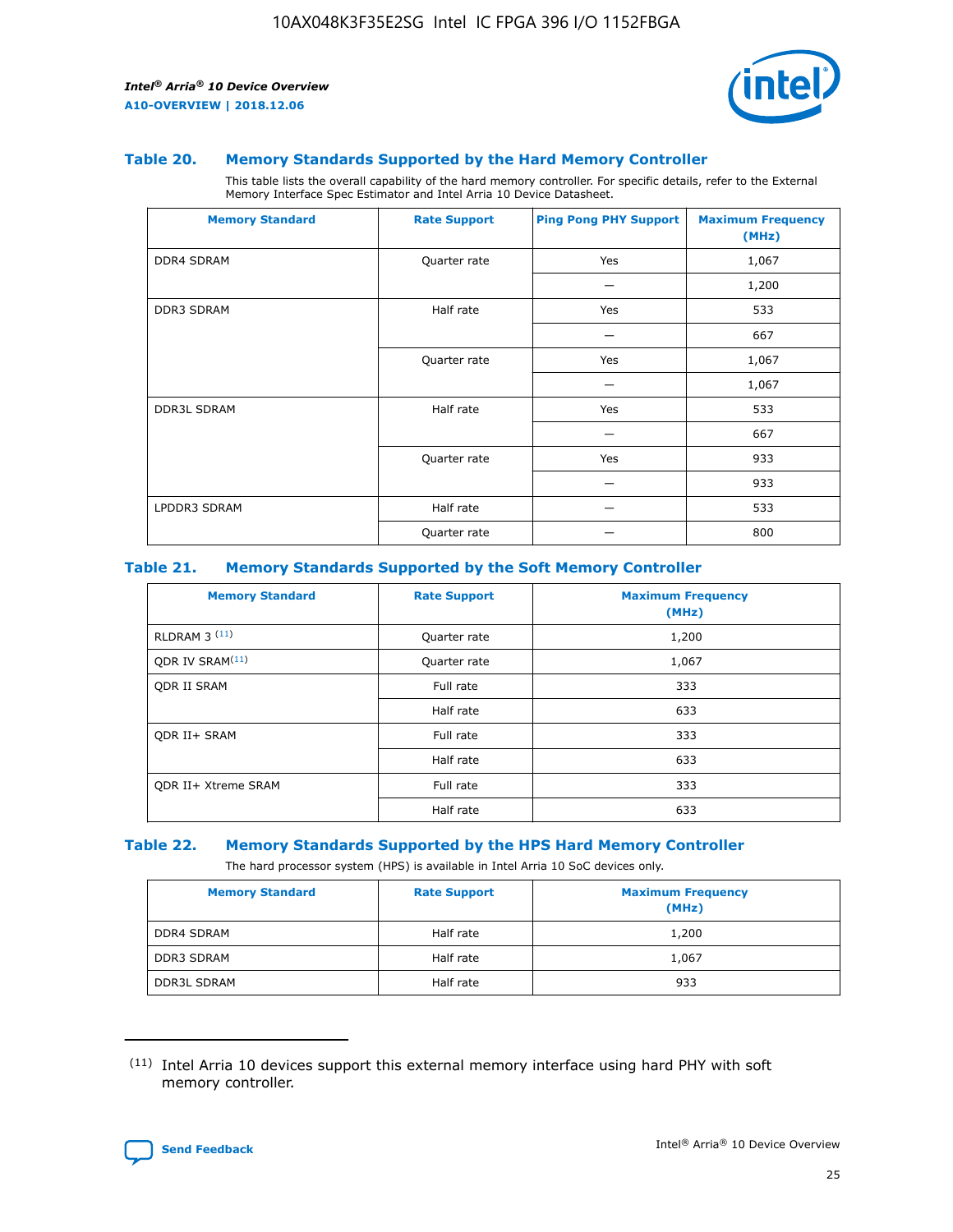

#### **Related Information**

#### [Intel Arria 10 Device Datasheet](https://www.intel.com/content/www/us/en/programmable/documentation/mcn1413182292568.html#mcn1413182153340)

Lists the memory interface performance according to memory interface standards, rank or chip select configurations, and Intel Arria 10 device speed grades.

## **PCIe Gen1, Gen2, and Gen3 Hard IP**

Intel Arria 10 devices contain PCIe hard IP that is designed for performance and ease-of-use:

- Includes all layers of the PCIe stack—transaction, data link and physical layers.
- Supports PCIe Gen3, Gen2, and Gen1 Endpoint and Root Port in x1, x2, x4, or x8 lane configuration.
- Operates independently from the core logic—optional configuration via protocol (CvP) allows the PCIe link to power up and complete link training in less than 100 ms while the Intel Arria 10 device completes loading the programming file for the rest of the FPGA.
- Provides added functionality that makes it easier to support emerging features such as Single Root I/O Virtualization (SR-IOV) and optional protocol extensions.
- Provides improved end-to-end datapath protection using ECC.
- Supports FPGA configuration via protocol (CvP) using PCIe at Gen3, Gen2, or Gen1 speed.

#### **Related Information**

PCS Features on page 30

## **Enhanced PCS Hard IP for Interlaken and 10 Gbps Ethernet**

## **Interlaken Support**

The Intel Arria 10 enhanced PCS hard IP provides integrated Interlaken PCS supporting rates up to 25.8 Gbps per lane.

The Interlaken PCS is based on the proven functionality of the PCS developed for Intel's previous generation FPGAs, which demonstrated interoperability with Interlaken ASSP vendors and third-party IP suppliers. The Interlaken PCS is present in every transceiver channel in Intel Arria 10 devices.

#### **Related Information**

PCS Features on page 30

#### **10 Gbps Ethernet Support**

The Intel Arria 10 enhanced PCS hard IP supports 10GBASE-R PCS compliant with IEEE 802.3 10 Gbps Ethernet (10GbE). The integrated hard IP support for 10GbE and the 10 Gbps transceivers save external PHY cost, board space, and system power.

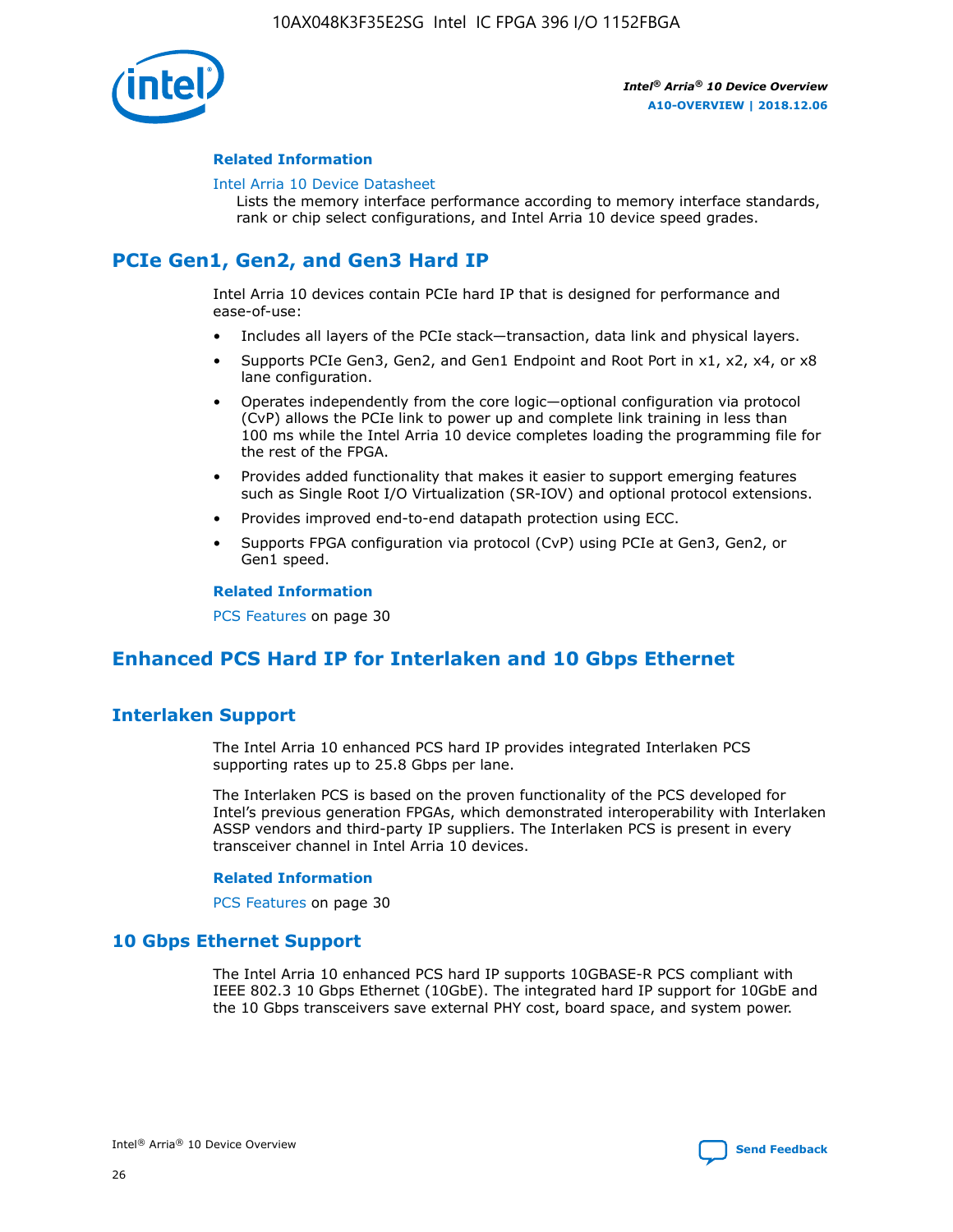

The scalable hard IP supports multiple independent 10GbE ports while using a single PLL for all the 10GBASE-R PCS instantiations, which saves on core logic resources and clock networks:

- Simplifies multiport 10GbE systems compared to XAUI interfaces that require an external XAUI-to-10G PHY.
- Incorporates Electronic Dispersion Compensation (EDC), which enables direct connection to standard 10 Gbps XFP and SFP+ pluggable optical modules.
- Supports backplane Ethernet applications and includes a hard 10GBASE-KR Forward Error Correction (FEC) circuit that you can use for 10 Gbps and 40 Gbps applications.

The 10 Gbps Ethernet PCS hard IP and 10GBASE-KR FEC are present in every transceiver channel.

#### **Related Information**

PCS Features on page 30

## **Low Power Serial Transceivers**

Intel Arria 10 FPGAs and SoCs include lowest power transceivers that deliver high bandwidth, throughput and low latency.

Intel Arria 10 devices deliver the industry's lowest power consumption per transceiver channel:

- 12.5 Gbps transceivers at as low as 242 mW
- 10 Gbps transceivers at as low as 168 mW
- 6 Gbps transceivers at as low as 117 mW

Intel Arria 10 transceivers support various data rates according to application:

- Chip-to-chip and chip-to-module applications—from 1 Gbps up to 25.8 Gbps
- Long reach and backplane applications—from 1 Gbps up to 12.5 with advanced adaptive equalization
- Critical power sensitive applications—from 1 Gbps up to 11.3 Gbps using lower power modes

The combination of 20 nm process technology and architectural advances provide the following benefits:

- Significant reduction in die area and power consumption
- Increase of up to two times in transceiver I/O density compared to previous generation devices while maintaining optimal signal integrity
- Up to 72 total transceiver channels—you can configure up to 6 of these channels to run as fast as 25.8 Gbps
- All channels feature continuous data rate support up to the maximum rated speed

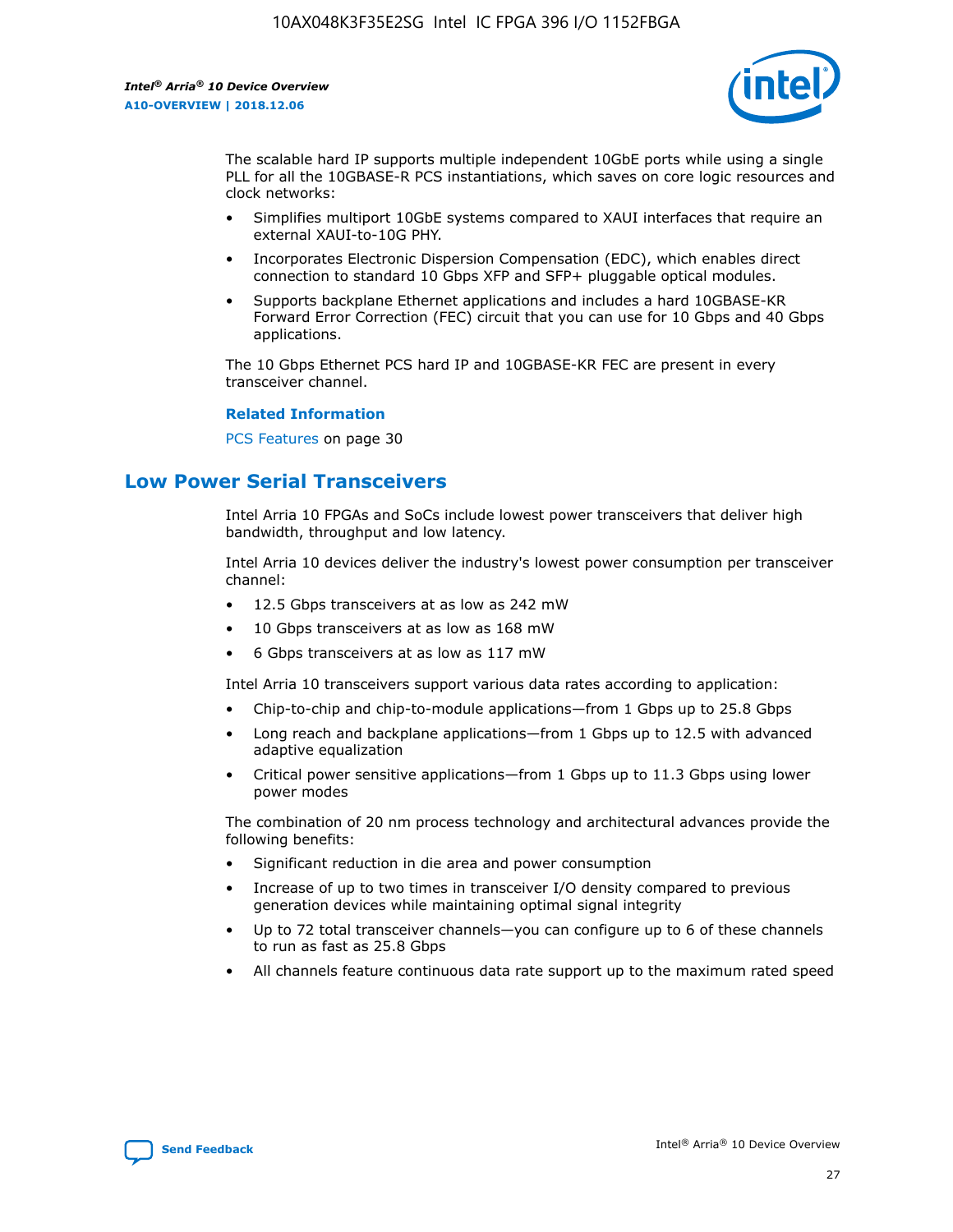

#### **Figure 6. Intel Arria 10 Transceiver Block Architecture**



## **Transceiver Channels**

All transceiver channels feature a dedicated Physical Medium Attachment (PMA) and a hardened Physical Coding Sublayer (PCS).

- The PMA provides primary interfacing capabilities to physical channels.
- The PCS typically handles encoding/decoding, word alignment, and other preprocessing functions before transferring data to the FPGA core fabric.

A transceiver channel consists of a PMA and a PCS block. Most transceiver banks have 6 channels. There are some transceiver banks that contain only 3 channels.

A wide variety of bonded and non-bonded data rate configurations is possible using a highly configurable clock distribution network. Up to 80 independent transceiver data rates can be configured.

The following figures are graphical representations of top views of the silicon die, which correspond to reverse views for flip chip packages. Different Intel Arria 10 devices may have different floorplans than the ones shown in the figures.

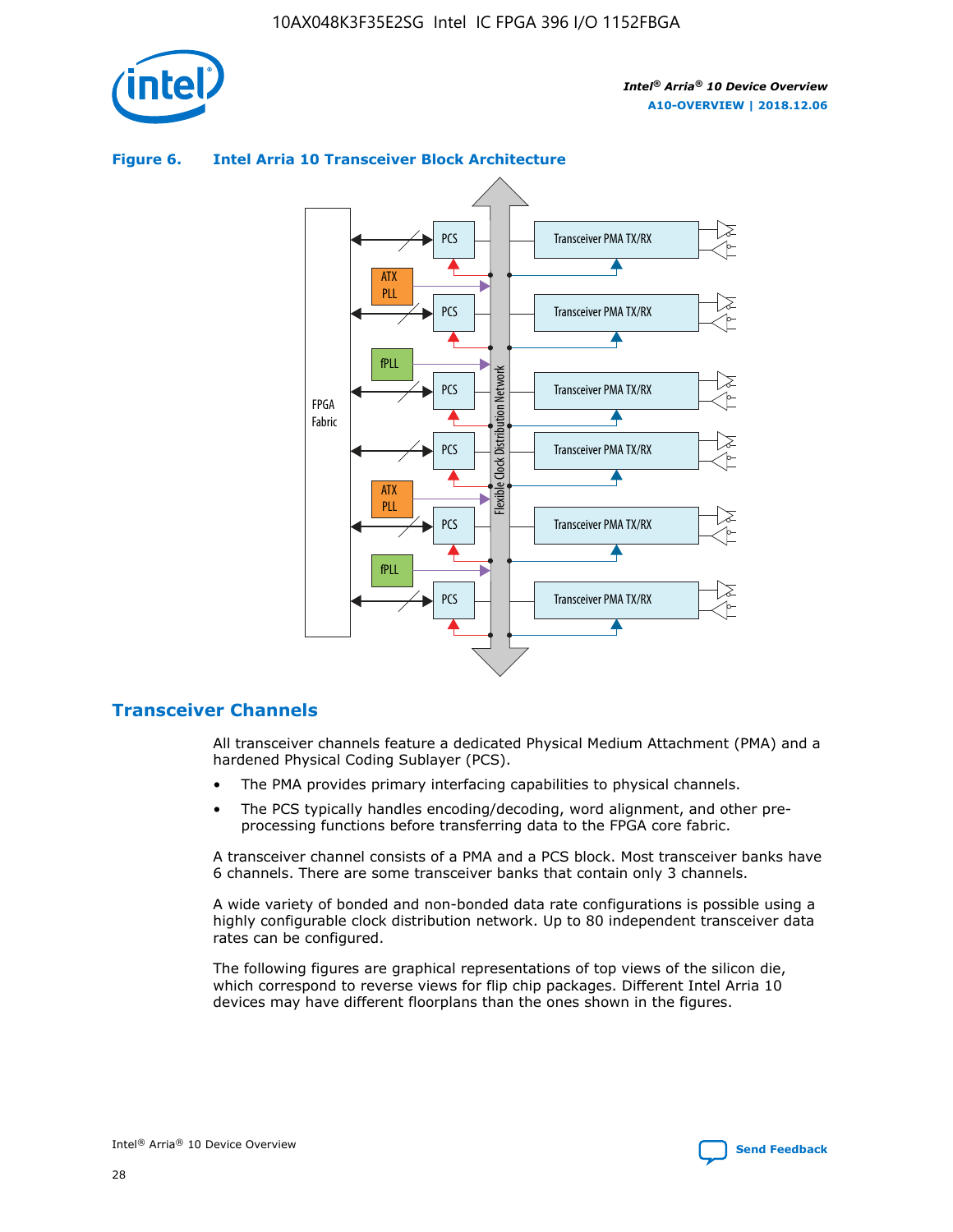

#### **Figure 7. Device Chip Overview for Intel Arria 10 GX and GT Devices**





#### **PMA Features**

Intel Arria 10 transceivers provide exceptional signal integrity at data rates up to 25.8 Gbps. Clocking options include ultra-low jitter ATX PLLs (LC tank based), clock multiplier unit (CMU) PLLs, and fractional PLLs.

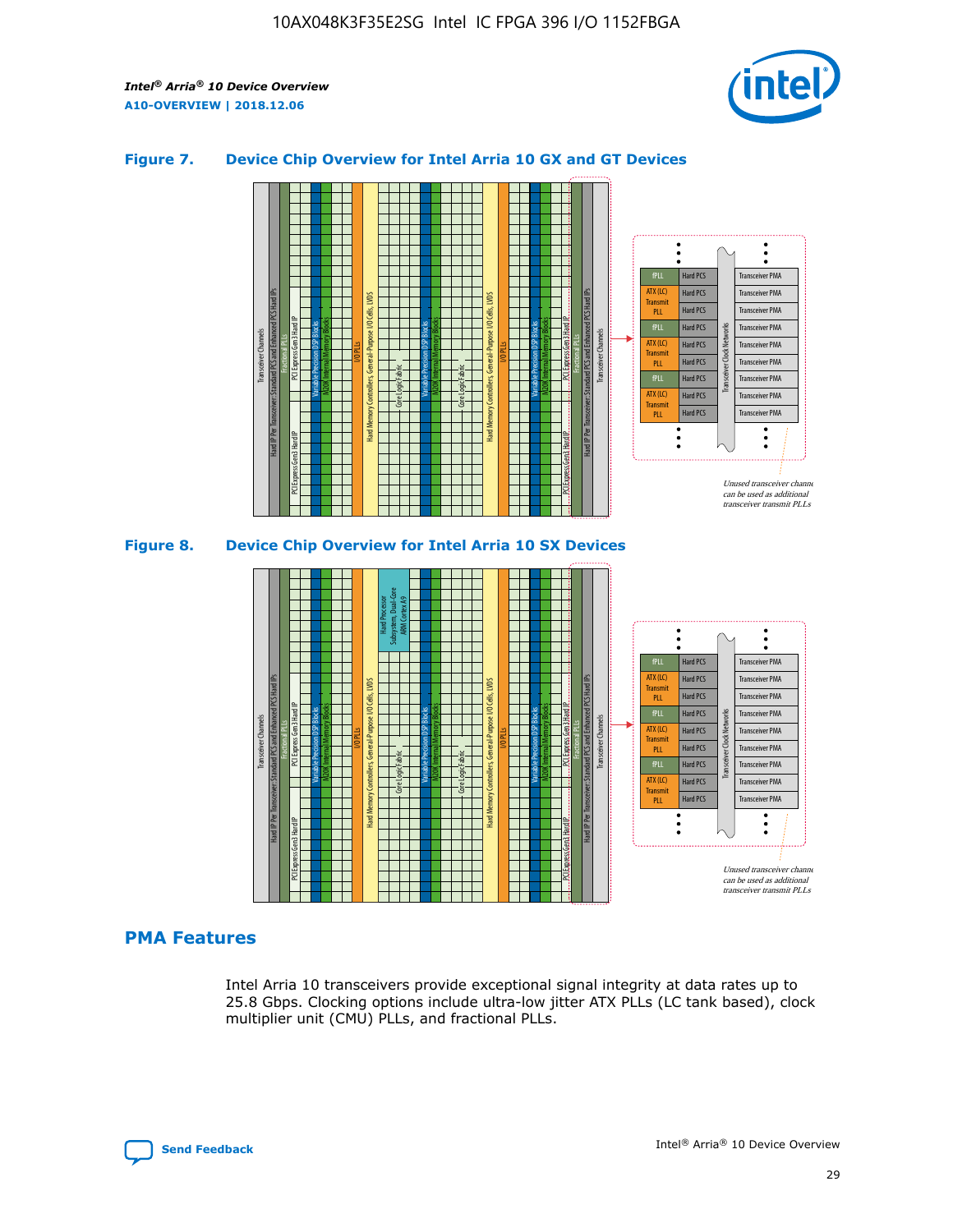

Each transceiver channel contains a channel PLL that can be used as the CMU PLL or clock data recovery (CDR) PLL. In CDR mode, the channel PLL recovers the receiver clock and data in the transceiver channel. Up to 80 independent data rates can be configured on a single Intel Arria 10 device.

#### **Table 23. PMA Features of the Transceivers in Intel Arria 10 Devices**

| <b>Feature</b>                                             | <b>Capability</b>                                                                                                                                                                                                             |
|------------------------------------------------------------|-------------------------------------------------------------------------------------------------------------------------------------------------------------------------------------------------------------------------------|
| Chip-to-Chip Data Rates                                    | 1 Gbps to 17.4 Gbps (Intel Arria 10 GX devices)<br>1 Gbps to 25.8 Gbps (Intel Arria 10 GT devices)                                                                                                                            |
| <b>Backplane Support</b>                                   | Drive backplanes at data rates up to 12.5 Gbps                                                                                                                                                                                |
| <b>Optical Module Support</b>                              | SFP+/SFP, XFP, CXP, QSFP/QSFP28, CFP/CFP2/CFP4                                                                                                                                                                                |
| Cable Driving Support                                      | SFP+ Direct Attach, PCI Express over cable, eSATA                                                                                                                                                                             |
| Transmit Pre-Emphasis                                      | 4-tap transmit pre-emphasis and de-emphasis to compensate for system channel loss                                                                                                                                             |
| Continuous Time Linear<br>Equalizer (CTLE)                 | Dual mode, high-gain, and high-data rate, linear receive equalization to compensate for<br>system channel loss                                                                                                                |
| Decision Feedback Equalizer<br>(DFE)                       | 7-fixed and 4-floating tap DFE to equalize backplane channel loss in the presence of<br>crosstalk and noisy environments                                                                                                      |
| Variable Gain Amplifier                                    | Optimizes the signal amplitude prior to the CDR sampling and operates in fixed and<br>adaptive modes                                                                                                                          |
| Altera Digital Adaptive<br>Parametric Tuning (ADAPT)       | Fully digital adaptation engine to automatically adjust all link equalization parameters-<br>including CTLE, DFE, and variable gain amplifier blocks—that provide optimal link margin<br>without intervention from user logic |
| Precision Signal Integrity<br>Calibration Engine (PreSICE) | Hardened calibration controller to quickly calibrate all transceiver control parameters on<br>power-up, which provides the optimal signal integrity and jitter performance                                                    |
| Advanced Transmit (ATX)<br>PLL                             | Low jitter ATX (LC tank based) PLLs with continuous tuning range to cover a wide range of<br>standard and proprietary protocols                                                                                               |
| <b>Fractional PLLs</b>                                     | On-chip fractional frequency synthesizers to replace on-board crystal oscillators and reduce<br>system cost                                                                                                                   |
| Digitally Assisted Analog<br><b>CDR</b>                    | Superior jitter tolerance with fast lock time                                                                                                                                                                                 |
| Dynamic Partial<br>Reconfiguration                         | Allows independent control of the Avalon memory-mapped interface of each transceiver<br>channel for the highest transceiver flexibility                                                                                       |
| Multiple PCS-PMA and PCS-<br>PLD interface widths          | 8-, 10-, 16-, 20-, 32-, 40-, or 64-bit interface widths for flexibility of deserialization width,<br>encoding, and reduced latency                                                                                            |

## **PCS Features**

This table summarizes the Intel Arria 10 transceiver PCS features. You can use the transceiver PCS to support a wide range of protocols ranging from 1 Gbps to 25.8 Gbps.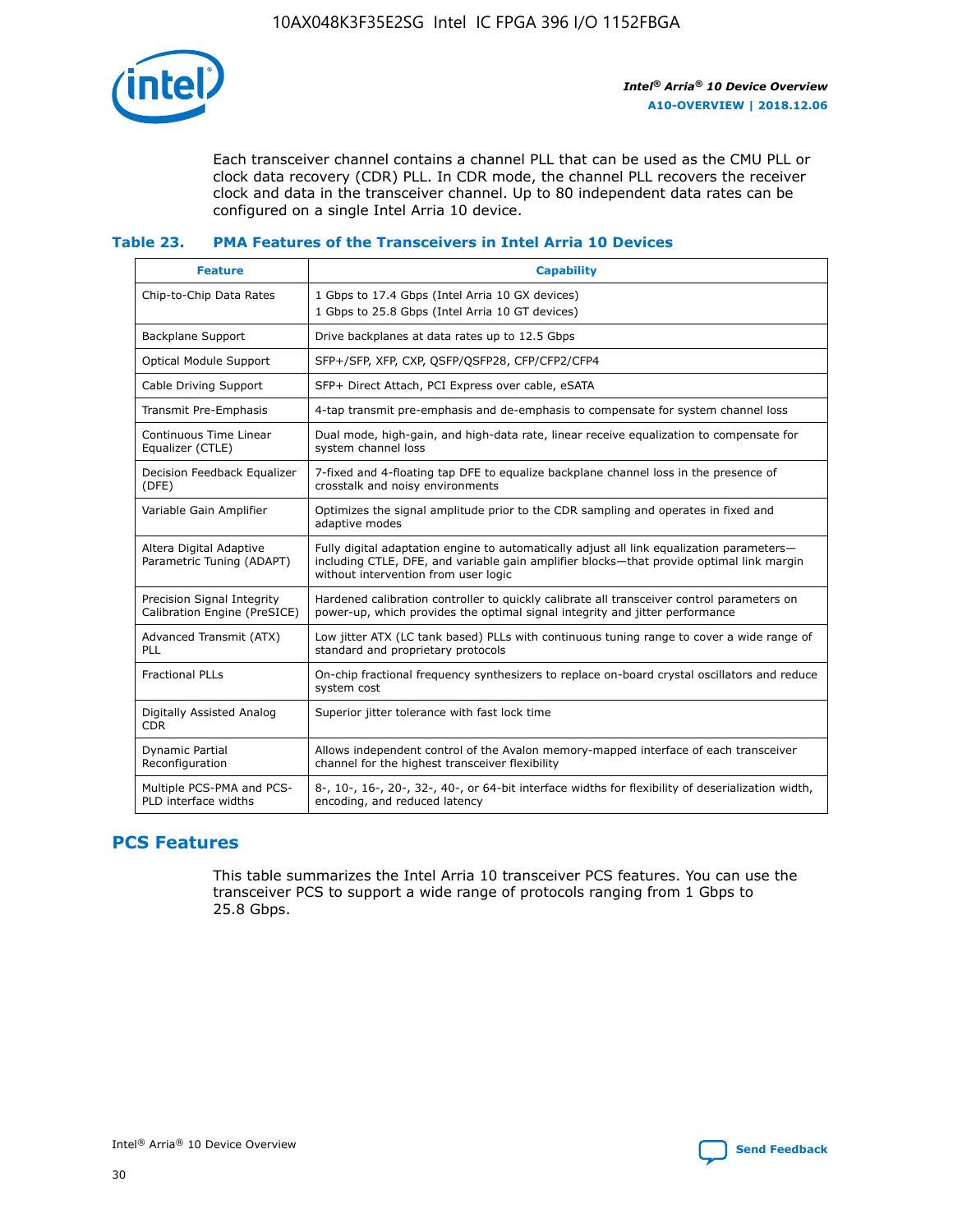

| <b>PCS</b>          | <b>Description</b>                                                                                                                                                                                                                                                                                                                                                                                             |
|---------------------|----------------------------------------------------------------------------------------------------------------------------------------------------------------------------------------------------------------------------------------------------------------------------------------------------------------------------------------------------------------------------------------------------------------|
| Standard PCS        | Operates at a data rate up to 12 Gbps<br>Supports protocols such as PCI-Express, CPRI 4.2+, GigE, IEEE 1588 in Hard PCS<br>Implements other protocols using Basic/Custom (Standard PCS) transceiver<br>configuration rules.                                                                                                                                                                                    |
| <b>Enhanced PCS</b> | Performs functions common to most serial data industry standards, such as word<br>alignment, encoding/decoding, and framing, before data is sent or received off-chip<br>through the PMA<br>• Handles data transfer to and from the FPGA fabric<br>Handles data transfer internally to and from the PMA<br>Provides frequency compensation<br>Performs channel bonding for multi-channel low skew applications |
| PCIe Gen3 PCS       | Supports the seamless switching of Data and Clock between the Gen1, Gen2, and Gen3<br>data rates<br>Provides support for PIPE 3.0 features<br>Supports the PIPE interface with the Hard IP enabled, as well as with the Hard IP<br>bypassed                                                                                                                                                                    |

#### **Related Information**

- PCIe Gen1, Gen2, and Gen3 Hard IP on page 26
- Interlaken Support on page 26
- 10 Gbps Ethernet Support on page 26

## **PCS Protocol Support**

This table lists some of the protocols supported by the Intel Arria 10 transceiver PCS. For more information about the blocks in the transmitter and receiver data paths, refer to the related information.

| <b>Protocol</b>                                 | <b>Data Rate</b><br>(Gbps) | <b>Transceiver IP</b>       | <b>PCS Support</b>                      |
|-------------------------------------------------|----------------------------|-----------------------------|-----------------------------------------|
| PCIe Gen3 x1, x2, x4, x8                        | 8.0                        | Native PHY (PIPE)           | Standard PCS and PCIe<br>Gen3 PCS       |
| PCIe Gen2 x1, x2, x4, x8                        | 5.0                        | Native PHY (PIPE)           | <b>Standard PCS</b>                     |
| PCIe Gen1 x1, x2, x4, x8                        | 2.5                        | Native PHY (PIPE)           | Standard PCS                            |
| 1000BASE-X Gigabit Ethernet                     | 1.25                       | Native PHY                  | <b>Standard PCS</b>                     |
| 1000BASE-X Gigabit Ethernet with<br>IEEE 1588v2 | 1.25                       | Native PHY                  | Standard PCS                            |
| 10GBASE-R                                       | 10.3125                    | Native PHY                  | <b>Enhanced PCS</b>                     |
| 10GBASE-R with IEEE 1588v2                      | 10.3125                    | Native PHY                  | <b>Enhanced PCS</b>                     |
| 10GBASE-R with KR FEC                           | 10.3125                    | Native PHY                  | <b>Enhanced PCS</b>                     |
| 10GBASE-KR and 1000BASE-X                       | 10.3125                    | 1G/10GbE and 10GBASE-KR PHY | Standard PCS and<br><b>Enhanced PCS</b> |
| Interlaken (CEI-6G/11G)                         | 3.125 to 17.4              | Native PHY                  | <b>Enhanced PCS</b>                     |
| SFI-S/SFI-5.2                                   | 11.2                       | Native PHY                  | <b>Enhanced PCS</b>                     |
| $10G$ SDI                                       | 10.692                     | Native PHY                  | <b>Enhanced PCS</b>                     |
|                                                 |                            |                             | continued                               |

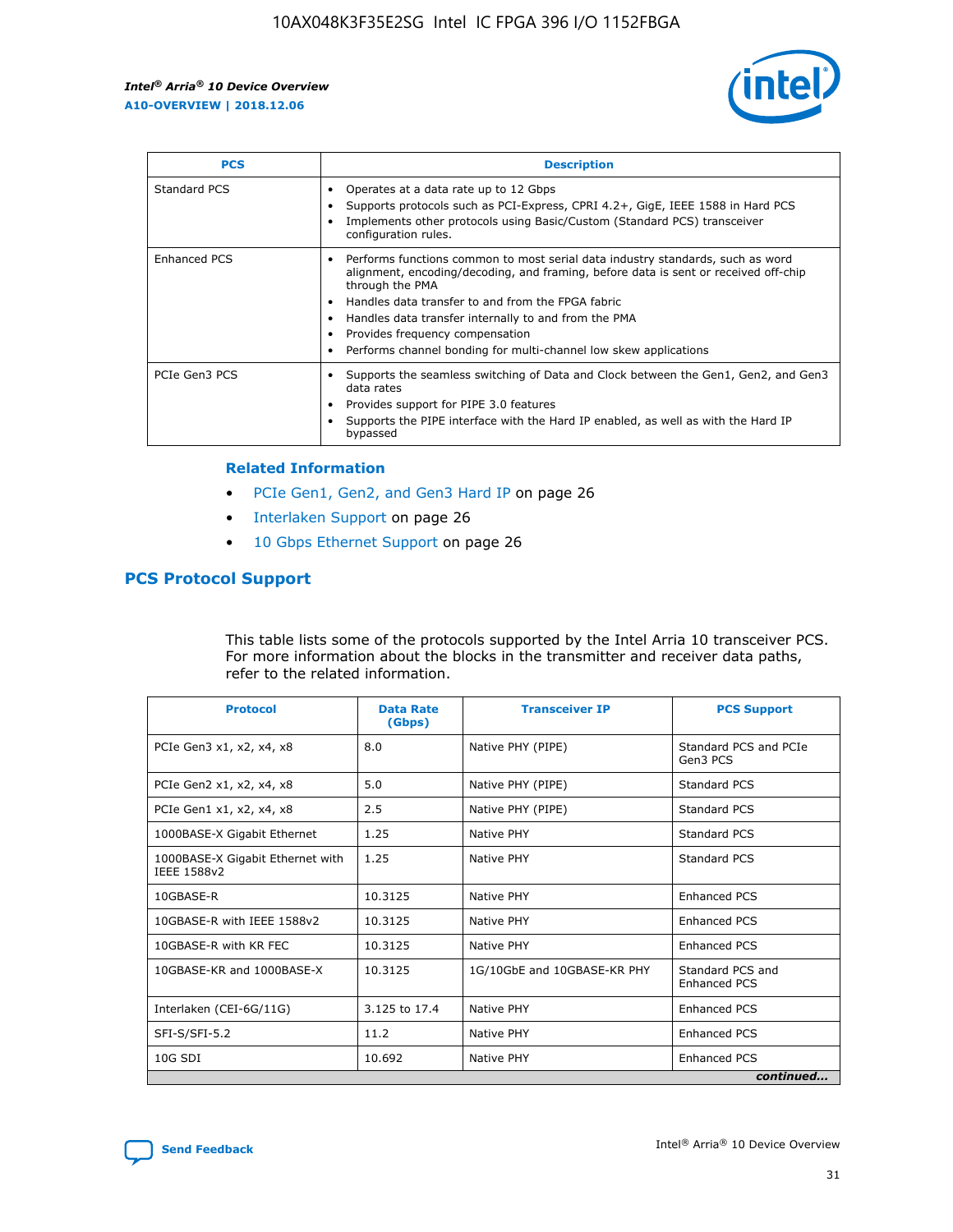

| <b>Protocol</b>      | <b>Data Rate</b><br>(Gbps) | <b>Transceiver IP</b> | <b>PCS Support</b> |
|----------------------|----------------------------|-----------------------|--------------------|
| CPRI 6.0 (64B/66B)   | 0.6144 to<br>10.1376       | Native PHY            | Enhanced PCS       |
| CPRI 4.2 (8B/10B)    | 0.6144 to<br>9.8304        | Native PHY            | Standard PCS       |
| OBSAI RP3 v4.2       | 0.6144 to 6.144            | Native PHY            | Standard PCS       |
| SD-SDI/HD-SDI/3G-SDI | $0.143(12)$ to<br>2.97     | Native PHY            | Standard PCS       |

#### **Related Information**

#### [Intel Arria 10 Transceiver PHY User Guide](https://www.intel.com/content/www/us/en/programmable/documentation/nik1398707230472.html#nik1398707091164)

Provides more information about the supported transceiver protocols and PHY IP, the PMA architecture, and the standard, enhanced, and PCIe Gen3 PCS architecture.

## **SoC with Hard Processor System**

Each SoC device combines an FPGA fabric and a hard processor system (HPS) in a single device. This combination delivers the flexibility of programmable logic with the power and cost savings of hard IP in these ways:

- Reduces board space, system power, and bill of materials cost by eliminating a discrete embedded processor
- Allows you to differentiate the end product in both hardware and software, and to support virtually any interface standard
- Extends the product life and revenue through in-field hardware and software updates

 $(12)$  The 0.143 Gbps data rate is supported using oversampling of user logic that you must implement in the FPGA fabric.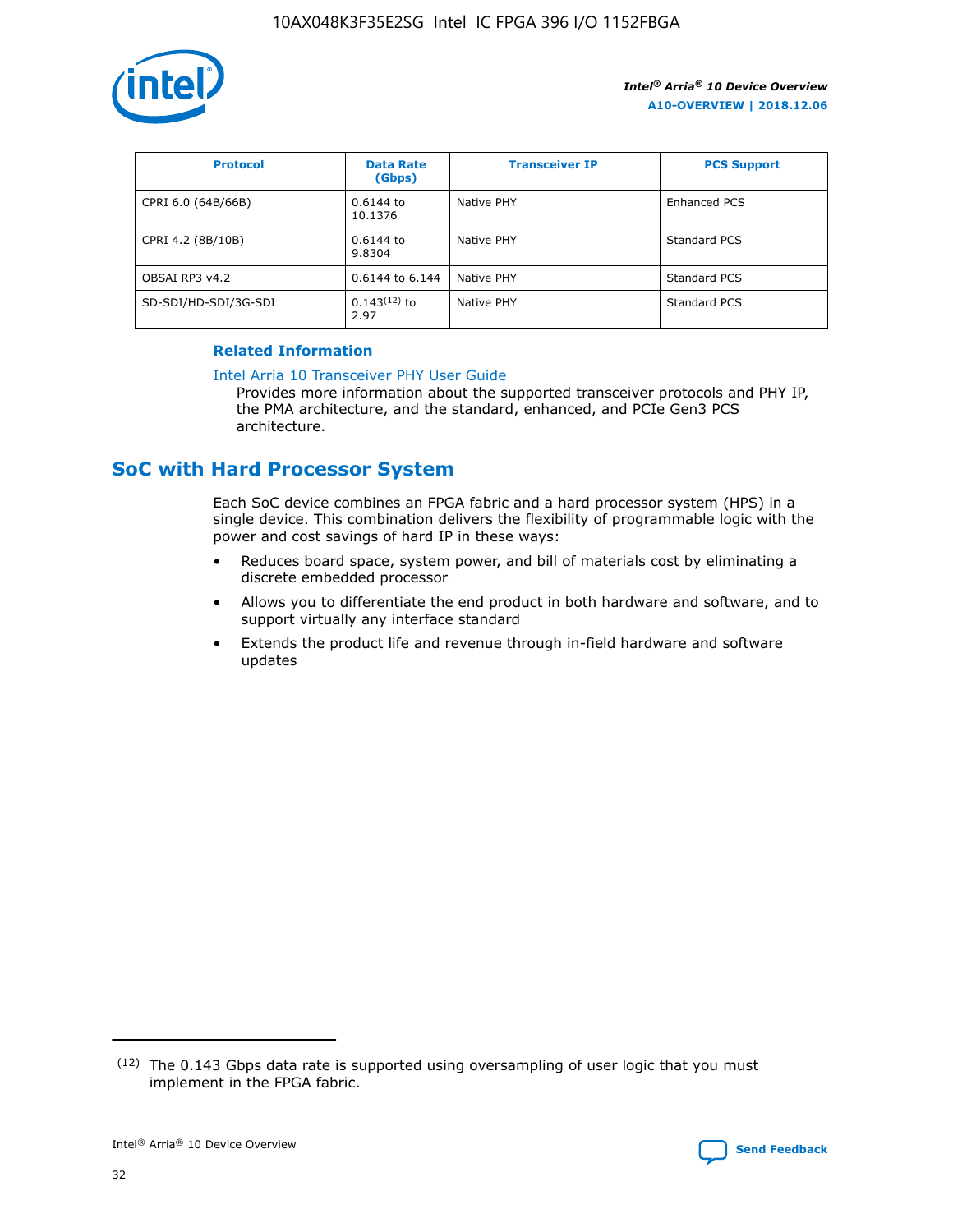

#### **Figure 9. HPS Block Diagram**

This figure shows a block diagram of the HPS with the dual ARM Cortex-A9 MPCore processor.



## **Key Advantages of 20-nm HPS**

The 20-nm HPS strikes a balance between enabling maximum software compatibility with 28-nm SoCs while still improving upon the 28-nm HPS architecture. These improvements address the requirements of the next generation target markets such as wireless and wireline communications, compute and storage equipment, broadcast and military in terms of performance, memory bandwidth, connectivity via backplane and security.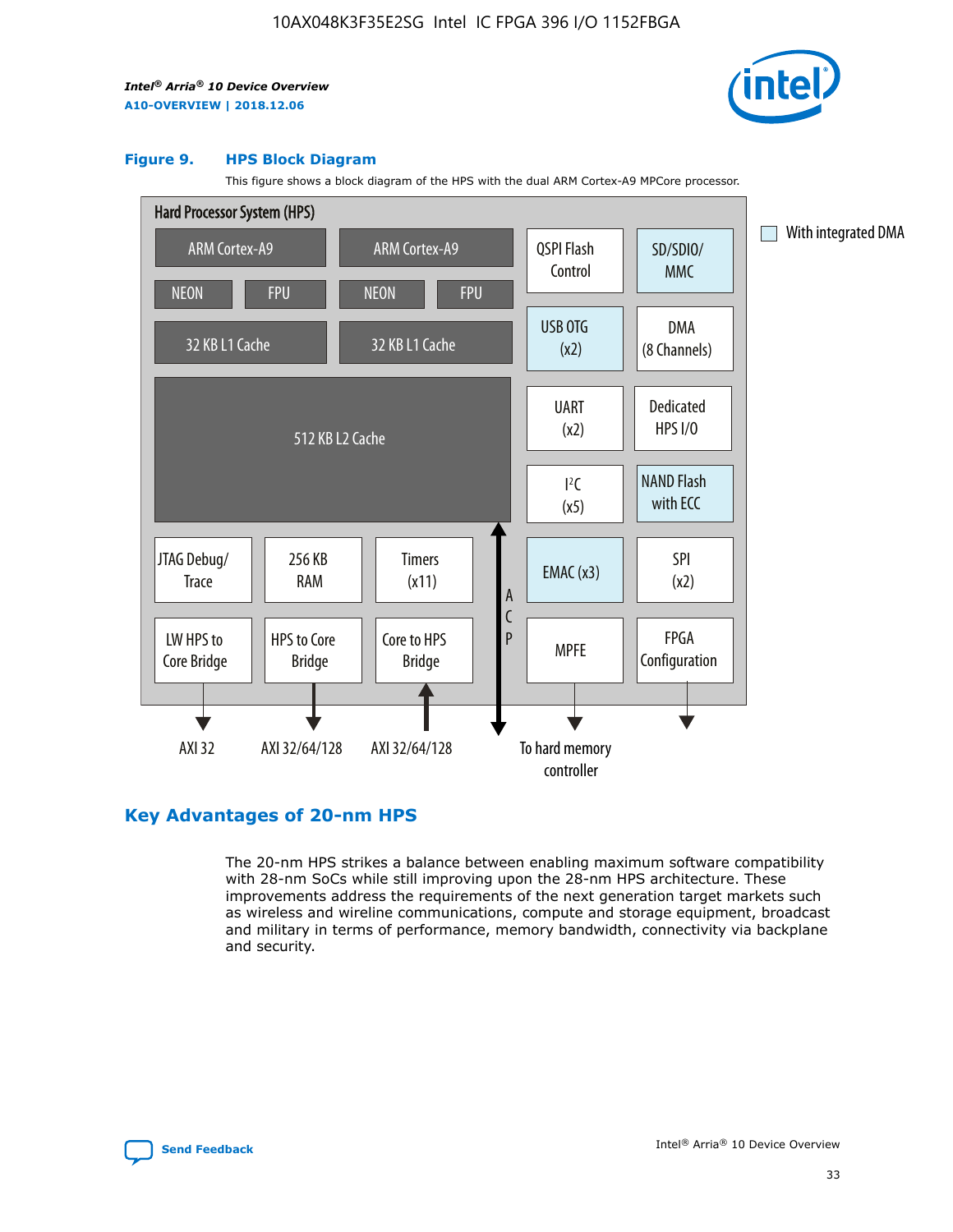

#### **Table 24. Improvements in 20 nm HPS**

This table lists the key improvements of the 20 nm HPS compared to the 28 nm HPS.

| Advantages/<br><b>Improvements</b>                          | <b>Description</b>                                                                                                                                                                                                                                                                                                                                                                                                                                                                                                                                                                                                                                                                                                                                                                                                                                                                                                                                |
|-------------------------------------------------------------|---------------------------------------------------------------------------------------------------------------------------------------------------------------------------------------------------------------------------------------------------------------------------------------------------------------------------------------------------------------------------------------------------------------------------------------------------------------------------------------------------------------------------------------------------------------------------------------------------------------------------------------------------------------------------------------------------------------------------------------------------------------------------------------------------------------------------------------------------------------------------------------------------------------------------------------------------|
| Increased performance and<br>overdrive capability           | While the nominal processor frequency is 1.2 GHz, the 20 nm HPS offers an "overdrive"<br>feature which enables a higher processor operating frequency. This requires a higher supply<br>voltage value that is unique to the HPS and may require a separate regulator.                                                                                                                                                                                                                                                                                                                                                                                                                                                                                                                                                                                                                                                                             |
| Increased processor memory<br>bandwidth and DDR4<br>support | Up to 64-bit DDR4 memory at 2,400 Mbps support is available for the processor. The hard<br>memory controller for the HPS comprises a multi-port front end that manages connections<br>to a single port memory controller. The multi-port front end allows logic core and the HPS<br>to share ports and thereby the available bandwidth of the memory controller.                                                                                                                                                                                                                                                                                                                                                                                                                                                                                                                                                                                  |
| Flexible I/O sharing                                        | An advanced I/O pin muxing scheme allows improved sharing of I/O between the HPS and<br>the core logic. The following types of I/O are available for SoC:<br>$\bullet$<br>17 dedicated I/Os-physically located inside the HPS block and are not accessible to<br>logic within the core. The 17 dedicated I/Os are used for HPS clock, resets, and<br>interfacing with boot devices, QSPI, and SD/MMC.<br>48 direct shared I/O-located closest to the HPS block and are ideal for high speed HPS<br>$\bullet$<br>peripherals such as EMAC, USB, and others. There is one bank of 48 I/Os that supports<br>direct sharing where the 48 I/Os can be shared 12 I/Os at a time.<br>Standard (shared) I/O-all standard I/Os can be shared by the HPS peripherals and any<br>logic within the core. For designs where more than 48 I/Os are required to fully use all<br>the peripherals in the HPS, these I/Os can be connected through the core logic. |
| <b>EMAC</b> core                                            | Three EMAC cores are available in the HPS. The EMAC cores enable an application to<br>support two redundant Ethernet connections; for example, backplane, or two EMAC cores<br>for managing IEEE 1588 time stamp information while allowing a third EMAC core for debug<br>and configuration. All three EMACs can potentially share the same time stamps, simplifying<br>the 1588 time stamping implementation. A new serial time stamp interface allows core<br>logic to access and read the time stamp values. The integrated EMAC controllers can be<br>connected to external Ethernet PHY through the provided MDIO or I <sup>2</sup> C interface.                                                                                                                                                                                                                                                                                            |
| On-chip memory                                              | The on-chip memory is updated to 256 KB support and can support larger data sets and<br>real time algorithms.                                                                                                                                                                                                                                                                                                                                                                                                                                                                                                                                                                                                                                                                                                                                                                                                                                     |
| <b>ECC</b> enhancements                                     | Improvements in L2 Cache ECC management allow identification of errors down to the<br>address level. ECC enhancements also enable improved error injection and status reporting<br>via the introduction of new memory mapped access to syndrome and data signals.                                                                                                                                                                                                                                                                                                                                                                                                                                                                                                                                                                                                                                                                                 |
| HPS to FPGA Interconnect<br>Backbone                        | Although the HPS and the Logic Core can operate independently, they are tightly coupled<br>via a high-bandwidth system interconnect built from high-performance ARM AMBA AXI bus<br>bridges. IP bus masters in the FPGA fabric have access to HPS bus slaves via the FPGA-to-<br>HPS interconnect. Similarly, HPS bus masters have access to bus slaves in the core fabric<br>via the HPS-to-FPGA bridge. Both bridges are AMBA AXI-3 compliant and support<br>simultaneous read and write transactions. Up to three masters within the core fabric can<br>share the HPS SDRAM controller with the processor. Additionally, the processor can be used<br>to configure the core fabric under program control via a dedicated 32-bit configuration port.                                                                                                                                                                                            |
| FPGA configuration and HPS<br>booting                       | The FPGA fabric and HPS in the SoCs are powered independently. You can reduce the clock<br>frequencies or gate the clocks to reduce dynamic power.<br>You can configure the FPGA fabric and boot the HPS independently, in any order, providing<br>you with more design flexibility.                                                                                                                                                                                                                                                                                                                                                                                                                                                                                                                                                                                                                                                              |
| Security                                                    | New security features have been introduced for anti-tamper management, secure boot,<br>encryption (AES), and authentication (SHA).                                                                                                                                                                                                                                                                                                                                                                                                                                                                                                                                                                                                                                                                                                                                                                                                                |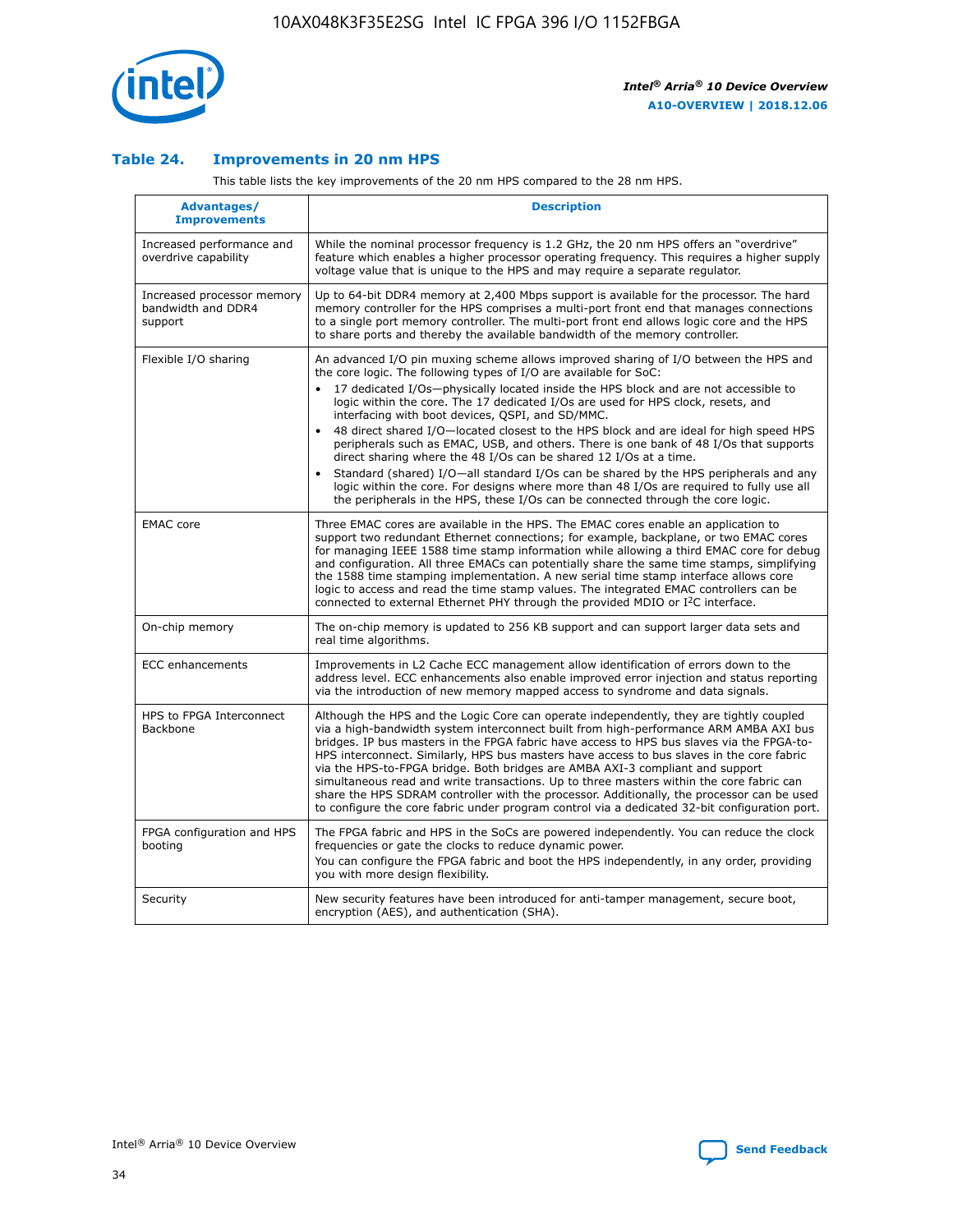

## **Features of the HPS**

The HPS has the following features:

- 1.2-GHz, dual-core ARM Cortex-A9 MPCore processor with up to 1.5-GHz via overdrive
	- ARMv7-A architecture that runs 32-bit ARM instructions, 16-bit and 32-bit Thumb instructions, and 8-bit Java byte codes in Jazelle style
	- Superscalar, variable length, out-of-order pipeline with dynamic branch prediction
	- Instruction Efficiency 2.5 MIPS/MHz, which provides total performance of 7500 MIPS at 1.5 GHz
- Each processor core includes:
	- 32 KB of L1 instruction cache, 32 KB of L1 data cache
	- Single- and double-precision floating-point unit and NEON media engine
	- CoreSight debug and trace technology
	- Snoop Control Unit (SCU) and Acceleration Coherency Port (ACP)
- 512 KB of shared L2 cache
- 256 KB of scratch RAM
- Hard memory controller with support for DDR3, DDR4 and optional error correction code (ECC) support
- Multiport Front End (MPFE) Scheduler interface to the hard memory controller
- 8-channel direct memory access (DMA) controller
- QSPI flash controller with SIO, DIO, QIO SPI Flash support
- NAND flash controller (ONFI 1.0 or later) with DMA and ECC support, updated to support 8 and 16-bit Flash devices and new command DMA to offload CPU for fast power down recovery
- Updated SD/SDIO/MMC controller to eMMC 4.5 with DMA with CE-ATA digital command support
- 3 10/100/1000 Ethernet media access control (MAC) with DMA
- 2 USB On-the-Go (OTG) controllers with DMA
- $\bullet$  5 I<sup>2</sup>C controllers (3 can be used by EMAC for MIO to external PHY)
- 2 UART 16550 Compatible controllers
- 4 serial peripheral interfaces (SPI) (2 Master, 2 Slaves)
- 62 programmable general-purpose I/Os, which includes 48 direct share I/Os that allows the HPS peripherals to connect directly to the FPGA I/Os
- 7 general-purpose timers
- 4 watchdog timers
- Anti-tamper, Secure Boot, Encryption (AES) and Authentication (SHA)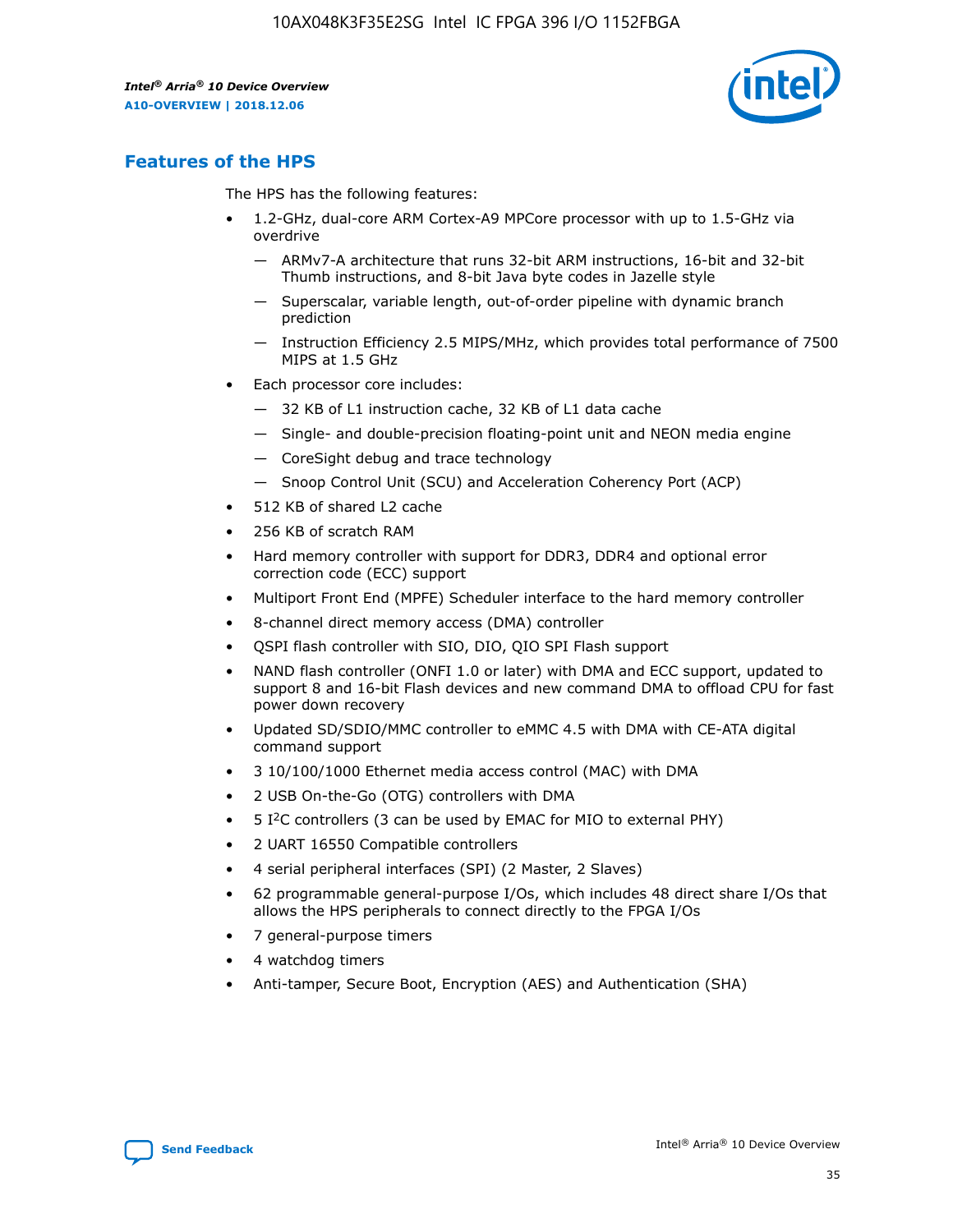

#### **System Peripherals and Debug Access Port**

Each Ethernet MAC, USB OTG, NAND flash controller, and SD/MMC controller module has an integrated DMA controller. For modules without an integrated DMA controller, an additional DMA controller module provides up to eight channels of high-bandwidth data transfers. Peripherals that communicate off-chip are multiplexed with other peripherals at the HPS pin level. This allows you to choose which peripherals interface with other devices on your PCB.

The debug access port provides interfaces to industry standard JTAG debug probes and supports ARM CoreSight debug and core traces to facilitate software development.

#### **HPS–FPGA AXI Bridges**

The HPS–FPGA bridges, which support the Advanced Microcontroller Bus Architecture (AMBA) Advanced eXtensible Interface (AXI™) specifications, consist of the following bridges:

- FPGA-to-HPS AMBA AXI bridge—a high-performance bus supporting 32, 64, and 128 bit data widths that allows the FPGA fabric to issue transactions to slaves in the HPS.
- HPS-to-FPGA Avalon/AMBA AXI bridge—a high-performance bus supporting 32, 64, and 128 bit data widths that allows the HPS to issue transactions to slaves in the FPGA fabric.
- Lightweight HPS-to-FPGA AXI bridge—a lower latency 32 bit width bus that allows the HPS to issue transactions to soft peripherals in the FPGA fabric. This bridge is primarily used for control and status register (CSR) accesses to peripherals in the FPGA fabric.

The HPS–FPGA AXI bridges allow masters in the FPGA fabric to communicate with slaves in the HPS logic, and vice versa. For example, the HPS-to-FPGA AXI bridge allows you to share memories instantiated in the FPGA fabric with one or both microprocessors in the HPS, while the FPGA-to-HPS AXI bridge allows logic in the FPGA fabric to access the memory and peripherals in the HPS.

Each HPS–FPGA bridge also provides asynchronous clock crossing for data transferred between the FPGA fabric and the HPS.

#### **HPS SDRAM Controller Subsystem**

The HPS SDRAM controller subsystem contains a multiport SDRAM controller and DDR PHY that are shared between the FPGA fabric (through the FPGA-to-HPS SDRAM interface), the level 2 (L2) cache, and the level 3 (L3) system interconnect. The FPGA-to-HPS SDRAM interface supports AMBA AXI and Avalon® Memory-Mapped (Avalon-MM) interface standards, and provides up to six individual ports for access by masters implemented in the FPGA fabric.

The HPS SDRAM controller supports up to 3 masters (command ports), 3x 64-bit read data ports and 3x 64-bit write data ports.

To maximize memory performance, the SDRAM controller subsystem supports command and data reordering, deficit round-robin arbitration with aging, and high-priority bypass features.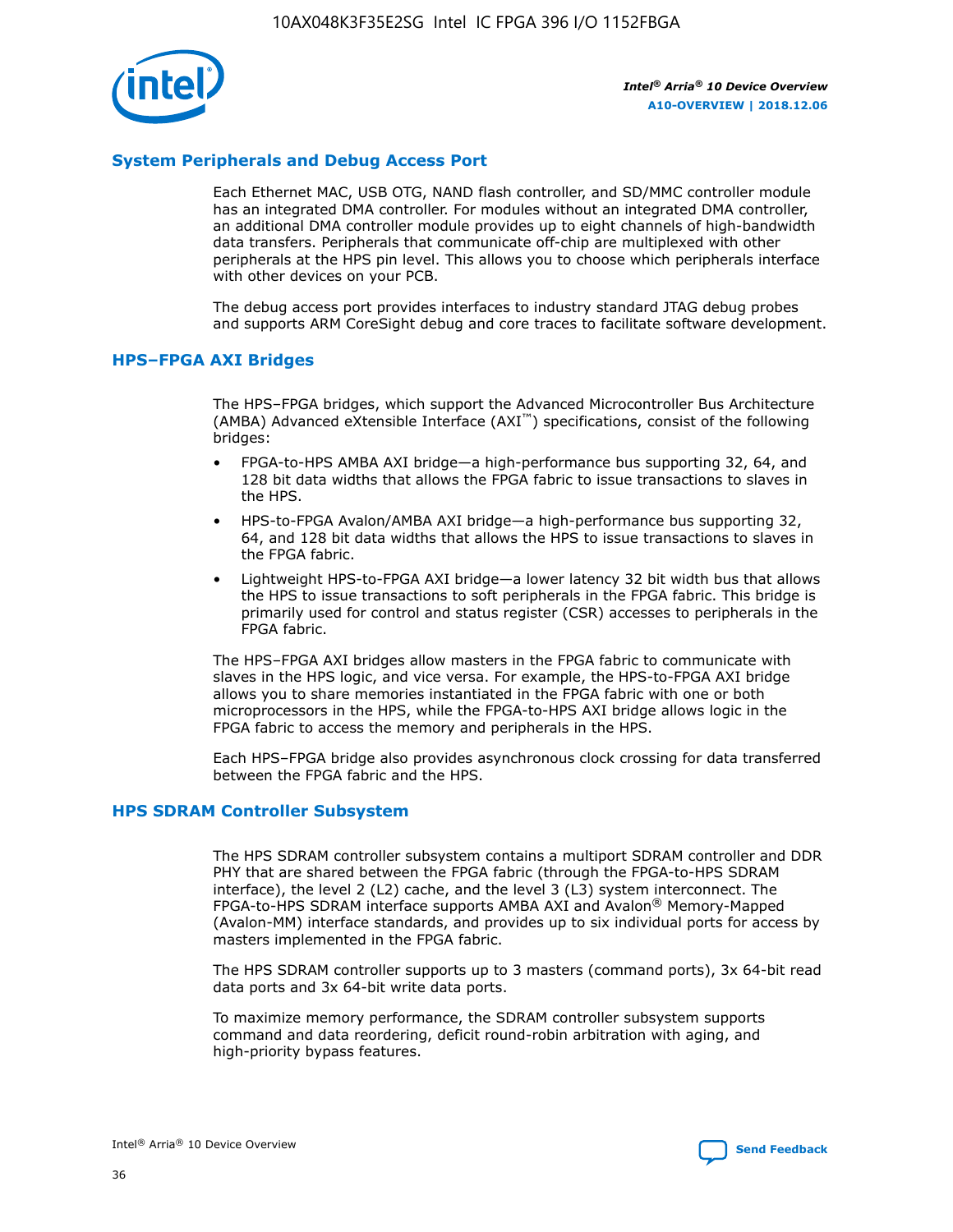

## **FPGA Configuration and HPS Booting**

The FPGA fabric and HPS in the SoC FPGA must be powered at the same time. You can reduce the clock frequencies or gate the clocks to reduce dynamic power.

Once powered, the FPGA fabric and HPS can be configured independently thus providing you with more design flexibility:

- You can boot the HPS independently. After the HPS is running, the HPS can fully or partially reconfigure the FPGA fabric at any time under software control. The HPS can also configure other FPGAs on the board through the FPGA configuration controller.
- Configure the FPGA fabric first, and then boot the HPS from memory accessible to the FPGA fabric.

#### **Hardware and Software Development**

For hardware development, you can configure the HPS and connect your soft logic in the FPGA fabric to the HPS interfaces using the Platform Designer system integration tool in the Intel Quartus Prime software.

For software development, the ARM-based SoC FPGA devices inherit the rich software development ecosystem available for the ARM Cortex-A9 MPCore processor. The software development process for Intel SoC FPGAs follows the same steps as those for other SoC devices from other manufacturers. Support for Linux\*, VxWorks\*, and other operating systems are available for the SoC FPGAs. For more information on the operating systems support availability, contact the Intel FPGA sales team.

You can begin device-specific firmware and software development on the Intel SoC FPGA Virtual Target. The Virtual Target is a fast PC-based functional simulation of a target development system—a model of a complete development board. The Virtual Target enables the development of device-specific production software that can run unmodified on actual hardware.

## **Dynamic and Partial Reconfiguration**

The Intel Arria 10 devices support dynamic and partial reconfiguration. You can use dynamic and partial reconfiguration simultaneously to enable seamless reconfiguration of both the device core and transceivers.

## **Dynamic Reconfiguration**

You can reconfigure the PMA and PCS blocks while the device continues to operate. This feature allows you to change the data rates, protocol, and analog settings of a channel in a transceiver bank without affecting on-going data transfer in other transceiver banks. This feature is ideal for applications that require dynamic multiprotocol or multirate support.

## **Partial Reconfiguration**

Using partial reconfiguration, you can reconfigure some parts of the device while keeping the device in operation.

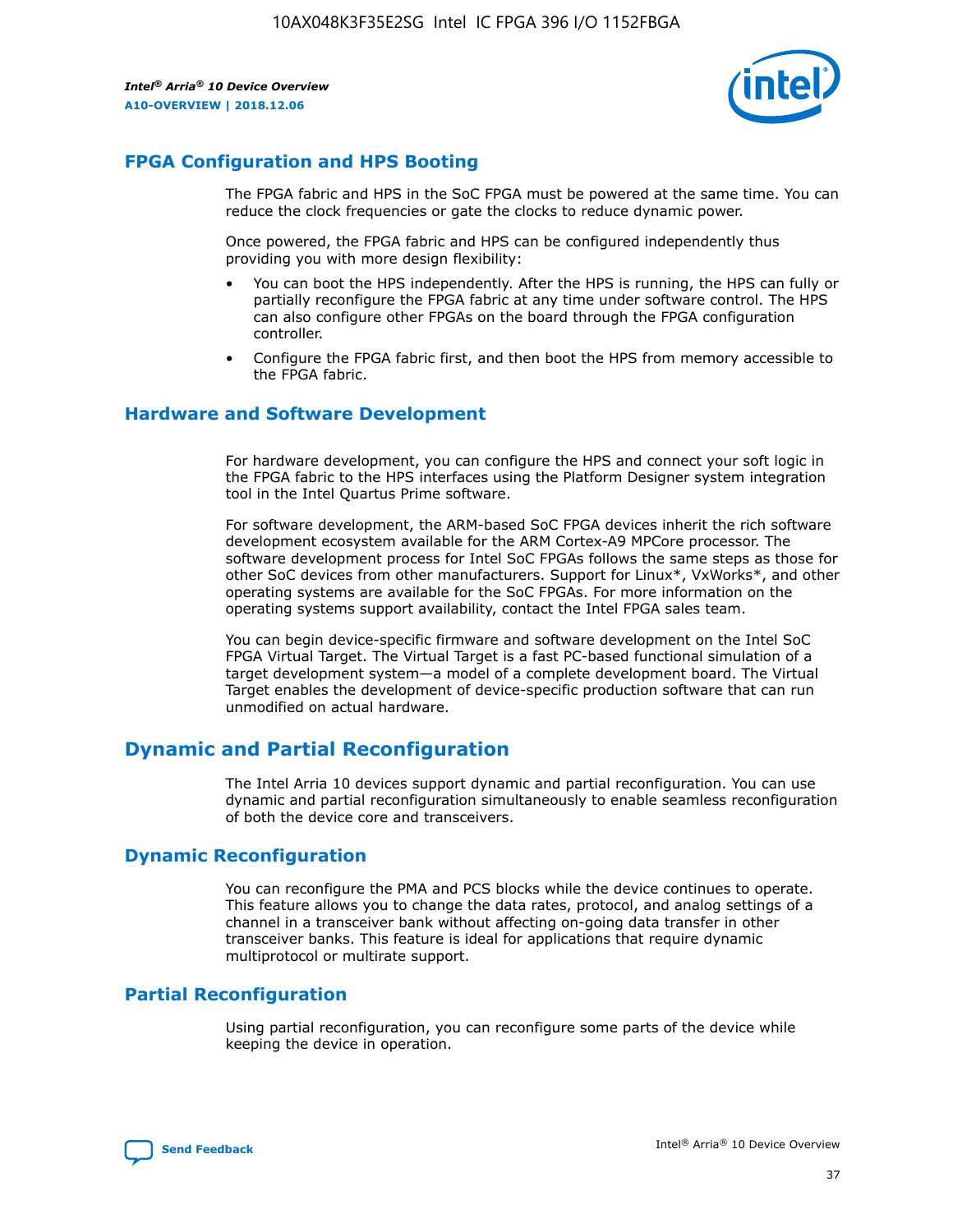

Instead of placing all device functions in the FPGA fabric, you can store some functions that do not run simultaneously in external memory and load them only when required. This capability increases the effective logic density of the device, and lowers cost and power consumption.

In the Intel solution, you do not have to worry about intricate device architecture to perform a partial reconfiguration. The partial reconfiguration capability is built into the Intel Quartus Prime design software, making such time-intensive task simple.

Intel Arria 10 devices support partial reconfiguration in the following configuration options:

- Using an internal host:
	- All supported configuration modes where the FPGA has access to external memory devices such as serial and parallel flash memory.
	- Configuration via Protocol [CvP (PCIe)]
- Using an external host—passive serial (PS), fast passive parallel (FPP) x8, FPP x16, and FPP x32 I/O interface.

## **Enhanced Configuration and Configuration via Protocol**

#### **Table 25. Configuration Schemes and Features of Intel Arria 10 Devices**

Intel Arria 10 devices support 1.8 V programming voltage and several configuration schemes.

| <b>Scheme</b>                                                          | <b>Data</b><br><b>Width</b> | <b>Max Clock</b><br>Rate<br>(MHz) | <b>Max Data</b><br>Rate<br>(Mbps)<br>(13) | <b>Decompression</b> | <b>Design</b><br>Security <sup>(1</sup><br>4) | <b>Partial</b><br>Reconfiguration<br>(15) | <b>Remote</b><br><b>System</b><br><b>Update</b> |
|------------------------------------------------------------------------|-----------------------------|-----------------------------------|-------------------------------------------|----------------------|-----------------------------------------------|-------------------------------------------|-------------------------------------------------|
| <b>JTAG</b>                                                            | 1 bit                       | 33                                | 33                                        |                      |                                               | Yes <sup>(16)</sup>                       |                                                 |
| Active Serial (AS)<br>through the<br>EPCO-L<br>configuration<br>device | 1 bit,<br>4 bits            | 100                               | 400                                       | Yes                  | Yes                                           | $Y_{PS}(16)$                              | Yes                                             |
| Passive serial (PS)<br>through CPLD or<br>external<br>microcontroller  | 1 bit                       | 100                               | 100                                       | Yes                  | Yes                                           | Yes(16)                                   | Parallel<br>Flash<br>Loader<br>(PFL) IP<br>core |
|                                                                        |                             |                                   |                                           |                      |                                               |                                           | continued                                       |

<sup>(13)</sup> Enabling either compression or design security features affects the maximum data rate. Refer to the Intel Arria 10 Device Datasheet for more information.

<sup>(14)</sup> Encryption and compression cannot be used simultaneously.

 $<sup>(15)</sup>$  Partial reconfiguration is an advanced feature of the device family. If you are interested in</sup> using partial reconfiguration, contact Intel for support.

 $(16)$  Partial configuration can be performed only when it is configured as internal host.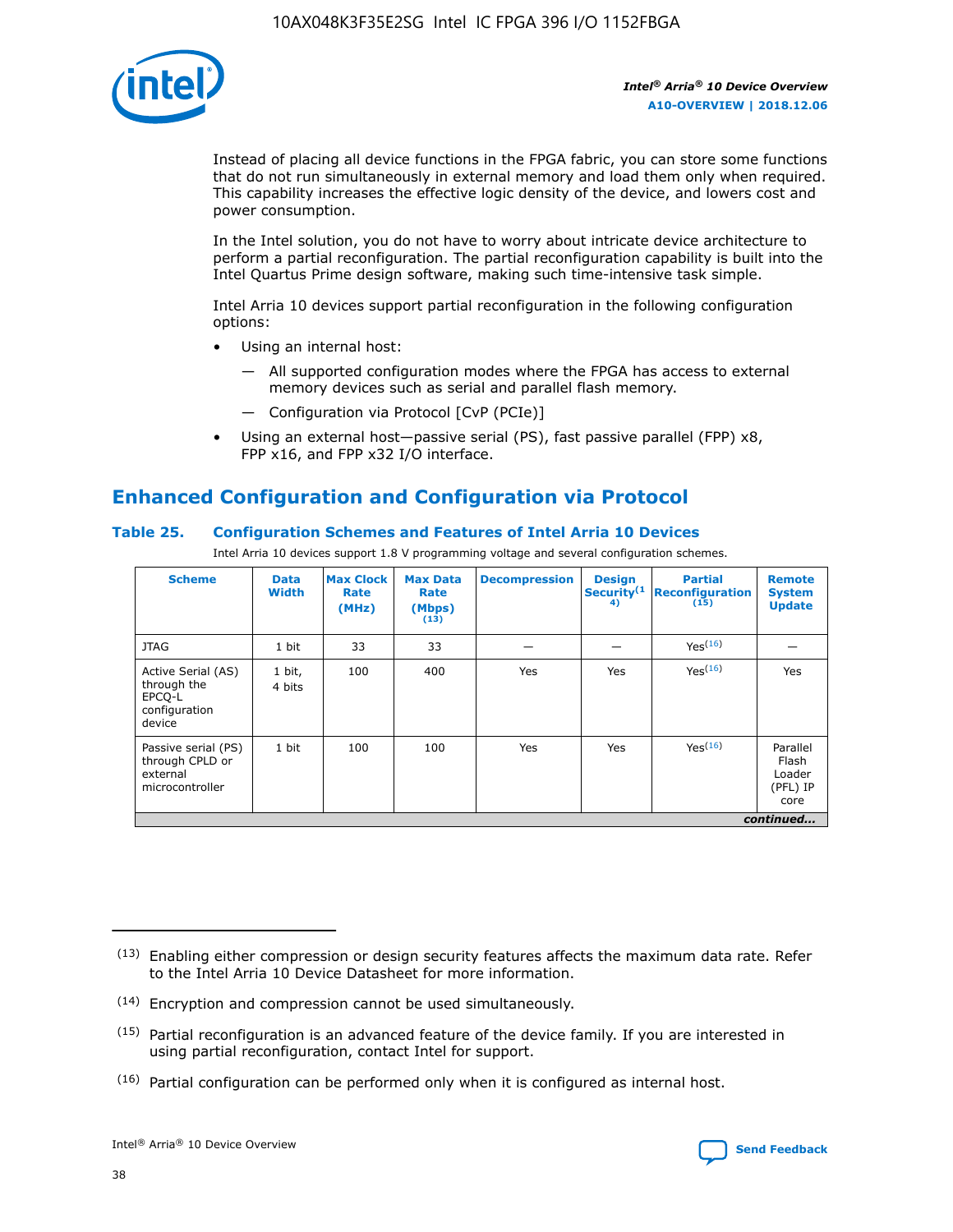

| <b>Scheme</b>                                   | <b>Data</b><br><b>Width</b> | <b>Max Clock</b><br>Rate<br>(MHz) | <b>Max Data</b><br>Rate<br>(Mbps)<br>(13) | <b>Decompression</b> | <b>Design</b><br>Security <sup>(1</sup><br>4) | <b>Partial</b><br><b>Reconfiguration</b><br>(15) | <b>Remote</b><br><b>System</b><br><b>Update</b> |
|-------------------------------------------------|-----------------------------|-----------------------------------|-------------------------------------------|----------------------|-----------------------------------------------|--------------------------------------------------|-------------------------------------------------|
| Fast passive                                    | 8 bits                      | 100                               | 3200                                      | Yes                  | Yes                                           | Yes(17)                                          | PFL IP                                          |
| parallel (FPP)<br>through CPLD or               | 16 bits                     |                                   |                                           | Yes                  | Yes                                           |                                                  | core                                            |
| external<br>microcontroller                     | 32 bits                     |                                   |                                           | Yes                  | Yes                                           |                                                  |                                                 |
| Configuration via                               | 16 bits                     | 100                               | 3200                                      | Yes                  | Yes                                           | Yes <sup>(17)</sup>                              |                                                 |
| <b>HPS</b>                                      | 32 bits                     |                                   |                                           | Yes                  | Yes                                           |                                                  |                                                 |
| Configuration via<br>Protocol [CvP<br>$(PCIe*)$ | x1, x2,<br>x4, x8<br>lanes  |                                   | 8000                                      | Yes                  | Yes                                           | Yes(16)                                          |                                                 |

You can configure Intel Arria 10 devices through PCIe using Configuration via Protocol (CvP). The Intel Arria 10 CvP implementation conforms to the PCIe 100 ms power-up-to-active time requirement.

#### **Related Information**

[Configuration via Protocol \(CvP\) Implementation in Intel FPGAs User Guide](https://www.intel.com/content/www/us/en/programmable/documentation/dsu1441819344145.html#dsu1442269728522) Provides more information about the CvP configuration scheme.

## **SEU Error Detection and Correction**

Intel Arria 10 devices offer robust and easy-to-use single-event upset (SEU) error detection and correction circuitry.

The detection and correction circuitry includes protection for Configuration RAM (CRAM) programming bits and user memories. The CRAM is protected by a continuously running CRC error detection circuit with integrated ECC that automatically corrects one or two errors and detects higher order multi-bit errors. When more than two errors occur, correction is available through reloading of the core programming file, providing a complete design refresh while the FPGA continues to operate.

The physical layout of the Intel Arria 10 CRAM array is optimized to make the majority of multi-bit upsets appear as independent single-bit or double-bit errors which are automatically corrected by the integrated CRAM ECC circuitry. In addition to the CRAM protection, the M20K memory blocks also include integrated ECC circuitry and are layout-optimized for error detection and correction. The MLAB does not have ECC.

(14) Encryption and compression cannot be used simultaneously.

<sup>(17)</sup> Supported at a maximum clock rate of 100 MHz.



 $(13)$  Enabling either compression or design security features affects the maximum data rate. Refer to the Intel Arria 10 Device Datasheet for more information.

 $(15)$  Partial reconfiguration is an advanced feature of the device family. If you are interested in using partial reconfiguration, contact Intel for support.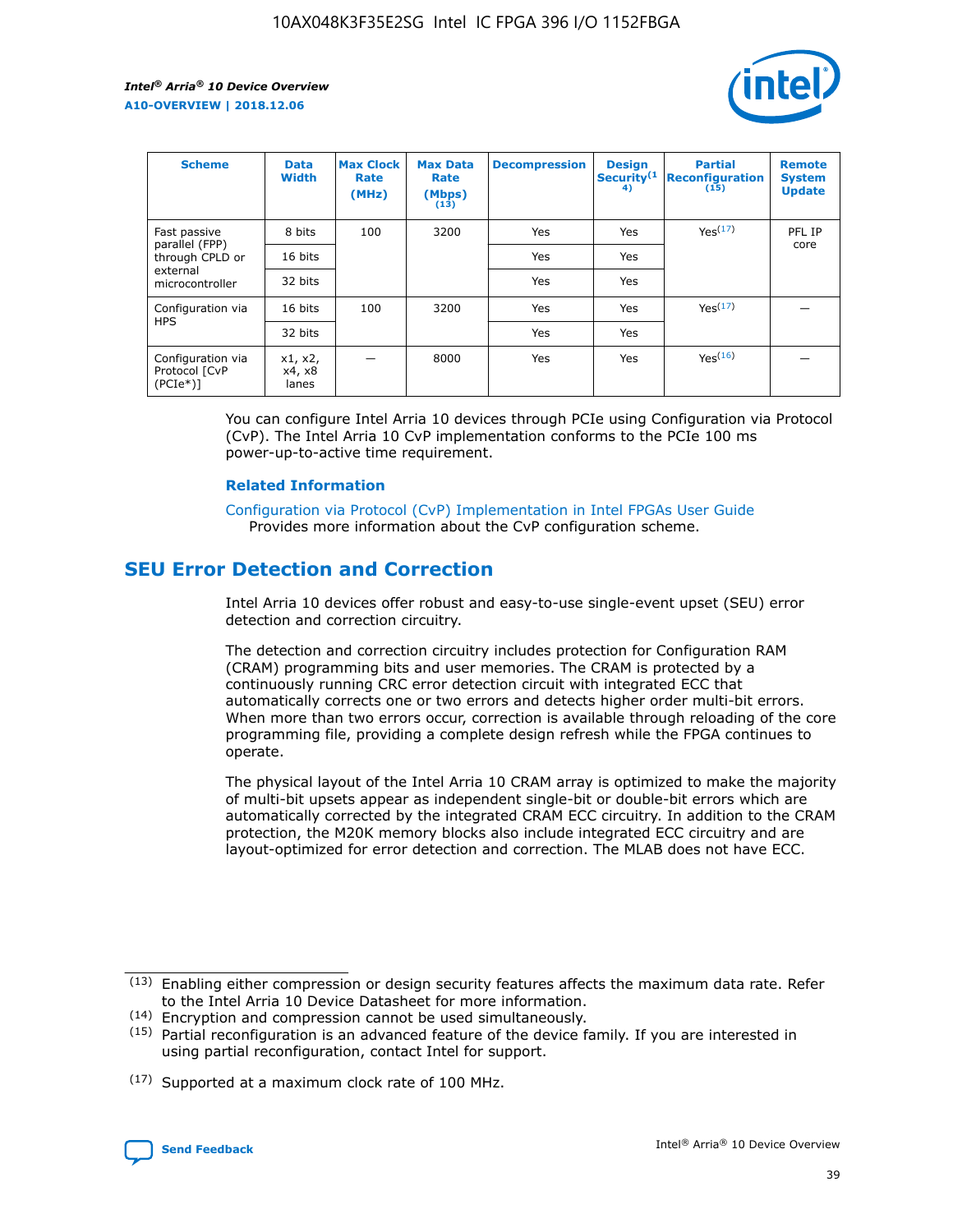

## **Power Management**

Intel Arria 10 devices leverage the advanced 20 nm process technology, a low 0.9 V core power supply, an enhanced core architecture, and several optional power reduction techniques to reduce total power consumption by as much as 40% compared to Arria V devices and as much as 60% compared to Stratix V devices.

The optional power reduction techniques in Intel Arria 10 devices include:

- **SmartVID**—a code is programmed into each device during manufacturing that allows a smart regulator to operate the device at lower core  $V_{CC}$  while maintaining performance
- **Programmable Power Technology**—non-critical timing paths are identified by the Intel Quartus Prime software and the logic in these paths is biased for low power instead of high performance
- **Low Static Power Options**—devices are available with either standard static power or low static power while maintaining performance

Furthermore, Intel Arria 10 devices feature Intel's industry-leading low power transceivers and include a number of hard IP blocks that not only reduce logic resources but also deliver substantial power savings compared to soft implementations. In general, hard IP blocks consume up to 90% less power than the equivalent soft logic implementations.

## **Incremental Compilation**

The Intel Quartus Prime software incremental compilation feature reduces compilation time and helps preserve performance to ease timing closure. The incremental compilation feature enables the partial reconfiguration flow for Intel Arria 10 devices.

Incremental compilation supports top-down, bottom-up, and team-based design flows. This feature facilitates modular, hierarchical, and team-based design flows where different designers compile their respective design sections in parallel. Furthermore, different designers or IP providers can develop and optimize different blocks of the design independently. These blocks can then be imported into the top level project.

## **Document Revision History for Intel Arria 10 Device Overview**

| <b>Document</b><br><b>Version</b> | <b>Changes</b>                                                                                                                                                                                                                                                              |
|-----------------------------------|-----------------------------------------------------------------------------------------------------------------------------------------------------------------------------------------------------------------------------------------------------------------------------|
| 2018.12.06                        | Added links to Intel Arria 10 device errata documents.<br>Removed automotive temperature option from the Intel Arria 10 GX devices.<br>Removed -3 fabric speed grade from the Intel Arria 10 GT devices.<br>Updated power options for the Intel Arria 10 GX and GT devices. |
| 2018.04.09                        | Updated the lowest $V_{CC}$ from 0.83 V to 0.82 V in the topic listing a summary of the device features.                                                                                                                                                                    |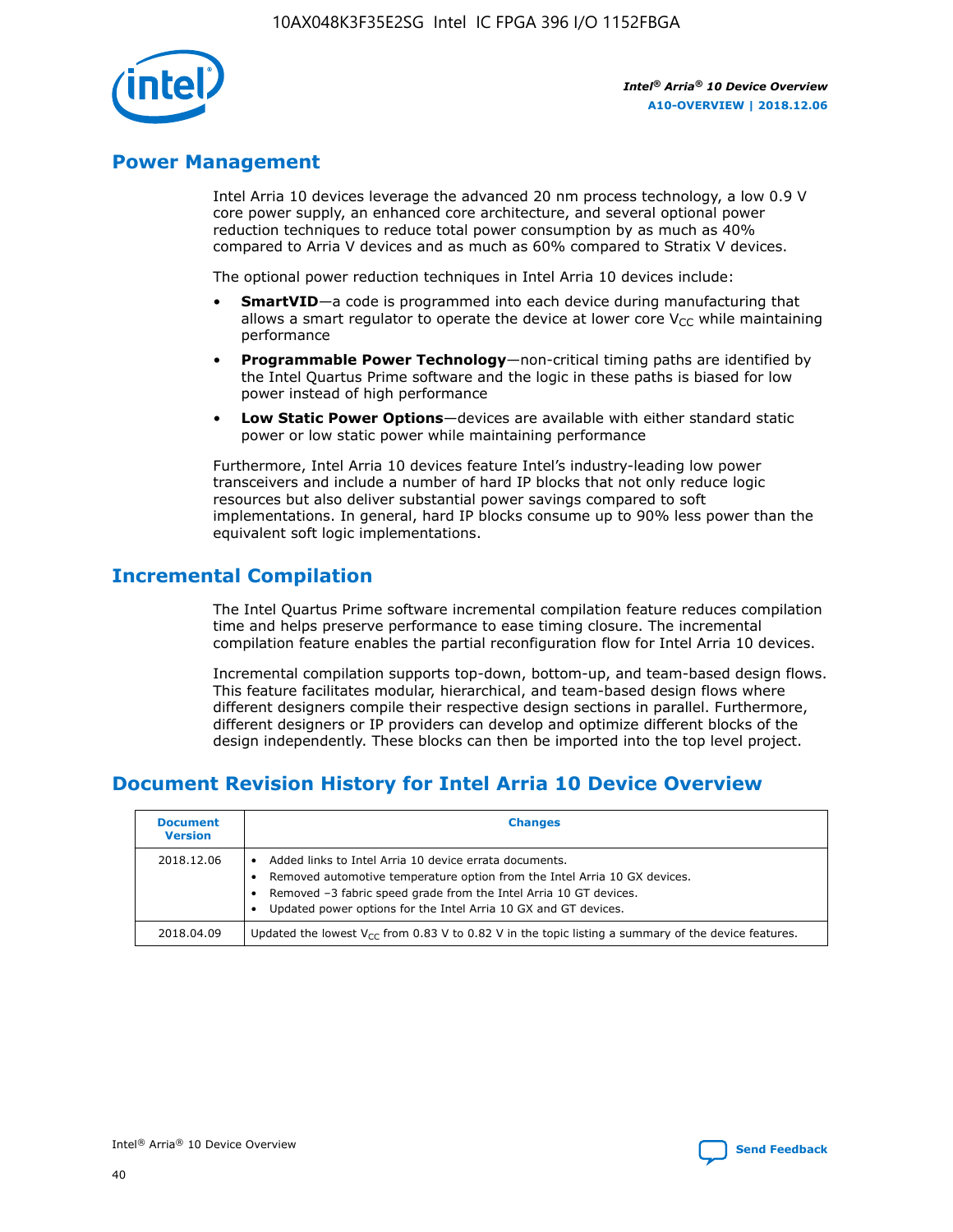

| <b>Date</b>    | <b>Version</b> | <b>Changes</b>                                                                                                                                                                                                                                                                                                                                                                                                                                                                                                                                                                                                                                                                                                                                                                                                                                                                                                                                               |
|----------------|----------------|--------------------------------------------------------------------------------------------------------------------------------------------------------------------------------------------------------------------------------------------------------------------------------------------------------------------------------------------------------------------------------------------------------------------------------------------------------------------------------------------------------------------------------------------------------------------------------------------------------------------------------------------------------------------------------------------------------------------------------------------------------------------------------------------------------------------------------------------------------------------------------------------------------------------------------------------------------------|
| January 2018   | 2018.01.17     | Updated the maximum data rate for HPS (Intel Arria 10 SX devices<br>external memory interface DDR3 controller from 2,166 Mbps to 2,133<br>Mbps.<br>Updated maximum frequency supported for half rate QDRII and QDRII<br>+ SRAM to 633 MHz in Memory Standards Supported by the Soft<br>Memory Controller table.<br>Updated transceiver backplane capability to 12.5 Gbps.<br>Removed transceiver speed grade 5 in Sample Ordering Core and<br>Available Options for Intel Arria 10 GX Devices figure.<br>Removed package code 40, low static power, SmartVID, industrial, and<br>military operating temperature support from Sample Ordering Core and<br>Available Options for Intel Arria 10 GT Devices figure.<br>Updated short reach transceiver rate for Intel Arria 10 GT devices to<br>25.8 Gbps.<br>Removed On-Die Instrumentation - EyeQ and Jitter Margin Tool<br>support from PMA Features of the Transceivers in Intel Arria 10 Devices<br>table. |
| September 2017 | 2017.09.20     | Updated the maximum speed of the DDR4 external memory interface from<br>1,333 MHz/2,666 Mbps to 1,200 MHz/2,400 Mbps.                                                                                                                                                                                                                                                                                                                                                                                                                                                                                                                                                                                                                                                                                                                                                                                                                                        |
| July 2017      | 2017.07.13     | Corrected the automotive temperature range in the figure showing the<br>available options for the Intel Arria 10 GX devices from "-40°C to 100°C"<br>to "-40°C to 125°C".                                                                                                                                                                                                                                                                                                                                                                                                                                                                                                                                                                                                                                                                                                                                                                                    |
| July 2017      | 2017.07.06     | Added automotive temperature option to Intel Arria 10 GX device family.                                                                                                                                                                                                                                                                                                                                                                                                                                                                                                                                                                                                                                                                                                                                                                                                                                                                                      |
| May 2017       | 2017.05.08     | Corrected protocol names with "1588" to "IEEE 1588v2".<br>Updated the vertical migration table to remove vertical migration<br>$\bullet$<br>between Intel Arria 10 GX and Intel Arria 10 SX device variants.<br>Removed all "Preliminary" marks.                                                                                                                                                                                                                                                                                                                                                                                                                                                                                                                                                                                                                                                                                                             |
| March 2017     | 2017.03.15     | Removed the topic about migration from Intel Arria 10 to Intel Stratix<br>10 devices.<br>Rebranded as Intel.<br>$\bullet$                                                                                                                                                                                                                                                                                                                                                                                                                                                                                                                                                                                                                                                                                                                                                                                                                                    |
| October 2016   | 2016.10.31     | Removed package F36 from Intel Arria 10 GX devices.<br>Updated Intel Arria 10 GT sample ordering code and maximum GX<br>$\bullet$<br>transceiver count. Intel Arria 10 GT devices are available only in the<br>SF45 package option with a maximum of 72 transceivers.                                                                                                                                                                                                                                                                                                                                                                                                                                                                                                                                                                                                                                                                                        |
| May 2016       | 2016.05.02     | Updated the FPGA Configuration and HPS Booting topic.<br>$\bullet$<br>Remove V <sub>CC</sub> PowerManager from the Summary of Features, Power<br>Management and Arria 10 Device Variants and packages topics. This<br>feature is no longer supported in Arria 10 devices.<br>Removed LPDDR3 from the Memory Standards Supported by the HPS<br>Hard Memory Controller table in the Memory Standards Supported by<br>Intel Arria 10 Devices topic. This standard is only supported by the<br>FPGA.<br>Removed transceiver speed grade 5 from the Device Variants and<br>Packages topic for Arria 10 GX and SX devices.                                                                                                                                                                                                                                                                                                                                         |
| February 2016  | 2016.02.11     | Changed the maximum Arria 10 GT datarate to 25.8 Gbps and the<br>minimum datarate to 1 Gbps globally.<br>Revised the state for Core clock networks in the Summary of Features<br>topic.<br>Changed the transceiver parameters in the "Summary of Features for<br>Arria 10 Devices" table.<br>Changed the transceiver parameters in the "Maximum Resource Counts"<br>for Arria 10 GT Devices" table.<br>Changed the package availability for GT devices in the "Package Plan<br>for Arria 10 GT Devices" table.<br>Changed the package configurations for GT devices in the "Migration"<br>Capability Across Arria 10 Product Lines" figure.<br>continued                                                                                                                                                                                                                                                                                                     |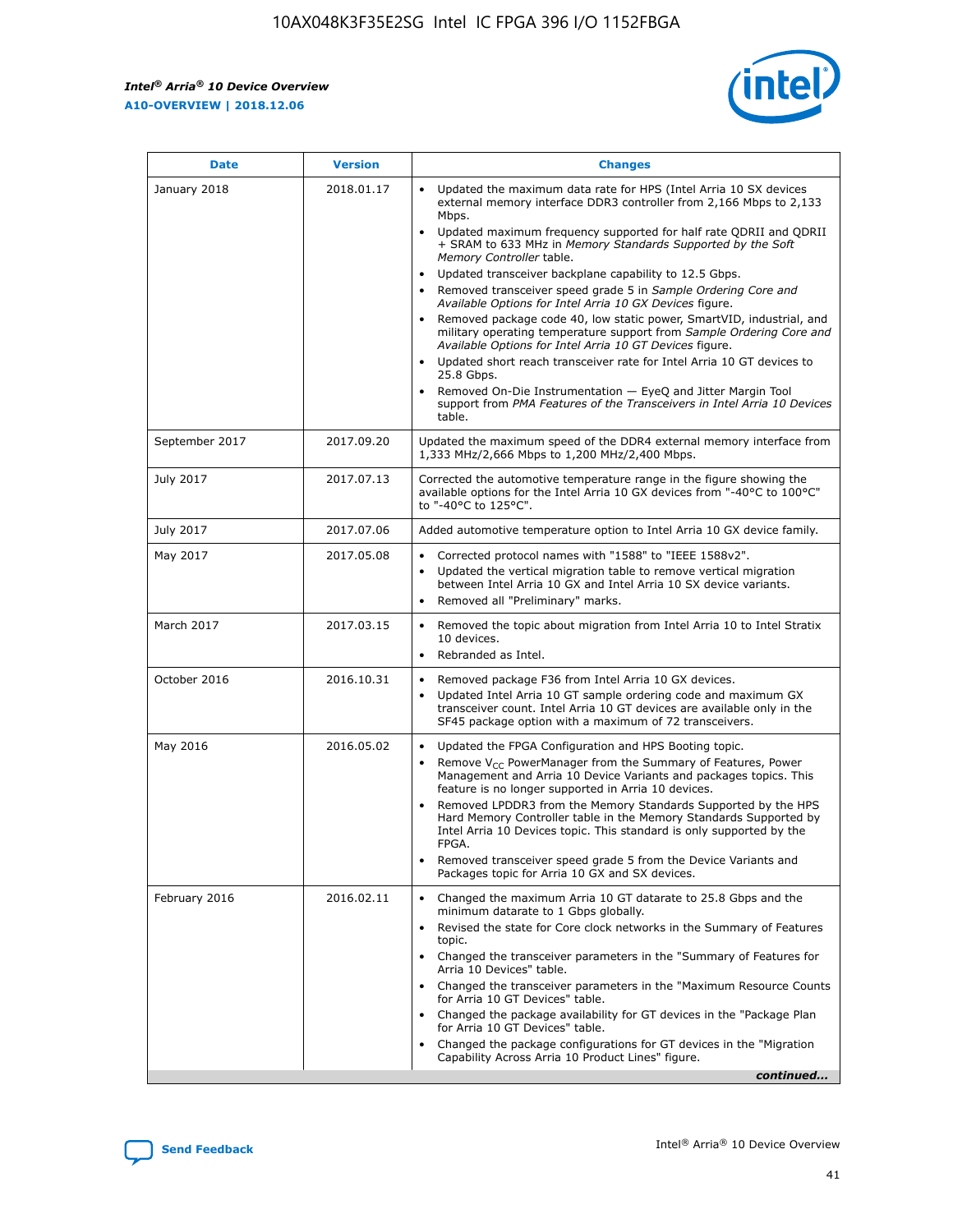

| <b>Date</b>   | <b>Version</b> | <b>Changes</b>                                                                                                                                                               |
|---------------|----------------|------------------------------------------------------------------------------------------------------------------------------------------------------------------------------|
|               |                | • Changed transceiver parameters in the "Low Power Serial Transceivers"<br>section.                                                                                          |
|               |                | • Changed the transceiver descriptions in the "Device Variants for the<br>Arria 10 Device Family" table.                                                                     |
|               |                | Changed the "Sample Ordering Code and Available Options for Arria 10<br>$\bullet$<br>GT Devices" figure.                                                                     |
|               |                | Changed the datarates for GT devices in the "PMA Features" section.                                                                                                          |
|               |                | Changed the datarates for GT devices in the "PCS Features" section.<br>$\bullet$                                                                                             |
| December 2015 | 2015.12.14     | Updated the number of M20K memory blocks for Arria 10 GX 660 from<br>2133 to 2131 and corrected the total RAM bit from 48,448 Kb to<br>48,408 Kb.                            |
|               |                | Corrected the number of DSP blocks for Arria 10 GX 660 from 1688 to<br>1687 in the table listing floating-point arithmetic resources.                                        |
| November 2015 | 2015.11.02     | Updated the maximum resources for Arria 10 GX 220, GX 320, GX 480,<br>$\bullet$<br>GX 660, SX 220, SX 320, SX 480, and SX 660.                                               |
|               |                | • Updated resource count for Arria 10 GX 320, GX 480, GX 660, SX 320,<br>SX 480, a SX 660 devices in Number of Multipliers in Intel Arria 10<br><b>Devices</b> table.        |
|               |                | Updated the available options for Arria 10 GX, GT, and SX.                                                                                                                   |
|               |                | Changed instances of Quartus II to Quartus Prime.<br>$\bullet$                                                                                                               |
| June 2015     | 2015.06.15     | Corrected label for Intel Arria 10 GT product lines in the vertical migration<br>figure.                                                                                     |
| May 2015      | 2015.05.15     | Corrected the DDR3 half rate and quarter rate maximum frequencies in the<br>table that lists the memory standards supported by the Intel Arria 10 hard<br>memory controller. |
| May 2015      | 2015.05.04     | • Added support for 13.5G JESD204b in the Summary of Features table.                                                                                                         |
|               |                | • Added a link to Arria 10 GT Channel Usage in the Arria 10 GT Package<br>Plan topic.                                                                                        |
|               |                | • Added a note to the table, Maximum Resource Counts for Arria 10 GT<br>devices.                                                                                             |
|               |                | • Updated the power requirements of the transceivers in the Low Power<br>Serial Transceivers topic.                                                                          |
| January 2015  | 2015.01.23     | • Added floating point arithmetic features in the Summary of Features<br>table.                                                                                              |
|               |                | • Updated the total embedded memory from 38.38 megabits (Mb) to<br>65.6 Mb.                                                                                                  |
|               |                | • Updated the table that lists the memory standards supported by Intel<br>Arria 10 devices.                                                                                  |
|               |                | Removed support for DDR3U, LPDDR3 SDRAM, RLDRAM 2, and DDR2.                                                                                                                 |
|               |                | Moved RLDRAM 3 support from hard memory controller to soft memory<br>controller. RLDRAM 3 support uses hard PHY with soft memory<br>controller.                              |
|               |                | Added soft memory controller support for QDR IV.<br>٠                                                                                                                        |
|               |                | Updated the maximum resource count table to include the number of<br>hard memory controllers available in each device variant.                                               |
|               |                | Updated the transceiver PCS data rate from 12.5 Gbps to 12 Gbps.<br>$\bullet$                                                                                                |
|               |                | Updated the max clock rate of PS, FPP x8, FPP x16, and Configuration<br>via HPS from 125 MHz to 100 MHz.                                                                     |
|               |                | Added a feature for fractional synthesis PLLs: PLL cascading.                                                                                                                |
|               |                | Updated the HPS programmable general-purpose I/Os from 54 to 62.<br>$\bullet$                                                                                                |
|               |                | continued                                                                                                                                                                    |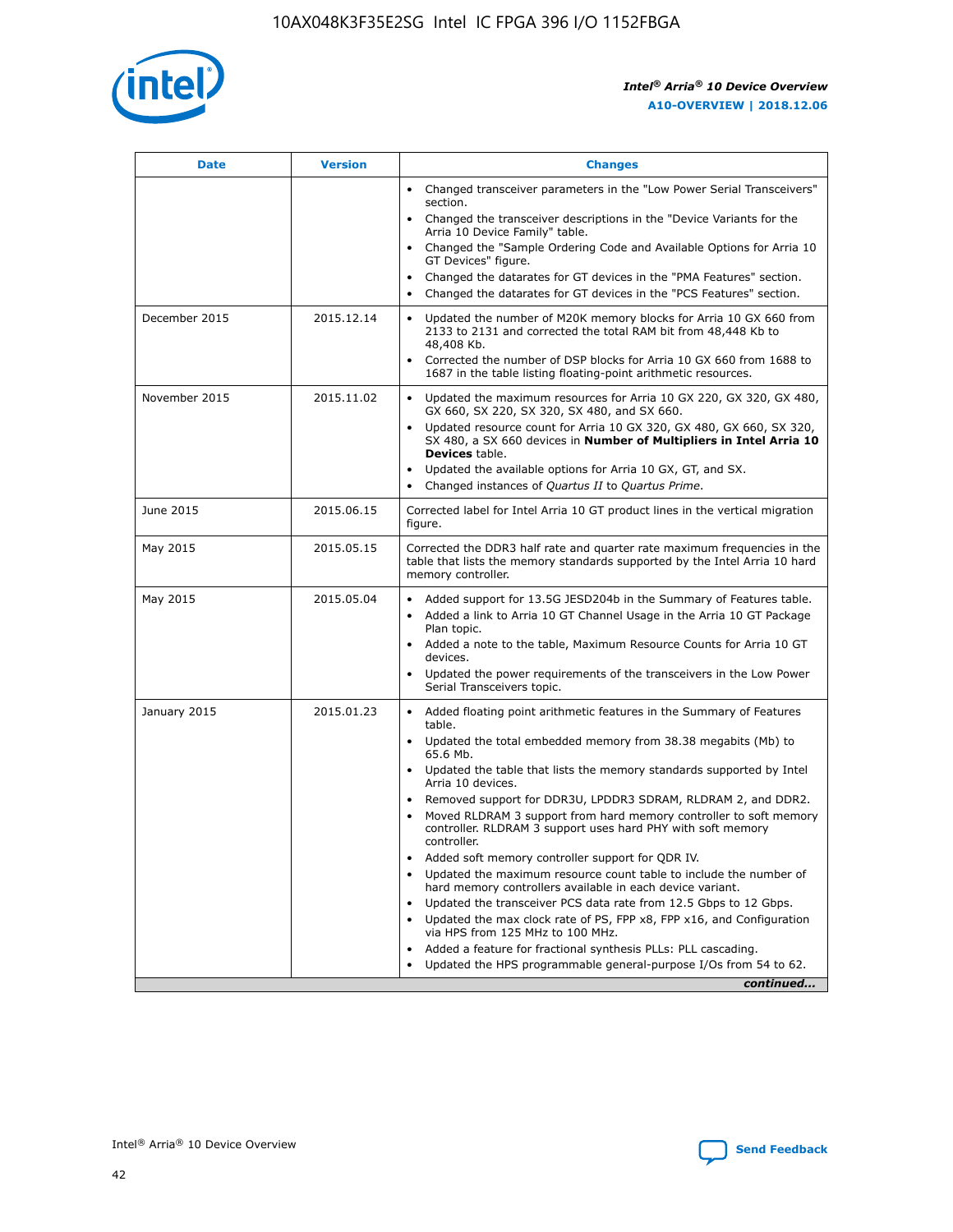r



| <b>Date</b>    | <b>Version</b> | <b>Changes</b>                                                                                                                                                                                                                                                                                                                                                                                                                                                                                                                         |
|----------------|----------------|----------------------------------------------------------------------------------------------------------------------------------------------------------------------------------------------------------------------------------------------------------------------------------------------------------------------------------------------------------------------------------------------------------------------------------------------------------------------------------------------------------------------------------------|
| September 2014 | 2014.09.30     | Corrected the 3 V I/O and LVDS I/O counts for F35 and F36 packages<br>of Arria 10 GX.<br>Corrected the 3 V I/O, LVDS I/O, and transceiver counts for the NF40<br>$\bullet$<br>package of the Arria GX 570 and 660.<br>Removed 3 V I/O, LVDS I/O, and transceiver counts for the NF40<br>package of the Arria GX 900 and 1150. The NF40 package is not<br>available for Arria 10 GX 900 and 1150.                                                                                                                                       |
| August 2014    | 2014.08.18     | Updated Memory (Kb) M20K maximum resources for Arria 10 GX 660<br>devices from 42,660 to 42,620.<br>Added GPIO columns consisting of LVDS I/O Bank and 3V I/O Bank in<br>$\bullet$<br>the Package Plan table.<br>Added how to use memory interface clock frequency higher than 533<br>$\bullet$<br>MHz in the I/O vertical migration.<br>Added information to clarify that RLDRAM3 support uses hard PHY with<br>$\bullet$<br>soft memory controller.<br>Added variable precision DSP blocks support for floating-point<br>arithmetic. |
| June 2014      | 2014.06.19     | Updated number of dedicated I/Os in the HPS block to 17.                                                                                                                                                                                                                                                                                                                                                                                                                                                                               |
| February 2014  | 2014.02.21     | Updated transceiver speed grade options for GT devices in Figure 2.                                                                                                                                                                                                                                                                                                                                                                                                                                                                    |
| February 2014  | 2014.02.06     | Updated data rate for Arria 10 GT devices from 28.1 Gbps to 28.3 Gbps.                                                                                                                                                                                                                                                                                                                                                                                                                                                                 |
| December 2013  | 2013.12.10     | Updated the HPS memory standards support from LPDDR2 to LPDDR3.<br>Updated HPS block diagram to include dedicated HPS I/O and FPGA<br>$\bullet$<br>Configuration blocks as well as repositioned SD/SDIO/MMC, DMA, SPI<br>and NAND Flash with ECC blocks.                                                                                                                                                                                                                                                                               |
| December 2013  | 2013.12.02     | Initial release.                                                                                                                                                                                                                                                                                                                                                                                                                                                                                                                       |